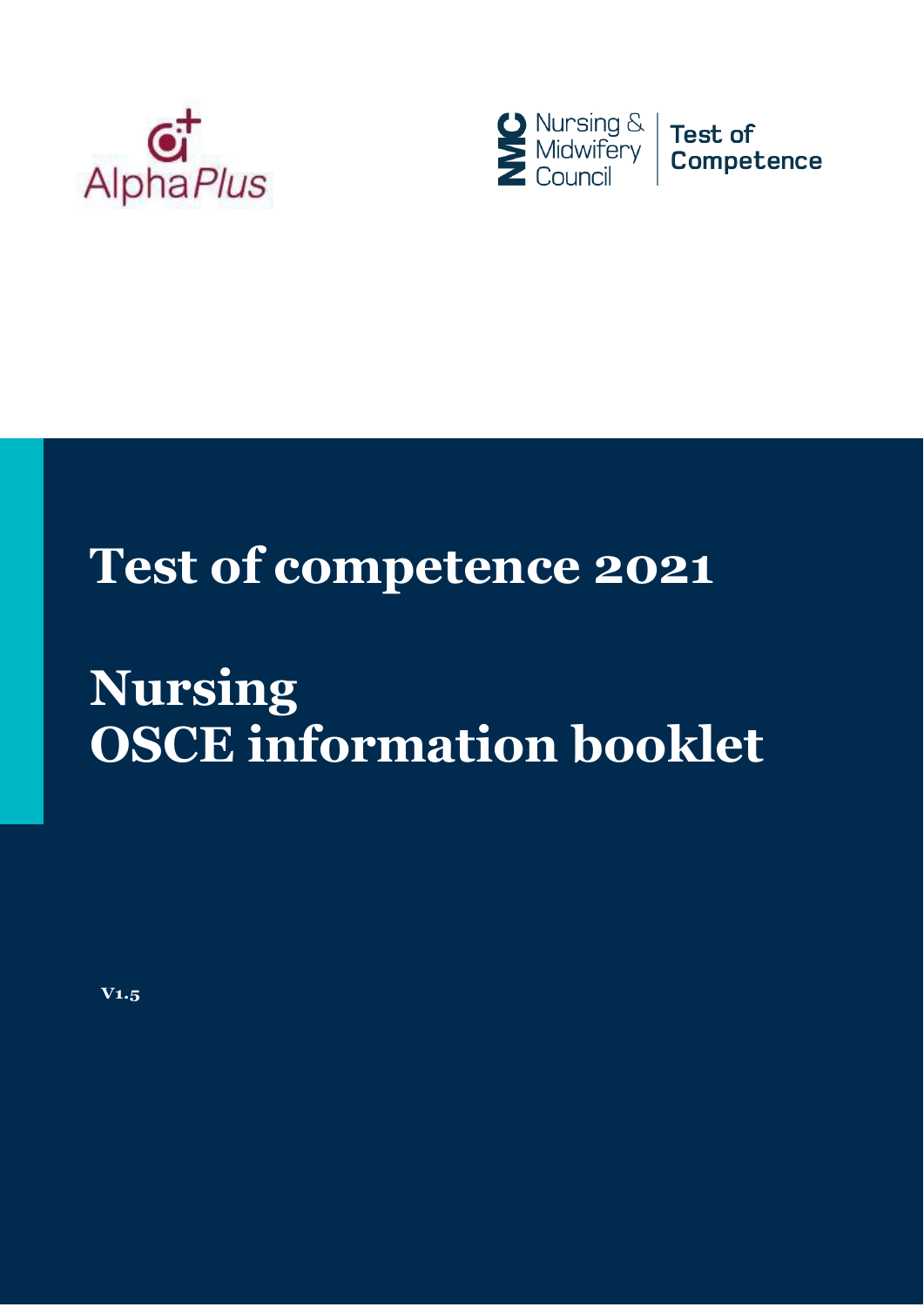# **Contents**

| $\mathbf 1$    |                                                                                   |  |
|----------------|-----------------------------------------------------------------------------------|--|
| 2.             |                                                                                   |  |
| 3.             |                                                                                   |  |
| 4.             |                                                                                   |  |
| 5.             |                                                                                   |  |
| 6.             |                                                                                   |  |
| 7 <sub>1</sub> |                                                                                   |  |
| 8.             |                                                                                   |  |
| 9.             |                                                                                   |  |
| 10.            |                                                                                   |  |
|                |                                                                                   |  |
| 11.            |                                                                                   |  |
| 12.            |                                                                                   |  |
| 13.            |                                                                                   |  |
| 14.            |                                                                                   |  |
| 15.            |                                                                                   |  |
| 16.            |                                                                                   |  |
| 17.            |                                                                                   |  |
| 18.            |                                                                                   |  |
| 19.            |                                                                                   |  |
| 20.            |                                                                                   |  |
| 21.            |                                                                                   |  |
| 22.            |                                                                                   |  |
| 23.            |                                                                                   |  |
| 24.            |                                                                                   |  |
| 25.            |                                                                                   |  |
| 26.            |                                                                                   |  |
| 27.            |                                                                                   |  |
| 28.            |                                                                                   |  |
| 29.            |                                                                                   |  |
| 30.            |                                                                                   |  |
|                |                                                                                   |  |
| 31.            |                                                                                   |  |
| 32.            |                                                                                   |  |
| 33.            |                                                                                   |  |
| 34.            | What happens if I am unable to attend the OSCE because of sudden illness or       |  |
|                |                                                                                   |  |
| 35.            |                                                                                   |  |
| 36.            | How will the OSCE be affected if I am pregnant or breastfeeding a young baby?  20 |  |
| 37.            | I have a disability. Can the competence test centre accommodate my needs?  20     |  |
|                |                                                                                   |  |
|                |                                                                                   |  |
|                |                                                                                   |  |
|                |                                                                                   |  |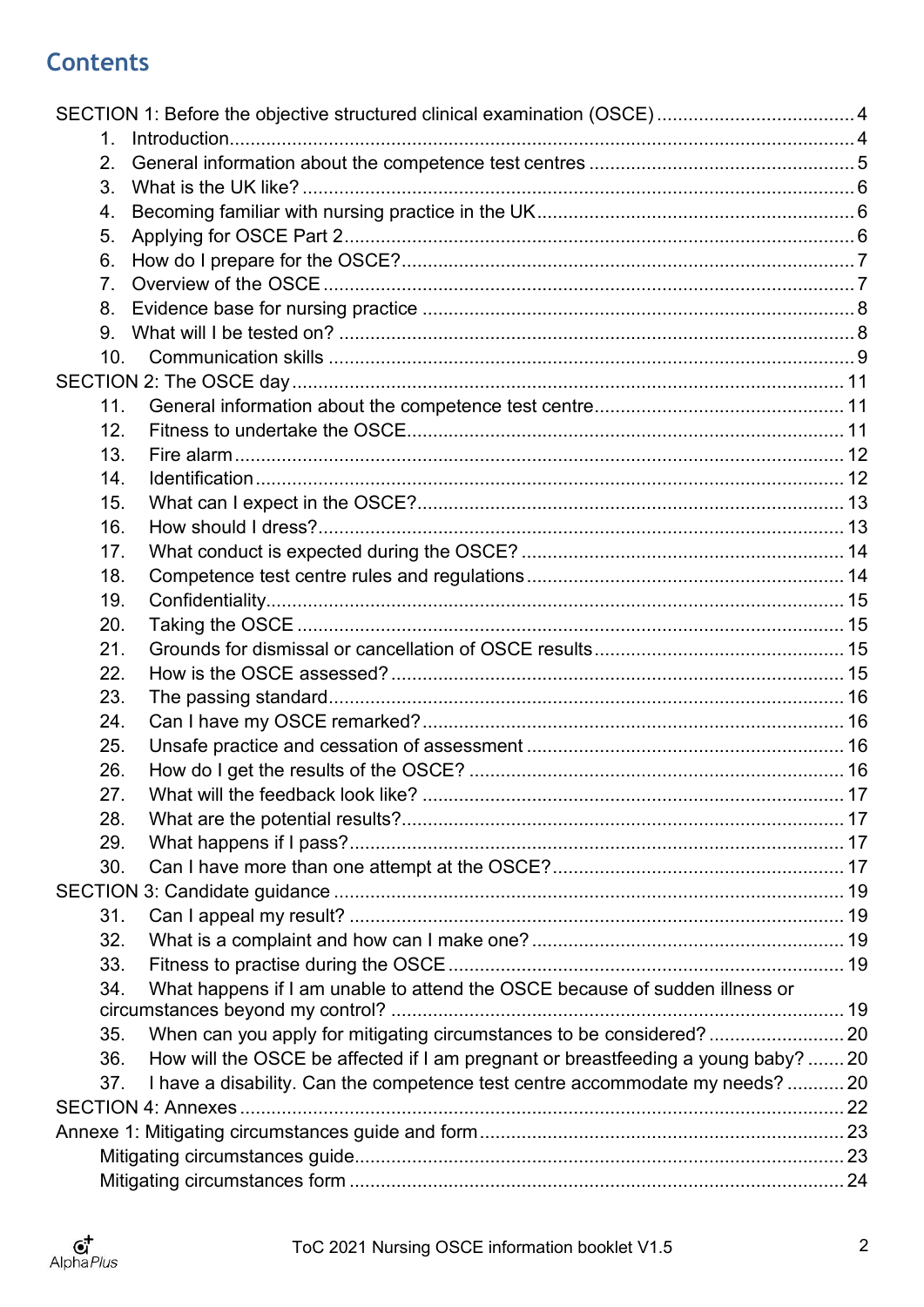| Annexe 4: Pregnant candidate checklist, risk assessment and support plan and guidance  32 |
|-------------------------------------------------------------------------------------------|
|                                                                                           |
|                                                                                           |
|                                                                                           |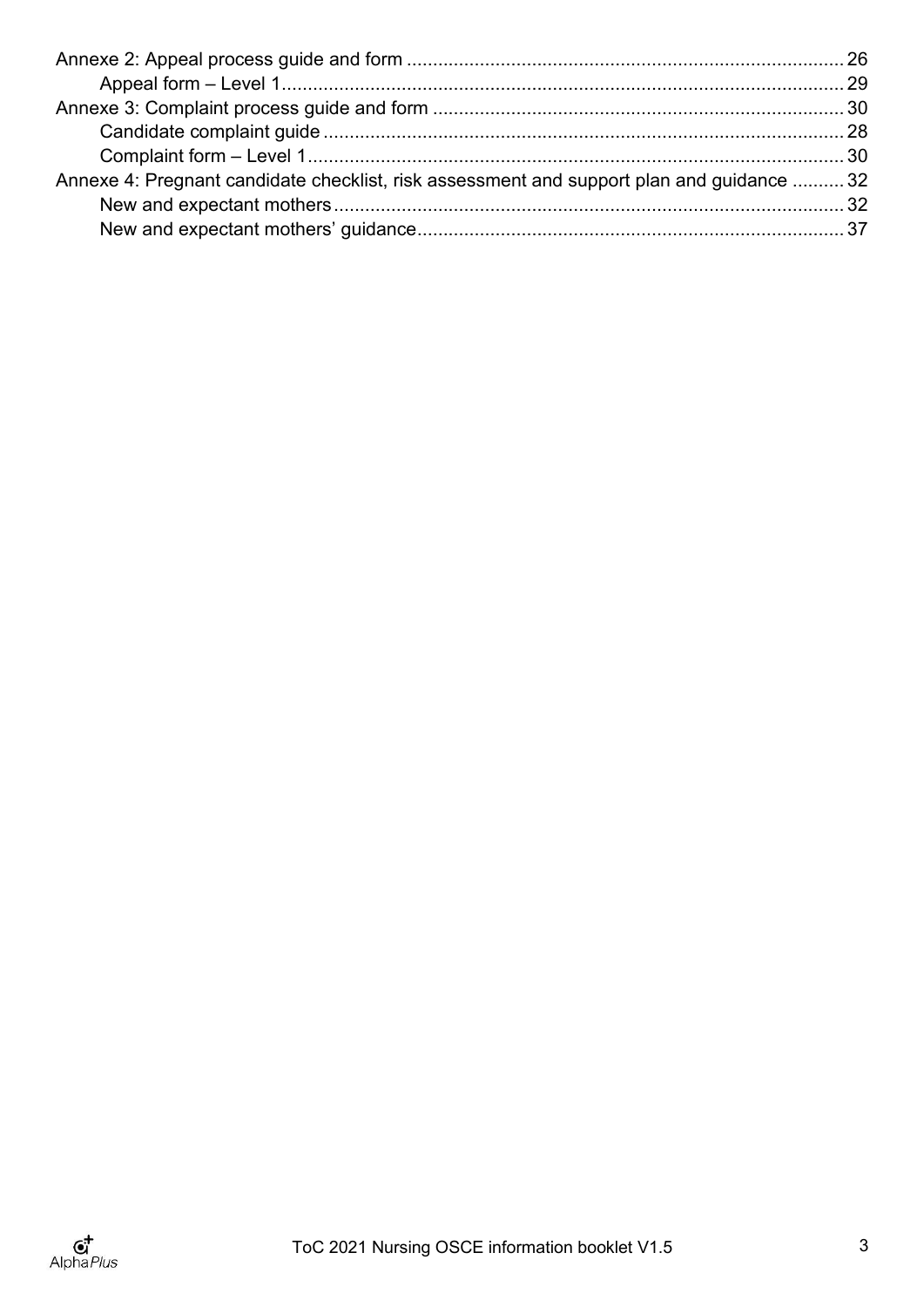# <span id="page-3-0"></span>**SECTION 1: Before the objective structured clinical examination (OSCE)**

# <span id="page-3-1"></span>**1. Introduction**

We use the Test of Competence (ToC) to assess the skills and knowledge of people wanting to join our register from overseas or rejoin our register after a long period away from practice. A new version of the test was introduced in 2021. The test of competence measures candidates against the current UK pre-registration standards for nursing<sup>1</sup>. Nursing in the UK is made up of separate and distinct fields of practice, each requiring three years of pre-registration undergraduate education.

The distinct nursing fields of practice are:

- adult nursing
- children's nursing
- learning disabilities nursing
- mental health nursing.

There is a test of competence specific to each field of nursing practice. You will be required to undertake a competence test specific to your field of nursing practice. This booklet provides information about Part 2 of the test of competence, which is an objective structured clinical examination (an OSCE). The blueprints and the test specifications are available on the NMC [website](https://www.nmc.org.uk/registration/joining-the-register/toc/toc-2021/resources/)<sup>2</sup>. The university learning platforms at the test centres also contain links to online resources, which will help candidates to prepare for the test of competence.

There are currently three NMC competence test centres in the UK: Oxford Brookes University, Ulster University and the University of Northampton. To quality-assure OSCEs across all three and for moderation purposes, it will be necessary for the centres to share OSCE data, including paperwork and video data associated with a candidate's examination. Data will also be shared with the test design partner for quality assurance purposes. All information is shared securely. By submitting your application, you are confirming that you have read and understood this information.

<span id="page-3-2"></span><sup>1</sup> <https://www.nmc.org.uk/standards/standards-for-nurses/standards-for-pre-registration-nursing-programmes/>

<span id="page-3-3"></span><sup>2</sup> https://www.nmc.org.uk/registration/joining-the-register/toc/toc-2021/resources/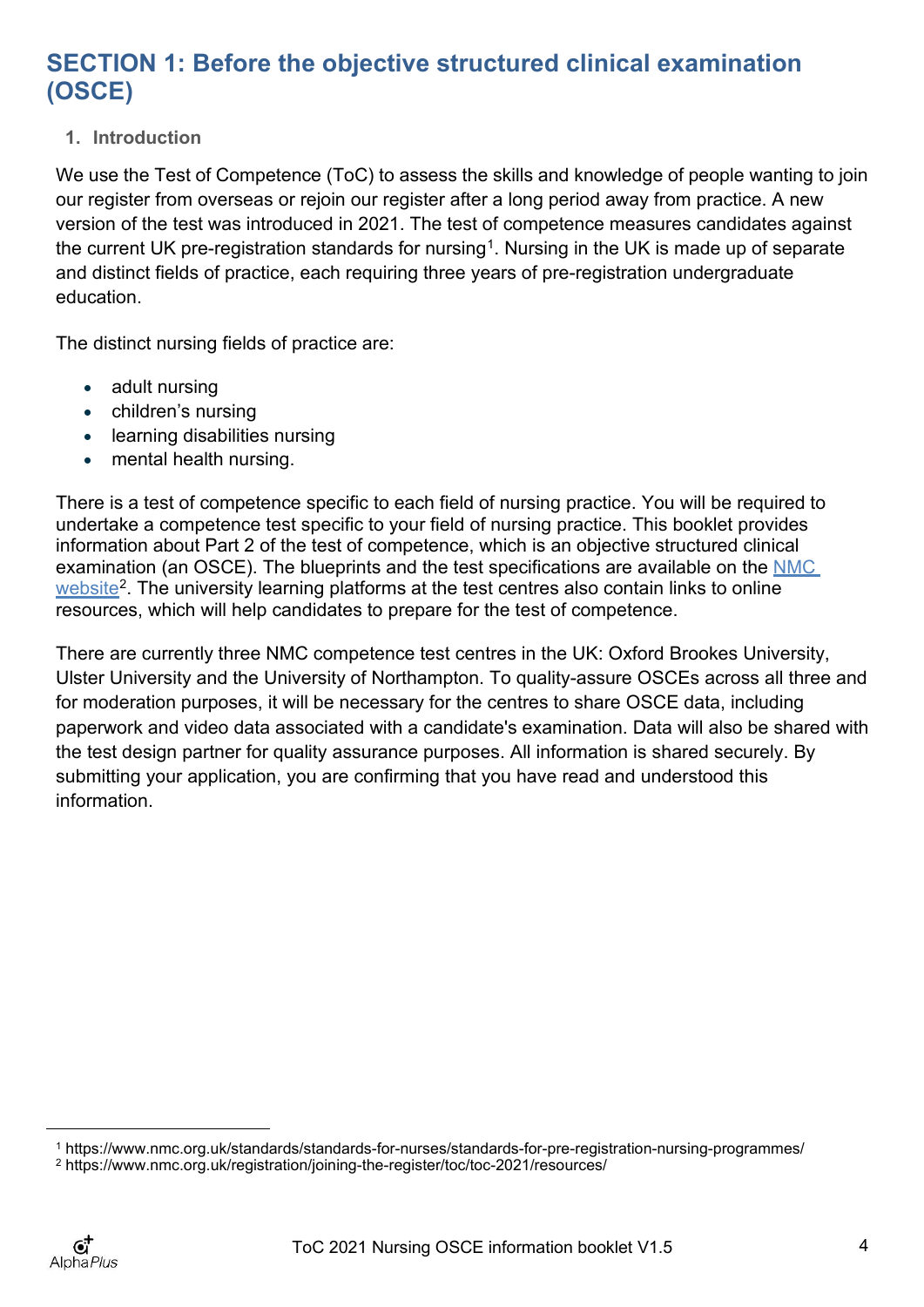<span id="page-4-0"></span>**2. General information about the competence test centres**

Please allow plenty of time to travel to the competence test centre. Bear in mind that rush-hour traffic often causes delays. If you arrive late, you might not be able to take the OSCE.

| <b>University</b>                                    | <b>Contact details</b>                                                           | <b>Location details</b>                                                                                                                                     |
|------------------------------------------------------|----------------------------------------------------------------------------------|-------------------------------------------------------------------------------------------------------------------------------------------------------------|
| <b>OXFORD</b><br><b>BROOKES</b><br><b>UNIVERSITY</b> | <b>Oxford Brookes</b><br><b>University</b><br>ctc@brookes.ac.uk<br>01865 488 418 | Oxford Brookes comprises two sites:<br>Oxford<br>Swindon<br>You can find out more about how to<br>get to both sites on the travel<br>webpage <sup>3</sup> . |
| <b>Ulster</b><br><b>University</b>                   | Ulster University - Magee<br>ctc@ulster.ac.uk<br>02871 675 150                   | You can find out more about how to get<br>to Ulster University - Magee campus on<br>the <u>location webpage</u> <sup>4</sup> .                              |
| UO<br>University of<br>Northampton                   | <b>University of</b><br>Northampton<br>ctc@northampton.ac.uk<br>01604 892 066    | You can find out more about how to<br>get to the innovation centre at the<br>University of Northampton on the<br>website <sup>5</sup> .                     |

<span id="page-4-1"></span><sup>3</sup> [https://www.brookes.ac.uk/study/courses/professional-and-short-courses/healthcare-cpd/nmc-competence-test](https://eur02.safelinks.protection.outlook.com/?url=https%3A%2F%2Fwww.brookes.ac.uk%2Fstudy%2Fcourses%2Fprofessional-and-short-courses%2Fhealthcare-cpd%2Fnmc-competence-test-centre%2Flocations%2F&data=04%7C01%7Cpriya.dutta%40alphaplus.co.uk%7Cf123f1bf4bd8452bfc2b08d9d51e7ee0%7Cc25021120dd64c7fba35d8b0d1df9319%7C0%7C0%7C637775149516363945%7CUnknown%7CTWFpbGZsb3d8eyJWIjoiMC4wLjAwMDAiLCJQIjoiV2luMzIiLCJBTiI6Ik1haWwiLCJXVCI6Mn0%3D%7C3000&sdata=5fA6F52INiCpQHpqqy8m6kikPAoEX%2FmLxAeVf0Z%2BhQs%3D&reserved=0)[centre/locations/](https://eur02.safelinks.protection.outlook.com/?url=https%3A%2F%2Fwww.brookes.ac.uk%2Fstudy%2Fcourses%2Fprofessional-and-short-courses%2Fhealthcare-cpd%2Fnmc-competence-test-centre%2Flocations%2F&data=04%7C01%7Cpriya.dutta%40alphaplus.co.uk%7Cf123f1bf4bd8452bfc2b08d9d51e7ee0%7Cc25021120dd64c7fba35d8b0d1df9319%7C0%7C0%7C637775149516363945%7CUnknown%7CTWFpbGZsb3d8eyJWIjoiMC4wLjAwMDAiLCJQIjoiV2luMzIiLCJBTiI6Ik1haWwiLCJXVCI6Mn0%3D%7C3000&sdata=5fA6F52INiCpQHpqqy8m6kikPAoEX%2FmLxAeVf0Z%2BhQs%3D&reserved=0)

<span id="page-4-2"></span> $\frac{4}{5}$  https:[//www.ulster.ac.uk/faculties/life-and-health-sciences/nmc-competence-test-centre/location](http://www.ulster.ac.uk/faculties/life-and-health-sciences/nmc-competence-test-centre/location)

<span id="page-4-3"></span><sup>&</sup>lt;sup>5</sup> <https://ctc.northampton.ac.uk/>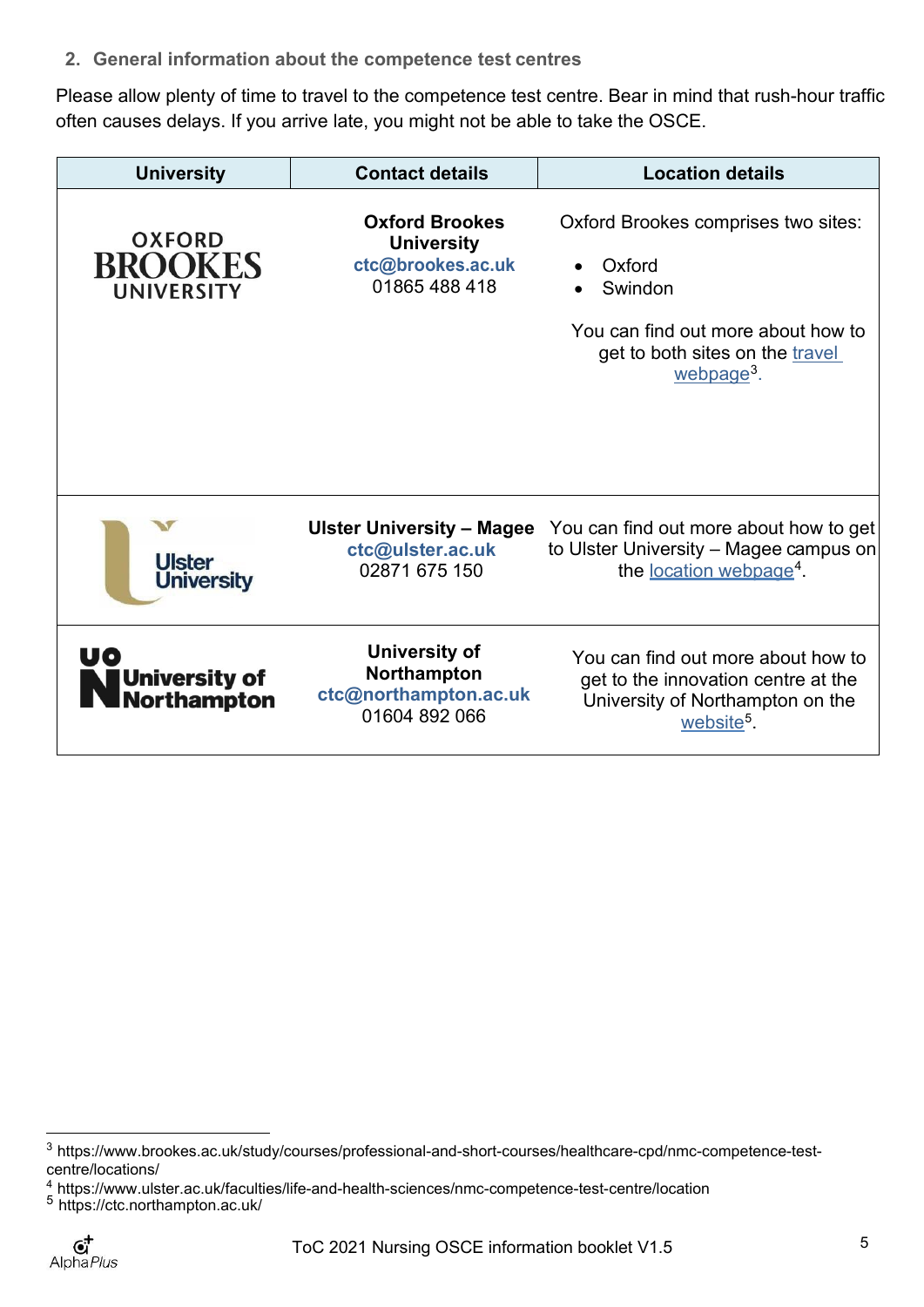# <span id="page-5-0"></span>**3. What is the UK like?**

The UK is a multicultural, multi-faith society where all patients must have their culture, faith and human rights respected by all healthcare professionals. Furthermore, all patients must be treated equally and not be subject to discrimination based on disability, ethnicity, religion, gender or sexual orientation, in accordance with the [Equality Act 2010](https://www.gov.uk/guidance/equality-act-2010-guidance)<sup>6</sup>.

The UK may be very different from the last country you practised in, and you should spend time finding out about the population, health and social care, and other aspects of life. Your test will be related to current practice in the UK.

<span id="page-5-1"></span>**4. Becoming familiar with nursing practice in the UK**

You must familiarise yourself with the ethical and professional standards expected of registered nurses, as outlined in <u>NMC (2018) 'The Code'</u><sup>[7](#page-5-4)</sup>. These are the required standards, which underpin professional nursing practice.

All healthcare professionals must work in partnership with patients, obtaining their consent and respecting their dignity and privacy. It is unacceptable for your words or actions to imply or express disapproval of any patient's lifestyle. You must not discriminate in any way against those in your care. Patients and the public expect high standards of professional practice from nurses.

Nurses work in partnership with other healthcare professionals. Nurses are expected both to contribute and to lead in areas of care where they have expertise. Many organisations are recruiting nurses, using 'the 6 Cs' – care, compassion, competence, communication, courage and commitment – and you should be familiar with these and be able to demonstrate them throughout Part 2 of the test of competence (the OSCE).

<span id="page-5-2"></span>**5. Applying for OSCE Part 2**

Part 2 is a nursing objective structured clinical examination (OSCE). The Part 1 computer-based test (CBT) and the Part 2 OSCE can be taken in either order, but the majority of candidates take the CBT in their home country before travelling to the UK and taking the OSCE.

**Please note:** Only the NMC can authorise you to undertake Part 2 the OSCE.

Once your qualification has been confirmed to meet the requirements for registration and you have reached the application preparation stage on your application, you will receive a Test of Competence invitation email from NMC confirming your eligibility to sit the CBT and the OSCE. You will be able to contact one of the OSCE test centres to book your OSCE – part 2.

If you have a disability requiring any reasonable adjustments, please notify the competence test centre separately, after booking your OSCE. You may be entitled to extra time at the stations if you have learning support needs. Evidence from professional reports **must** be provided at the time of booking, to verify the learning support needs adjustments prior to undertaking the OSCE. The academic lead/manager and the appropriate wellbeing and occupational health team at the university will review the report and provide advice on an individual basis. Further information can be found in [Annexe 1.](#page-22-0)

<span id="page-5-3"></span><sup>6</sup> https:[//www.gov.uk/guidance/equality-act-2010-guidance](http://www.gov.uk/guidance/equality-act-2010-guidance)

<span id="page-5-4"></span><sup>7</sup> https:[//www.nmc.org.uk/standards/code/](http://www.nmc.org.uk/standards/code/)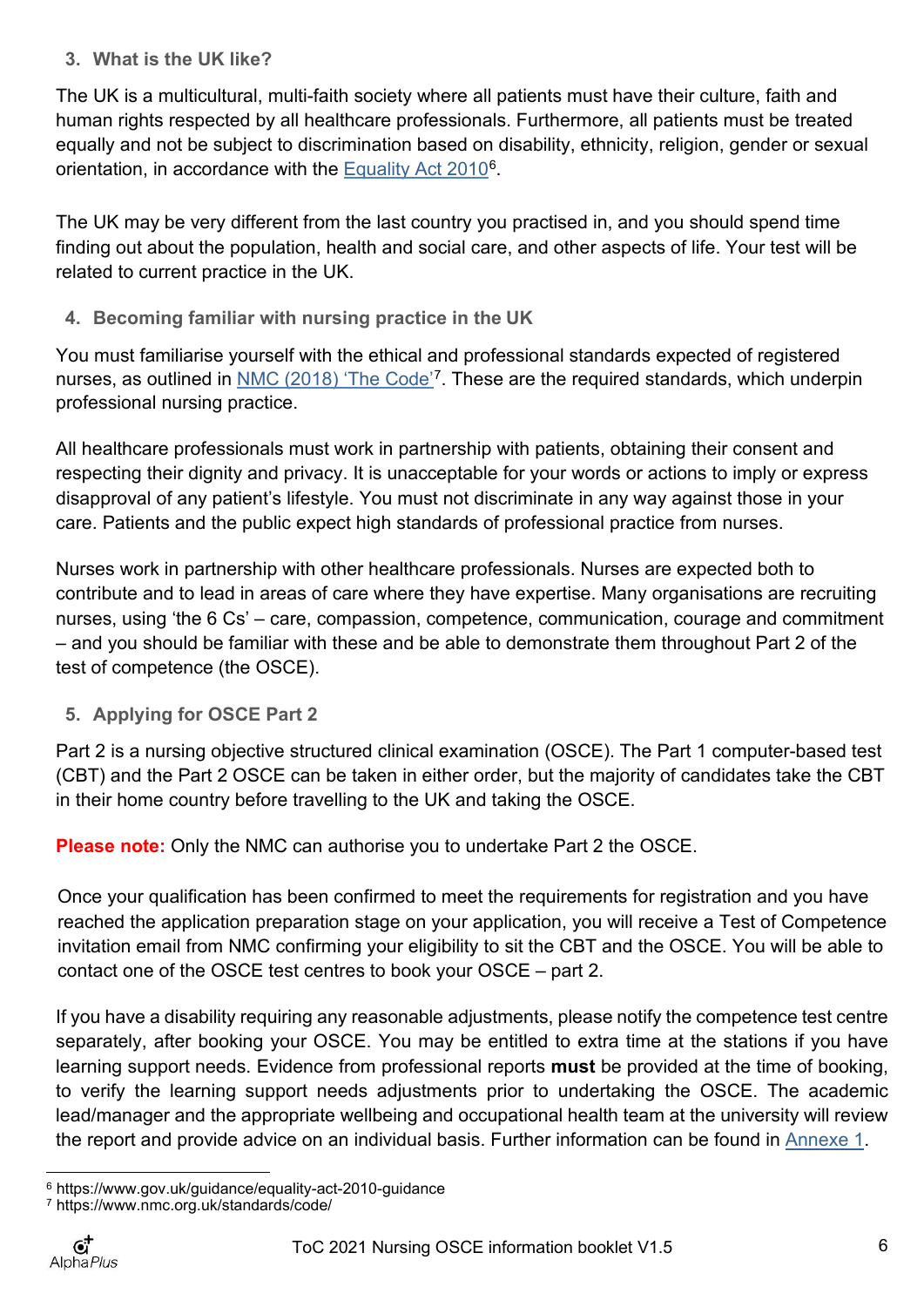# <span id="page-6-0"></span>**6. How do I prepare for the OSCE?**

The OSCE is designed to assess your ability to competently apply your professional nursing skills and knowledge in the UK. It is set at the level expected of nurses as they enter the profession at the point of registration. This means that you must demonstrate that you are capable of applying knowledge to the care of patients at the level expected of a newly registered nurse.

The examination is testing your ability to apply knowledge and skills to the care of patients, rather than testing how well you can remember and recite facts. All scenarios and associated questions relate to current best practice, and you should answer them in relation to published evidence. Please refer to the reading lists, which contain references for each OSCE station.

Support materials are available on the competence test centre learning platforms, and you will be given access prior to taking the OSCE. Here are the learning platforms used at each centre:

- Oxford Brookes Moodle
- Ulster University Blackboard Learn
- University of Northampton NILE

On the online learning platforms, there is a set of preparation materials available for each field of nursing practice. These include:

- mock OSCE
- reading lists
- marking criteria
- 'Preparing for your OSCE' handbook.

There are examples of the documentation, including observation charts, relating to the field of practice for which you are being examined included in the mock OSCEs, as well as background reading, useful information and links.

You are advised to access the following required materials to begin your preparation:

- NMC (2018) 'The Code': <https://www.nmc.org.uk/code>
- The NMC blueprints and test specifications: [https://www.nmc.org.uk/registration/joining-the](https://www.nmc.org.uk/registration/joining-the-register/toc/toc-2021/resources/)[register/toc/toc-2021/resources/](https://www.nmc.org.uk/registration/joining-the-register/toc/toc-2021/resources/)

**Please note:** We have become aware that some organisations and consultancies are offering OSCE preparation training sessions for candidates for Part 2 of the test of competence. Please be aware that by attending these courses offered by third parties, you do so at your own risk. These training sessions are not endorsed or approved by either the competence test centres or the NMC, and they could prepare you inaccurately for the examination.

# <span id="page-6-1"></span>**7. Overview of the OSCE**

Your ability to apply your knowledge is tested in Part 1 of the NMC test of competence. In Part 2, you will be tested on your clinical and communication skills. In other words, you will demonstrate how you apply holistic patient-centred nursing care and how you apply key clinical skills.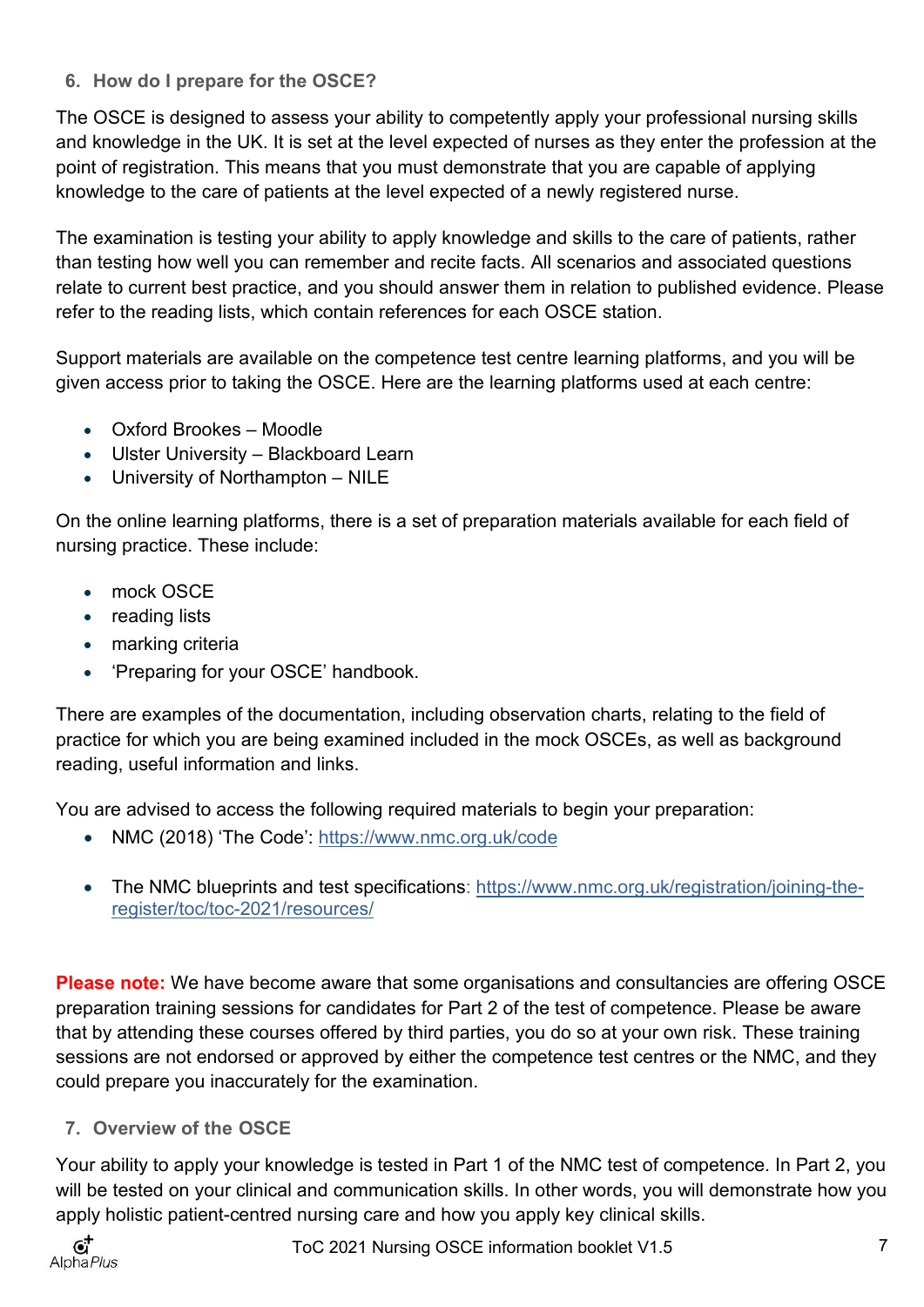Everything you see in the OSCE is as set out in the blueprints and the test specification on the NMC [webpage](https://www.nmc.org.uk/registration/joining-the-register/trained-outside-the-eueea/adult-general-nursing/)<sup>8</sup>. These set out the scope and content of the examination in terms of the topics, skills and procedures that a newly registered nurse would need to know and be able to do.

For example, if a scenario involves a vulnerable adult or child with a non-accidental injury, candidates would be expected to know that the person or child may need to be removed from those suspected of causing the injury. Candidates would be expected to know how to raise concerns, know that they should alert the relevant safeguarding team, and be able to share information appropriately within and across care teams. We do not expect candidates to have detailed information about procedures or policies that are specific to certain NHS trusts. We cannot test everything, but we will test **typical** nursing scenarios and clinical skills that UK nurses will encounter.

<span id="page-7-0"></span>**8. Evidence base for nursing practice**

You can find evidence-based guidelines in nursing journals and texts and from professional organisations' webpages, such as the [Royal College of Nursing](https://www.rcn.org.uk/)<sup>[9](#page-7-3)</sup>. [The National](https://www.nice.org.uk/) [Institute for](https://www.nice.org.uk/) Health [and Care Excellence](https://www.nice.org.uk/)<sup>[10](#page-7-4)</sup> and [Scottish Intercollegiate Guidelines Network](https://www.sign.ac.uk/)<sup>[11](#page-7-5)</sup> are also useful sources. A reading list is provided giving links to the evidence base for each skills station.

<span id="page-7-1"></span>**9. What will I be tested on?**

The OSCE comprises 10 stations, with a total testing time of about 3 hours. Four stations will be scenario-based and will relate to four stages of the nursing care process:

- **A**ssessment
- **P**lanning
- **I**mplementation
- **E**valuation.

Four of the six remaining stations will take the form of two sets of two linked stations, testing practical clinical skills. Each pairing of skills stations will last for up to 21 minutes in total, with 4 minutes in between the pairings.

Please remember that you will have done many of these nursing skills several times before. Make sure that you read the station instructions and scenarios carefully. Do not be afraid to take the opportunity to look at them again if you are unsure. You will not be penalised for this.

Typical skills that may be tested either on their own or within a nursing scenario include:

- administration of Inhaled Medication (AIM)
- aseptic non-touch technique (ANTT)
- catheter specimen of urine collection (CSU)
- fluid balance chart (FBC)
- in-hospital resuscitation (without defibrillation) (IHR)
- intramuscular injection (IM)
- mid-stream sample of urine (MSSU) and urinalysis

<span id="page-7-2"></span><sup>8</sup> https:[//www.nmc.org.uk/t](http://www.nmc.org.uk/registration/joining-the-register/register-nurse-midwife/trained-outside-the-eueea/adult-general-nursing/)oc21

<span id="page-7-3"></span><sup>9</sup> https:[//www.rcn.org.uk/](http://www.rcn.org.uk/)

<span id="page-7-4"></span><sup>10</sup> https:[//www.nice.org.uk/](http://www.nice.org.uk/)

<span id="page-7-5"></span><sup>11</sup> https:[//www.sign.ac.uk/](http://www.sign.ac.uk/)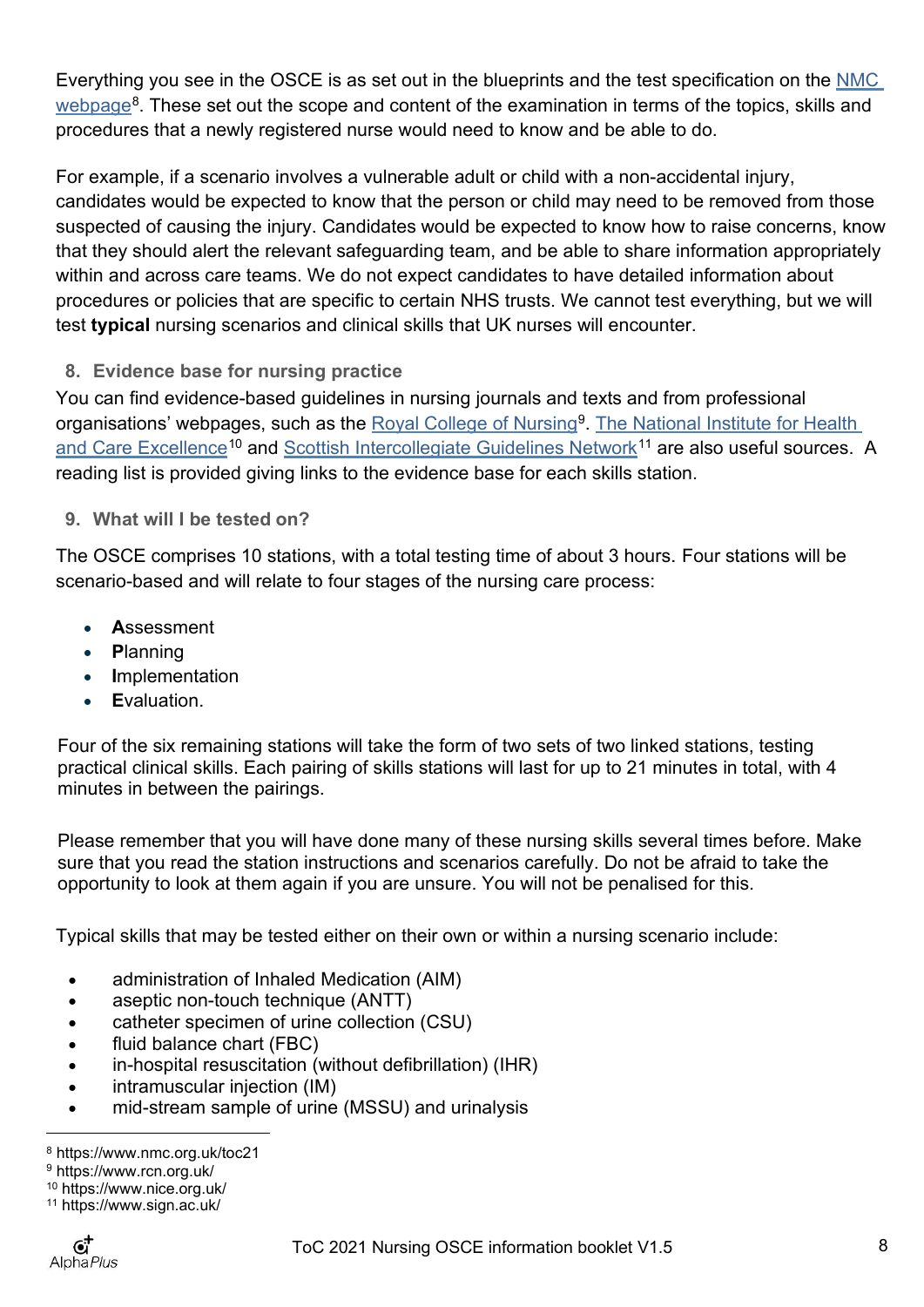- peak expiration flow rate (PEFR)
- removal of urinary catheter (RUC)
- subcutaneous injection (SC)
- paediatric basic life support (BLS) infant and child (children's nursing)
- calculating drug dosages
- hand hygiene
- medication administration
- physiological observations
- safe disposal of sharps
- wound care.

In each OSCE, one station will specifically assess professional issues associated with professional accountability and the related skills around communication. One station will also specifically assess critical appraisal of research and evidence and associated decision-making. These two stations are both written stations.

#### <span id="page-8-0"></span>**10.Communication skills**

Communication is central to nursing practice and will be assessed continually during the OSCE.

We assess the full range of communication skills (verbal, non-verbal and written) by observing the interaction between the candidate and a simulated patient (this may be an actor or a manikin) and also by assessing your nursing documentation in each station.

The assessor will assess your approach to the patient throughout the examination, and will assess your communication skills such as:

- clearly explaining care, diagnosis, investigations and/or treatments
- involving the patient in decision-making
- communicating with relatives and healthcare professionals
- seeking and obtaining informed consent
- active listening
- dealing appropriately with an anxious person or anxious relatives
- providing clear instructions on discharge
- providing advice on lifestyle, health promotion or risk factors
- demonstrating compassion and care during communication
- clear documentation that meets the requirements of NMC (2018) 'The Code'
- professional behaviour
- professional attitude.

You should speak to the patient as you would any person you are meeting for the first time. If you are being assessed using a manikin, please remember to verbalise your actions, and reasons for actions, in the same way as you would with a real patient. If you ask the manikin a question, the assessor will answer accordingly.

# *A. Approaching the patient/manikin*

- Introduce yourself and explain or clarify the purpose of the nursing encounter.
- Check what the patient wants you to call them.
- Be polite, respectful and non-judgemental, and maintain the patient's dignity.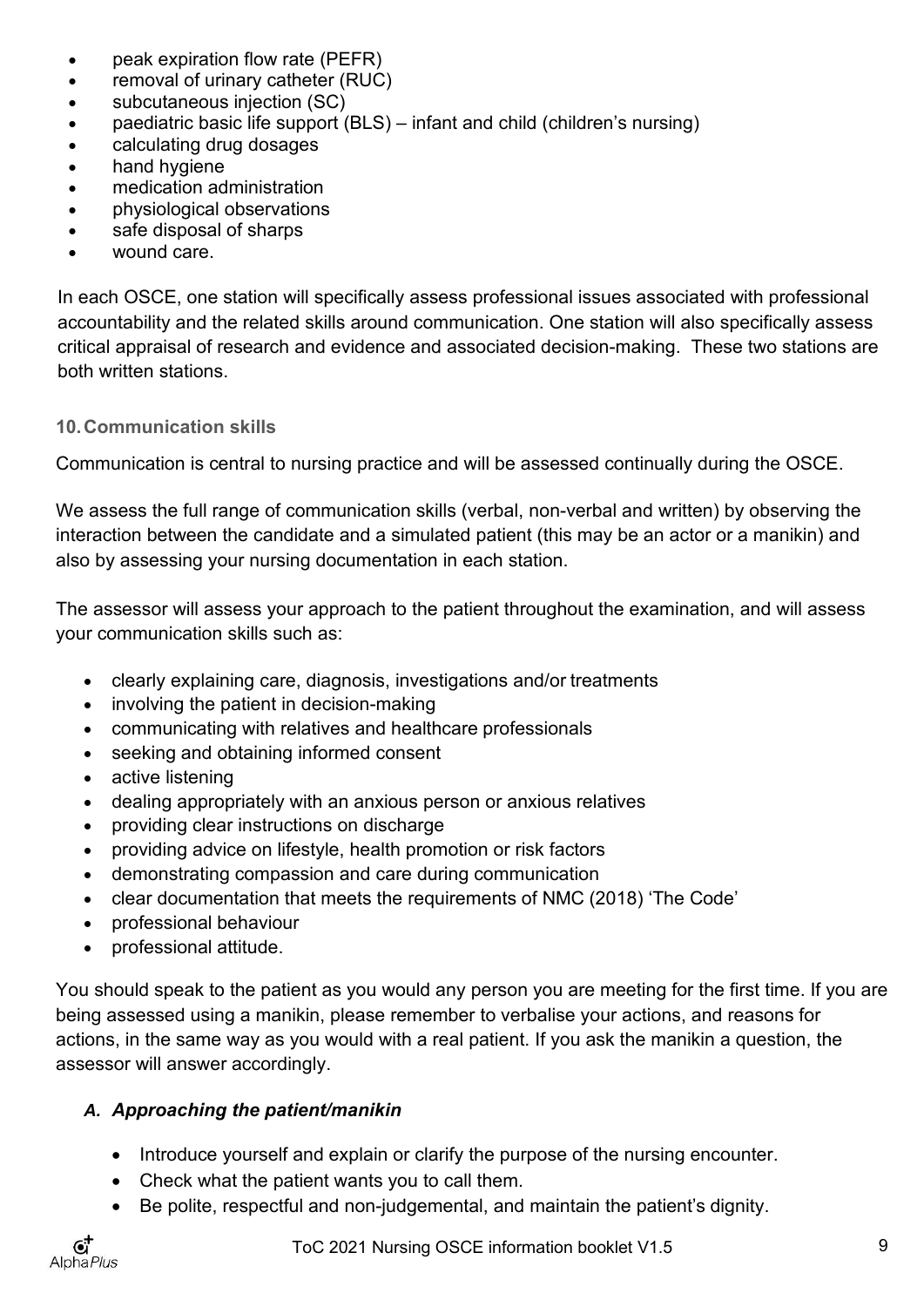- Be empathic, acknowledge the patient's emotions or concerns, and show sensitivity to any discomfort.
- Ensure that you gain consent from the patient (or carer/guardian for children or certain people with disabilities) prior to undertaking any procedures.
- Be sensitive to personal space, stand or sit at an appropriate distance from the actor/manikin, and be aware of their body language. You are too close if the actor moves back or recoils.
- Treat a manikin as you would a real patient.

# *B. Explaining and advising*

- Establish what the patient already knows and/or wants to know.
- Explain clearly what you are going to do and why, so that the patient can understand.
- Remember always to check whether the patient understands or has any questions.
- Offer appropriate reassurance.
- Do not alarm the patient but you must be able to explain the need for urgent action if it is required.
- Do not routinely oversimplify names for parts of the body. It is reasonable to expect that most people will know common body names such as 'bladder', 'ovary', 'womb' and 'vein'. If you doubt a patient's understanding, check and alter your communication to meet their individual needs.
- Treat the manikin as you would a real person.

# *C. Involving the patient in management*

- Respect the patient's autonomy, and help them to make a decision based on the available evidence-based information.
- Explain information and its implications so that the patient can make an informed choice about their care.
- Check the patient's understanding and feelings about the proposed nursing interventions. They may not always agree with your proposed plan of care.
- Treat the manikin as you would a real person.

# *D. Nursing assessment*

- You should be able to undertake an accurate nursing assessment and develop a plan of care.
- Identify the patient's nursing care needs accurately.
- Listen attentively to the patient's problems and concerns.
- Use clear language, and question at a comfortable pace.
- Clarify and check information, and summarise understanding.
- Be able to plan safe and effective person-centred care, based on your nursing assessment and evidence-based best practice.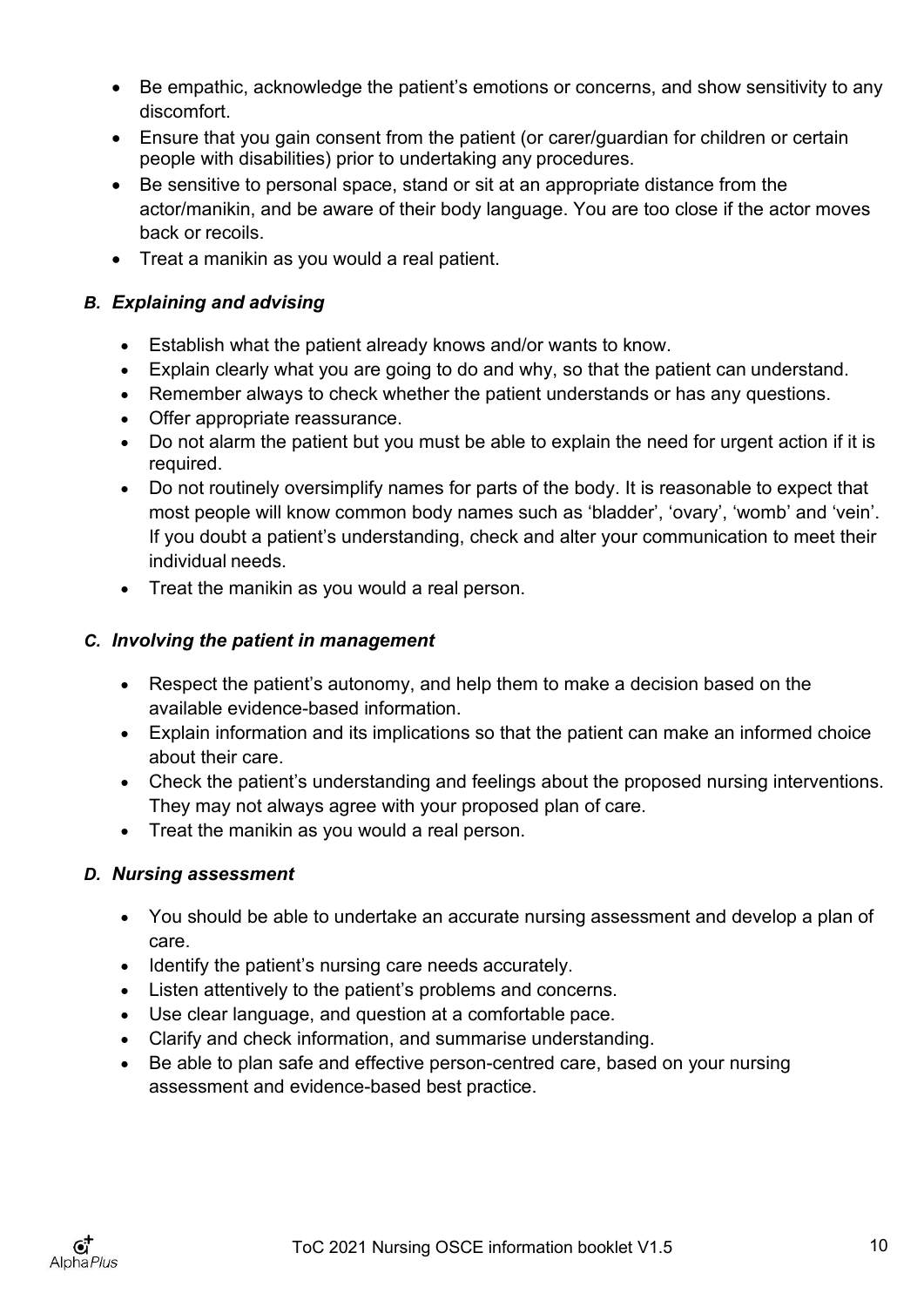# <span id="page-10-0"></span>**SECTION 2: The OSCE day**

# <span id="page-10-1"></span>**11.General information about the competence test centre**

Please allow plenty of time to travel to the competence test centre. Bear in mind that rush-hour traffic often causes delays. If you arrive late, you might not be able to take the OSCE.

A full refund will be given only if more than 3 weeks' notice is given of the need to cancel or reschedule. The following refund rates apply:

- More than 3 weeks' notice of cancellation: full refund.
- Fewer than 3 weeks' notice of cancellation: no refund unless in exceptional circumstances, for which a medical certificate may be requested.
- No refund will be given for non-attendance or if no prior notice of cancellation is given (within the stated time above).

When you arrive, you will be asked to put all of the documents for your NMC ID check into a wallet so that these can be verified whilst you are taking your OSCE. Reception will take your photograph to accompany your documents so that we can confirm your identity. You will be asked to store all other belongings in a small locker so please avoid bringing bulky items.

Unfortunately, we do not have room to allow friends or family, including children, to wait for you while you take the OSCE. Do not bring large suitcases to the assessment centre, as we have no storage space for anything other than small handbags/rucksacks.

Smoking is illegal in enclosed public spaces and workplaces in the UK. Therefore, smoking is not permitted at the competence test centre. Once you have entered the competence test centre, you will not be allowed to leave until the OSCF is finished.

Once your OSCE starts, you will then be under exam conditions until your OSCE is completed in full. Prior to undertaking the OSCE, the invigilator will provide a briefing on its format.

# <span id="page-10-2"></span>**12.Fitness to undertake the OSCE**

You need to be fit and well to undertake the OSCE. You will be asked to complete a confidentiality agreement and declaration.

It is acknowledged that a candidate with a declared disability may require reasonable adjustments to complete the examination. The request for reasonable adjustments must be made before the date of the examination, by contacting the competence test centre, either by email or phone.

A reasonable adjustment will allow for a candidate to undertake nursing care that:

- remains effective and does not result in altered patient care
- is accepted within professional nursing practices
- enables the candidate to demonstrate competence
- will not place the candidate or patient at risk of harm by injury or illness.

A reasonable adjustment will not allow for the required standard of competence to be reduced because of a disability.

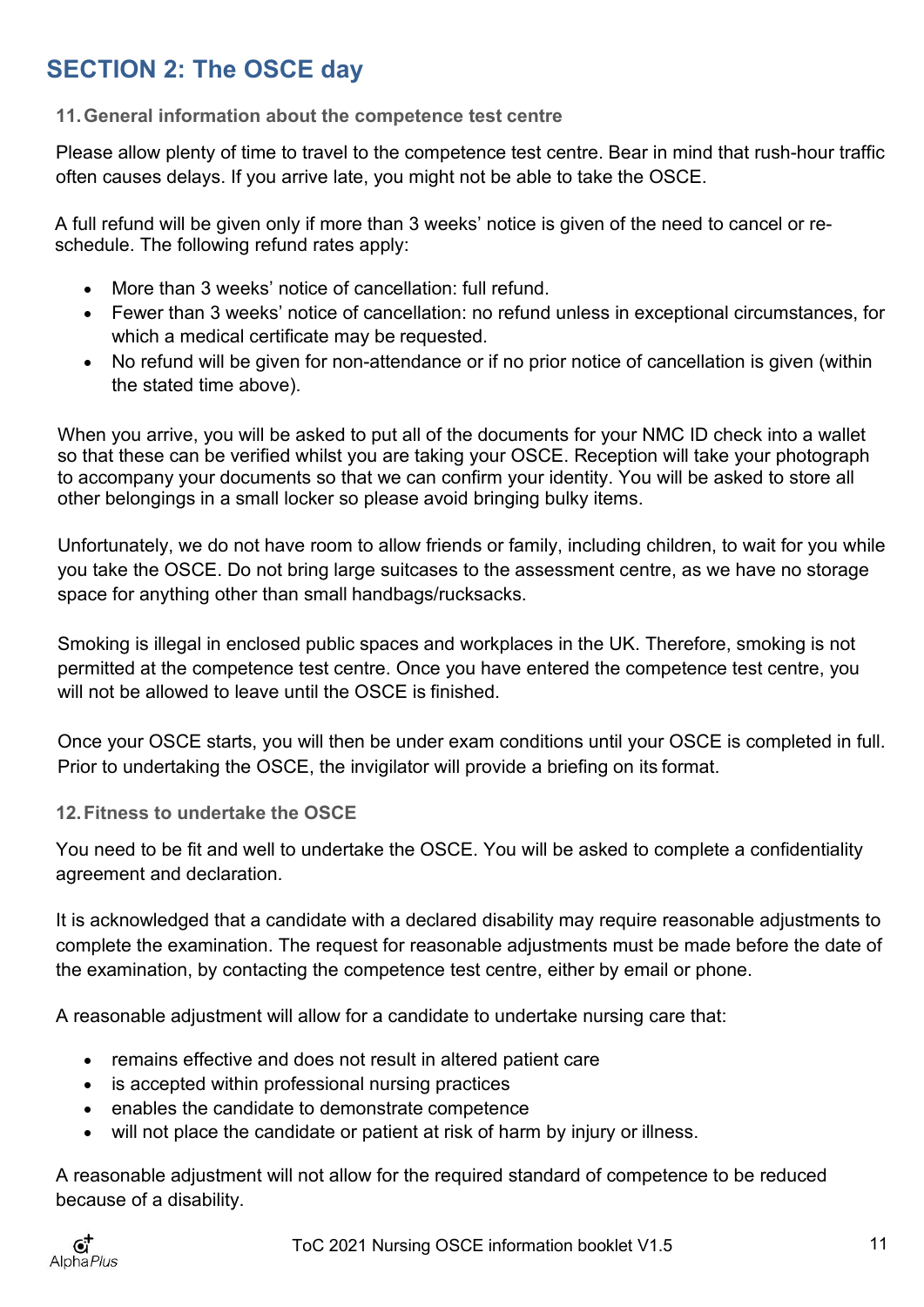**Please note:** Reasonable adjustments can be made to assess how you demonstrate that you have met a competence or standard. The standard or competence itself is not subject to a reasonable adjustment. If you have a health condition, we strongly advise you to disclose it, as the competence test centre can then give you information about the support that may be available to you and, if necessary, make any special arrangements. A disability or health condition cannot be considered if it is disclosed after the OSCE.

## <span id="page-11-0"></span>**13.Fire alarm**

If there is a fire alarm, follow the directions of the competence test centre staff to the fire exit. If the fire alarm sounds during the OSCE, you should remain with your assessor at all times. Staff will direct you to an assembly point and will conduct a roll call to make sure that all assessors, actors and candidates are gathered together. You must not speak to other candidates during an emergency evacuation. Once the area is deemed safe, you will be directed back to the competence test centre and given instructions about resuming the OSCE.

# <span id="page-11-1"></span>**14.Identification**

We will check your identity at the competence test centre, and we will only accept a valid passport for this purpose. If the name on your passport is different from the name on the application and/or the email/letter from the NMC authorising you to take the test, you must provide original evidence that you are the person named in that email/letter. This may be:

- your marriage certificate
- a declaration from the awarding body that granted your nursing qualification, stating that both names relate to you.

If you do not bring the documents listed above, or if the passport is not valid or current, you will not be allowed to take the OSCE.

NMC staff will also be there on the day for your NMC ID check. You will need to bring all the original documents that you uploaded as part of your application. You will find a checklist of the documents on the Test of Competence invitation email from NMC confirming your eligibility to sit the CBT and the OSCE.

If for any reason you do not have all your original documents on the day, the NMC will schedule another face-to-face appointment with you. These are offered either at the NMC's London offices or at one of the OSCE centres. You will still be able to sit your OSCE exam and receive your OSCE exam result, but you will not be able to progress to the last stage of the registration process until you have attended your follow-up ID check.

<span id="page-11-2"></span>For more information on the NMC ID check, please visit the NMC website, or, for specific queries about your ID check, please email [ID.checks@nmc-uk.org.](mailto:ID.checks@nmc-uk.org.)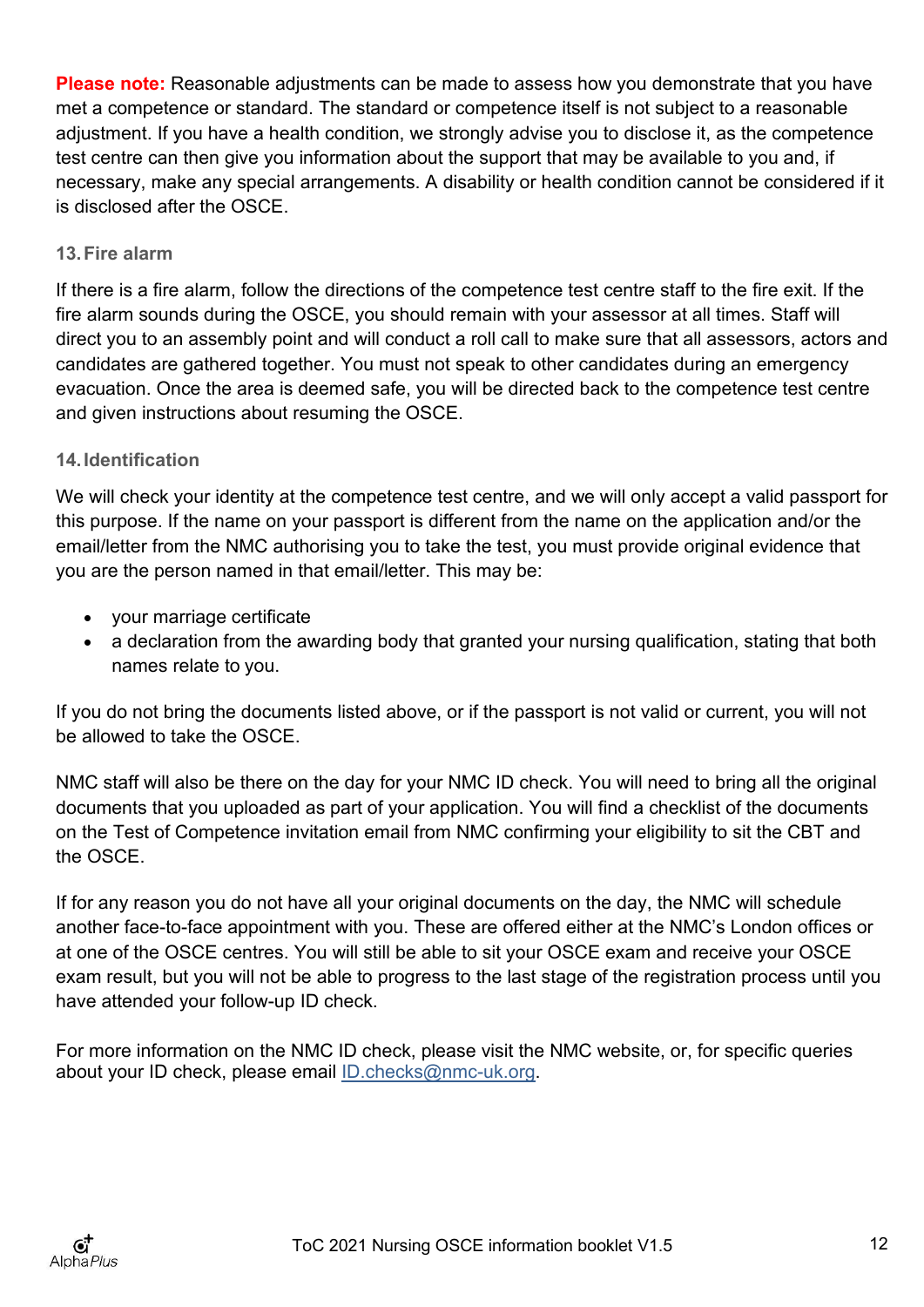# **15.What can I expect in the OSCE?**

In stations that involve demonstrating a practical skill, you will find a manikin, an actor or other piece of equipment. Where a manikin plays the role of a patient, you must treat the simulated patient as you would a real patient. An assessor will be in each station observing you, except for written stations.

You must carry out effective hand hygiene before starting the stations. Soap, water and hand gel will be available at all stations.

You may be asked to take a nursing assessment or carry out a practical clinical skill. Each station will have a scenario overview, which will give relevant information about the patient, such as name, age and what is expected of you in the station.

Each station (or pair of linked stations) lasts between 8 and 21 minutes, and staff will be there to help you to make the transition from station to station as needed.

A lead assessor will be overseeing the test day, with assessors based at each station, observing. Each station has a camera and sound system installed. The built-in cameras will record the examination and will be used to review the examination afterwards for quality-assurance purposes. This is not optional but is part of the process, so you will be asked, at the point of booking, to consent and that you understand that videoing will take place throughout the OSCE. The videos are used for examination and reviewing purposes only, by the university and the NMC.

**Please note:** Filmed assessments are treated as examination scripts. Once the scripts have been marked and moderated, the pass or fail decision is final, and candidates or any sponsoring authority cannot request access to the film. An appeal or complaint may involve the investigator reviewing the filmed assessments, but films will not be released to you or any sponsor.

# <span id="page-12-0"></span>**16.How should I dress?**

We require that you dress for the OSCE in a manner that is appropriate for a clinical environment. All nurses must be dressed professionally, must maintain a high standard of infection control, and must ensure their own health and safety and that of their patients. The guidelines below are based on the expected standards for pre-registration healthcare students at any UK university. They mirror the professional standards required of all healthcare professionals in the UK.

- **Clothing:** Please dress as you would in clinical practice. In the UK, this is normally a clinical dress, tunic or polo shirt with smart trousers or scrubs. You must not wear jeans or shorts. Nurses in the UK frequently wear dark plain trousers and plain polo shirts/tunics. Where possible, candidates should be dressed in a similar manner. Candidates who wish to wear alternatives, for example because of cultural or maternity requirements, should discuss this with the competence test centre before arriving for the OSCE.
- **Shoes:** Must be plain, flat, black and rubber-soled, enclosing the whole foot and not made of porous or absorbent material.
- **Fingernails:** Must be kept short, unvarnished with no extensions or decoration.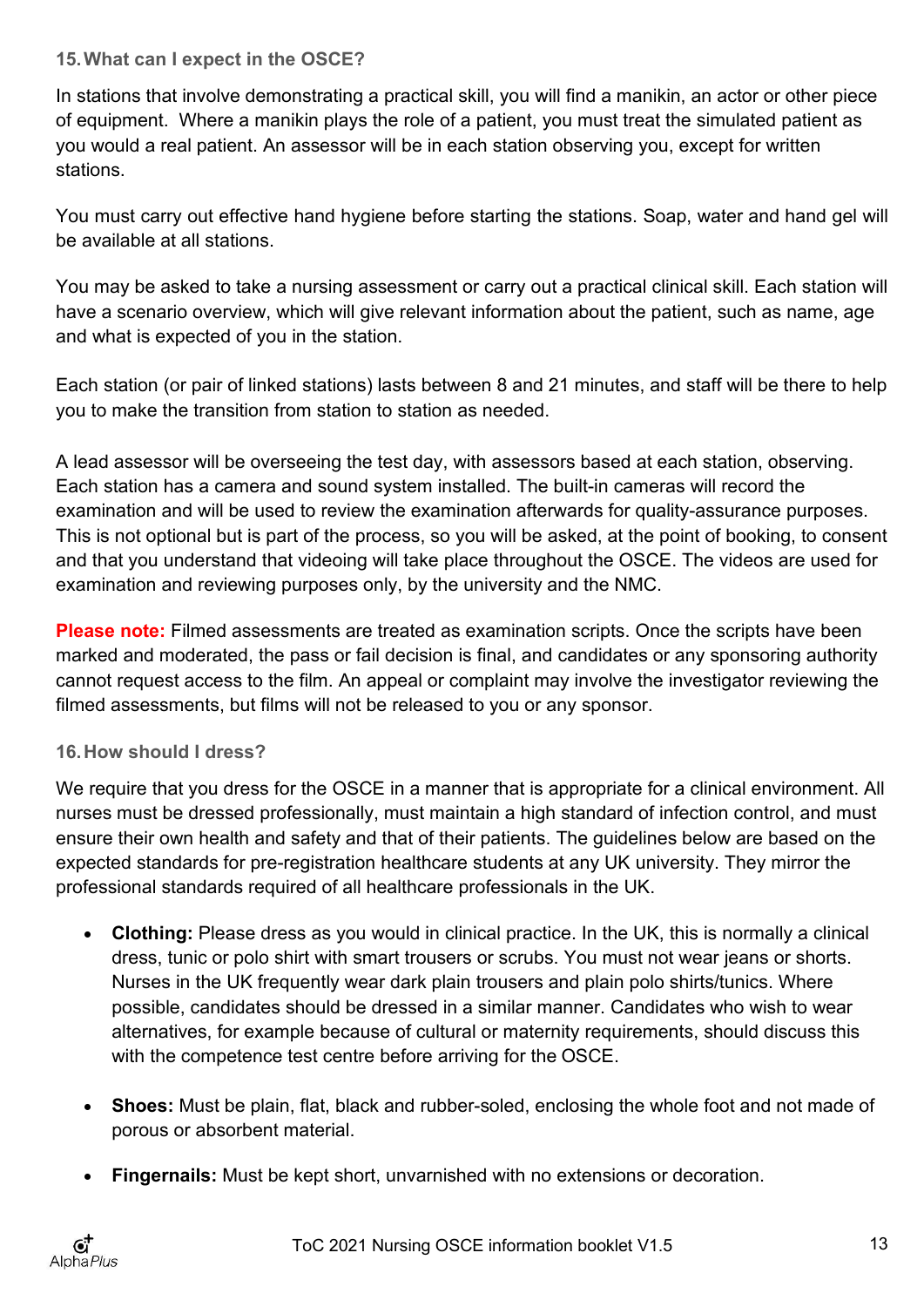- **Hair:** Must be tied up off the face and secured with simple hair ties/bobbles above the collar of your tunic or polo shirt. Hair should be of a natural shade and style. Facial hair should be kept clean, trimmed and tidy.
- **Head scarf/turban:** If you wear a head veil/turban, please ensure that it is appropriate in colour (plain black or navy), and it must be tucked into the collar of your tunic or polo shirt.
- **Jewellery:** Plain 'ball' ear studs are allowed to be worn (maximum of one per ear). No tongue piercings should be worn. A single plain band wedding/commitment ring is allowed. You must be bare beneath the elbow: no bracelets or wristwatches are to be worn.
- **Make-up:** Must be kept to a minimum and must be discreet and natural.
- **Socks/tights:** Dark blue or black socks with trousers, and flesh-coloured or black tights.

# <span id="page-13-0"></span>**17.What conduct is expected during the OSCE?**

The OSCE is a formal examination and candidates are required to behave appropriately and in accordance with university regulations and policies.

Candidates are already professional nurses, and they are expected to behave in a professional manner at all times while at the competence test centre.

You will be provided with all the materials you need during the examination.

## <span id="page-13-1"></span>**18.Competence test centre rules and regulations**

All personal items must be placed in the small locker provided at the competence test centre. The competence test centre will take no responsibility for any lost, stolen, or misplaced items.

The following items are not allowed in the OSCE, nor can they be accessed during your time at the competence test centre:

- any educational, test preparation or study material
- mobile phones, hand-held computers, personal digital assistants (PDAs), pagers, watches or any other electronic devices
- weapons of any kind.

Mobile phones, pagers or other electronic devices must be turned off before they are stored in the locker.

<span id="page-13-2"></span>During your time at the competence test centre, you will not be allowed to access personal items other than any medication or foods required at a specific time. You must have arranged this in advance with the competence test centre. If you require access to medical devices or aids during the OSCE, please inform the centre staff when booking your OSCE examination.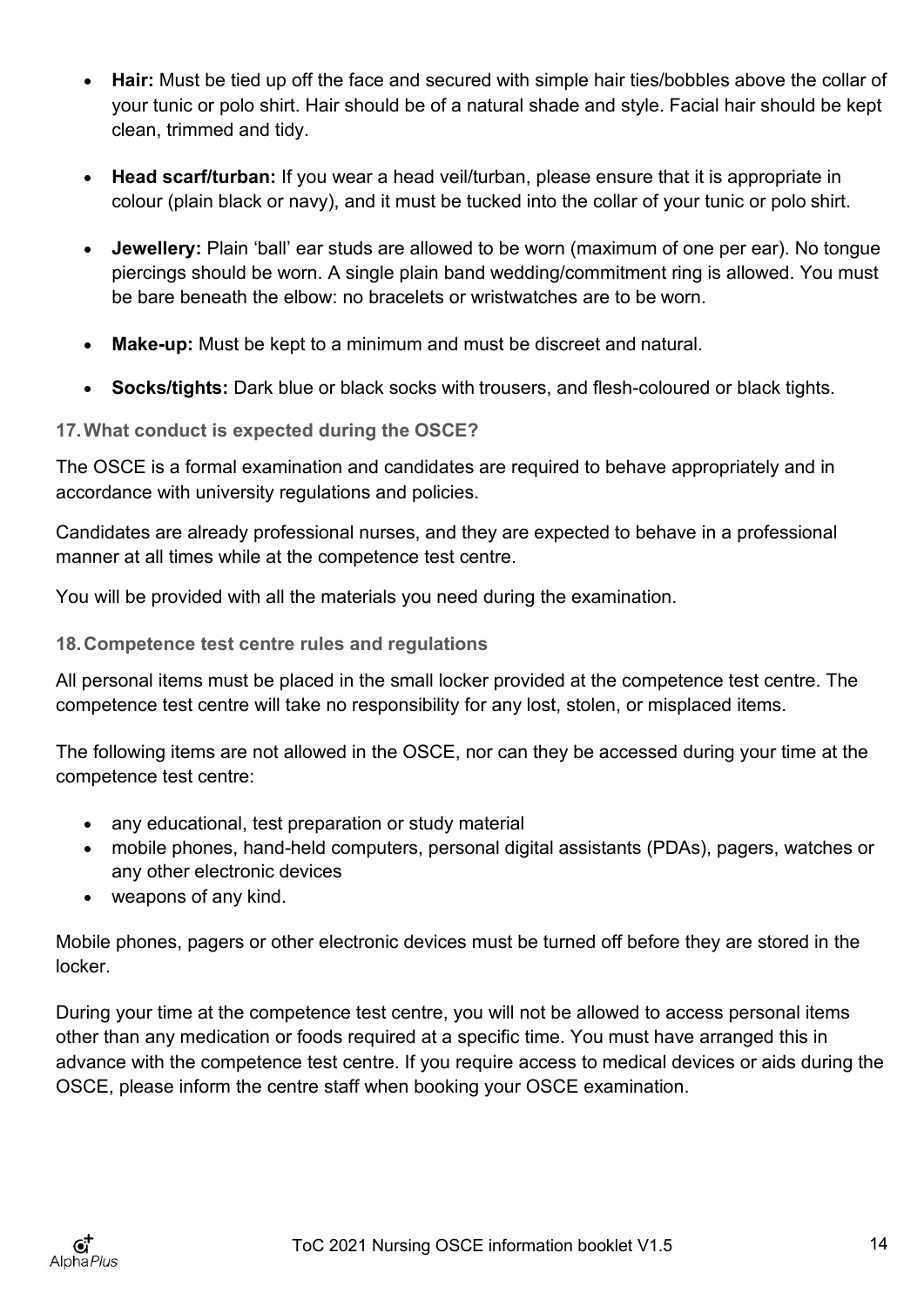# **19.Confidentiality**

As a registered nurse , you are bound by <u>NMC (2018) 'The Code'</u>[12](#page-14-3). Any cheating or misconduct during the OSCE or breaching the examination's confidentiality may bring your profession into disrepute and may raise doubts about your fitness to practise. Such incidents will be reported to the NMC by the assessors and will be investigated.

You must not seek help, or attempt to seek help, from any other party during the OSCE. This includes in person or by phone, text, messaging, email or any form of social media.

You must not disclose information about the OSCEs to, or discuss with, anyone, including instructors. This includes posting or discussing the scenarios or skills on the internet or on any form of social media.

# <span id="page-14-0"></span>**20.Taking the OSCE**

The results of the OSCE must be an accurate reflection of the authorised candidate's knowledge and professional skills as a nurse or midwife.

- You must not take or attempt to take the OSCE for anyone else.
- You must not allow, or attempt to allow, anyone else to take the OSCE for you.
- You must not engage in any behaviour deemed to be disruptive at any time while in the competence test centre or when taking the OSCE.

# <span id="page-14-1"></span>**21.Grounds for dismissal or cancellation of OSCE results**

All candidates must comply fully with the competence test centre staff's instructions and the rules and regulations, or they will risk having their OSCE results withheld, dismissed, or cancelled. Candidates who do not comply with this may be asked to leave the competence test centre, and their fees will not be refunded. Such incidents will be reported by the assessors and investigated. The OSCE result may be withheld during an investigation.

**Please note:** The competence test centre will always report such incidents to the NMC.

<span id="page-14-2"></span>**22.How is the OSCE assessed?**

Each OSCE station has a unique criterion-based assessment sheet, which is matched to the scenario or skill being assessed. Assessors will score each criterion. The criteria are mapped against NMC (2018) '<u>Standards for pre-registration nursing programmes'</u> [13](#page-14-4) and [NMC \(2018\)](https://www.nmc.org.uk/standards/code/) <u>'The Code'</u> [14.](#page-14-5)

The assessment, planning, implementation and evaluation stations are mapped against the above. The skills assessments are also mapped against the above but also against an appropriate evidence base for that station. The evidence base for each station is published in the Reading List (available on the competence test centre support site).

<span id="page-14-3"></span><sup>12</sup> <https://www.nmc.org.uk/standards/code/>

<span id="page-14-4"></span><sup>13</sup> https[://www.nmc.org.uk/standards/standards-for-nurses/standards-for-pre-registration-nursing-programmes/](http://www.nmc.org.uk/standards/standards-for-nurses/standards-for-pre-registration-nursing-programmes/)

<span id="page-14-5"></span><sup>14</sup> https[://www.nmc.org.uk/standards/code/](http://www.nmc.org.uk/standards/code/)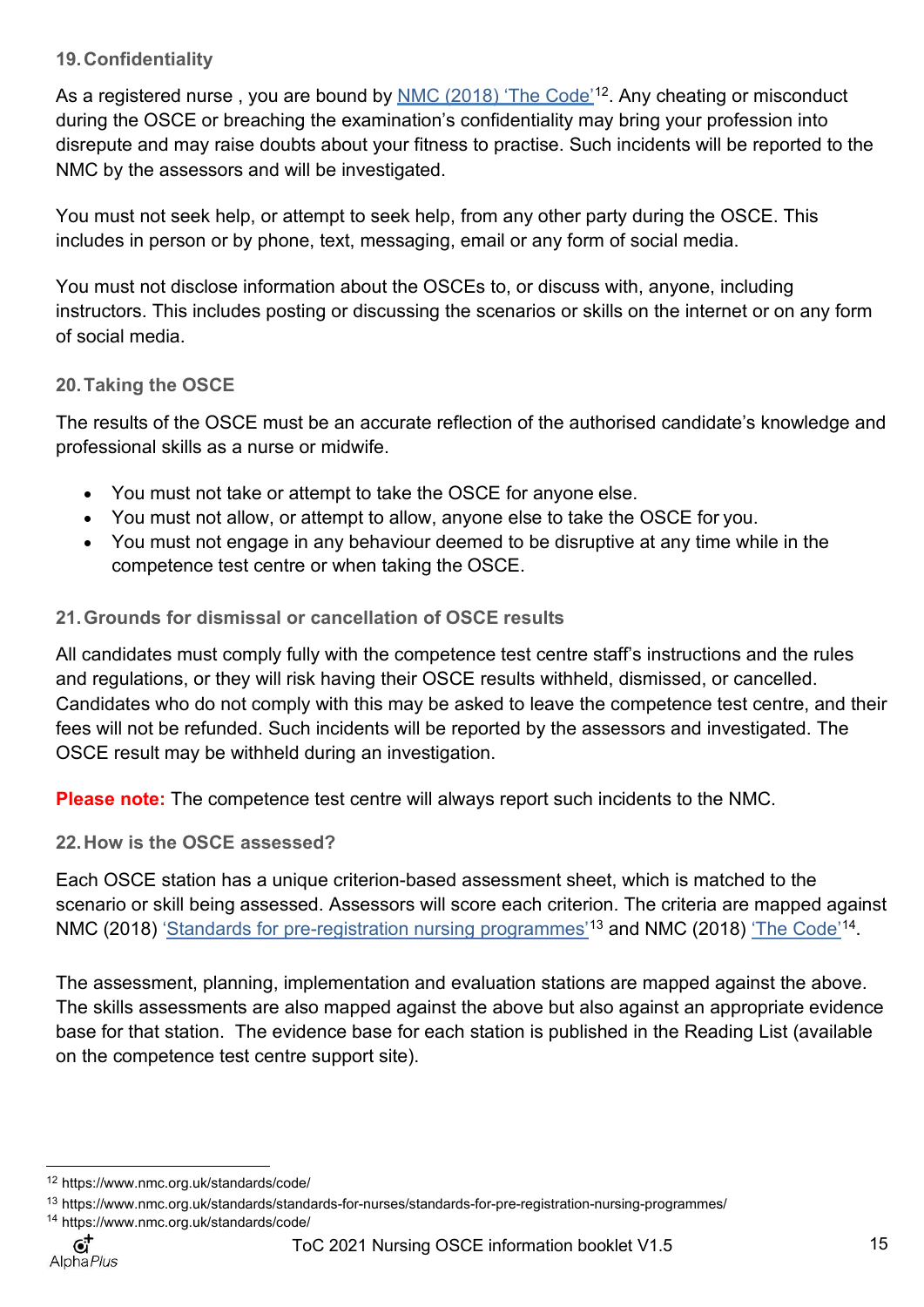The following are examples of planning station criteria:

- Clearly and legibly handwrite answers.
- Identify two relevant nursing problems/needs.
- Set an appropriate evaluation date for both problems.

# <span id="page-15-0"></span>**23.The passing standard**

The pass scores for each OSCE station are set using an appropriate combination of professional judgement and statistical information. To pass the OSCE, the candidate must achieve a pass score for every station. For more information about the passing standards, please refer to section 6 (standards and results) of the test specification.

# <span id="page-15-1"></span>**24.Can I have my OSCE remarked?**

All OSCEs are recorded, and all OSCEs deemed a fail will always be reviewed by the panel of assessors on the day of the OSCE. Failed OSCEs are automatically remarked and checked as part of the quality-assurance process.

The academic lead/centre manager and administration team will co-ordinate any appeals, complaints, reasonable adjustments and fitness-to-practise issues, and will refer such matters to the test panel for investigation and reporting to the NMC.

# <span id="page-15-2"></span>**25.Unsafe practice and cessation of assessment**

In the event that any candidate demonstrates unsafe practice, which may place the candidate, simulated patient or assessor at risk, then a red flag will be raised by the assessor. All red flag judgements will be reviewed by the panel assessors on the day of the OSCE. An agreed red flag always denotes an OSCE station fail.

# <span id="page-15-3"></span>**26.How do I get the results of the OSCE?**

The NMC will inform candidates of the result of the OSCE usually within 5 working days after the test is taken. In some instances, this may take up to 10 working days if new OSCE content is being introduced.

The NMC test of competence Part 2 is made up of ten stations, split into:

- Four scenario stations (assessment, planning, implementation and evaluation)
- two sets of two linked skills stations
- Two written stations, one assessing professional values and one assessing evidence based practice.

<span id="page-15-4"></span>If you are unsuccessful in up to seven stations, your re-sit will be charged at 50% cost: £397. If you are unsuccessful in eight or more stations, your re-sit will be charged at 100% cost: £794.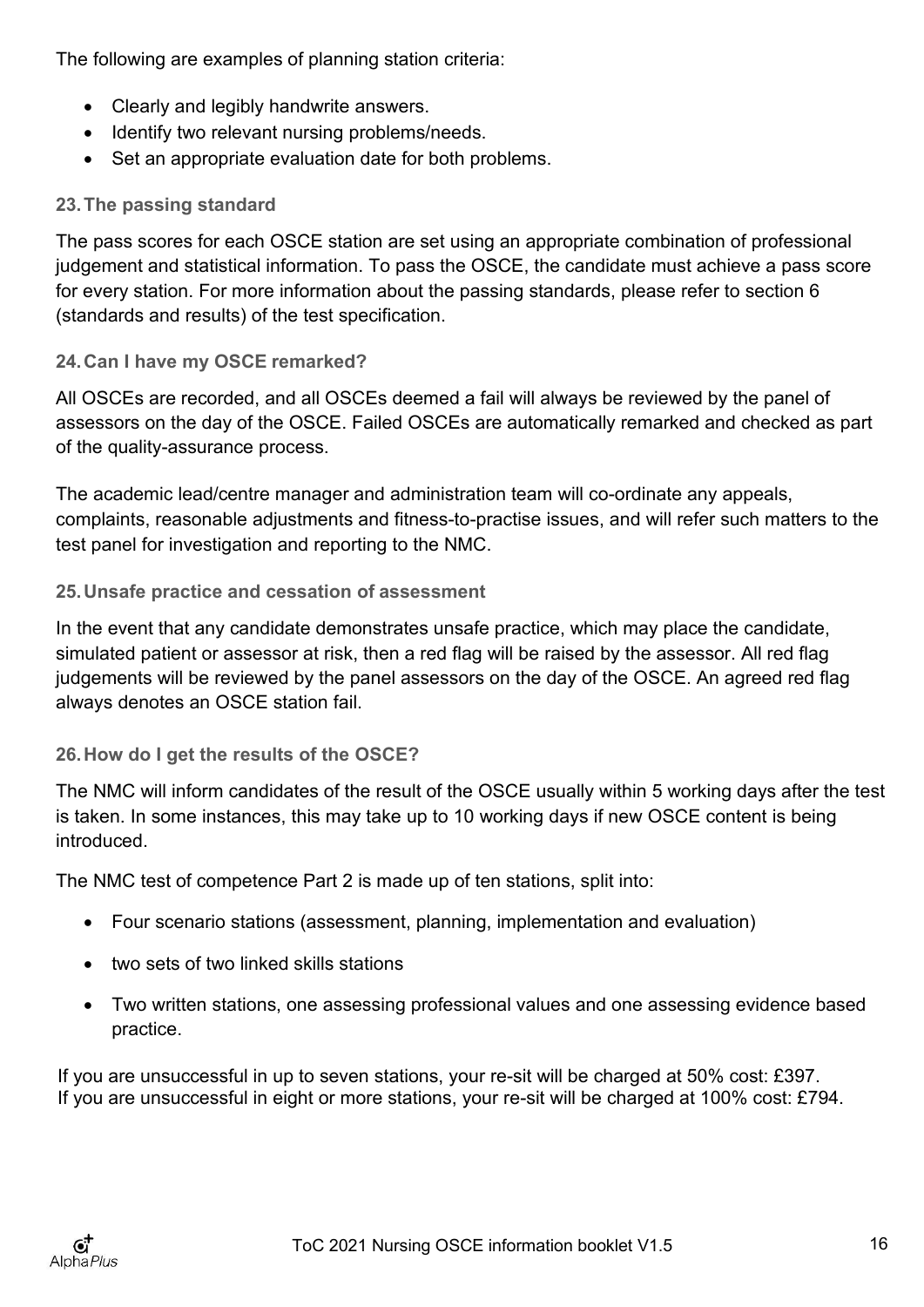# **27.What will the feedback look like?**

You can expect to receive feedback on those aspects of the OSCE in which you failed to meet the level of competence. This will be a brief account of how you failed to show competence. The competence test centre is not allowed to teach you how to pass the exam, so the feedback will be short and factual. For example, if a candidate failed aseptic non-touch technique (ANTT) for contaminating their sterile clinical waste bag when setting up the field, the feedback may read as follows:

*Aseptic non-touch technique (ANTT): The candidate failed to show competence in this station. When setting out the sterile field, they contaminated the orange bag and, as a result, contaminated the sterile field. This is a patient safety risk, resulting in a fail.*

<span id="page-16-0"></span>

| 28. What are the potential results? |  |
|-------------------------------------|--|
|-------------------------------------|--|

| <b>Result</b>         | <b>Description</b>                                                                    | <b>Outcome</b>                                                                                                                                                                                                                                                                                                                | Cost |
|-----------------------|---------------------------------------------------------------------------------------|-------------------------------------------------------------------------------------------------------------------------------------------------------------------------------------------------------------------------------------------------------------------------------------------------------------------------------|------|
| <b>Pass</b>           | Passed all<br>stations taken                                                          | Congratulations!<br>The NMC will be in touch to issue your NMC<br>PIN.                                                                                                                                                                                                                                                        | N/A  |
| Fail<br>1-7 stations  | Failed up to<br>seven stations<br>across both<br>the APIE<br>and/or skill<br>stations | Will require a re-sit at 50% cost.<br>You will need to re-sit only the stations you<br>failed. If you need to re-sit the APIE<br>station(s), you will be given your original<br>paperwork from the APIE stations you<br>passed in your previous attempt, to<br>complete the re-sit stations in sequence.                      | £397 |
| Fail<br>8-10 stations | Failed eight or<br>more stations<br>across both<br>the APIE and<br>skill stations     | Will require a re-sit at 100% cost.<br>You will need to re-sit the APIE station(s)<br>you failed and the skill station(s) you failed.<br>You will be given the same scenario and<br>your original paperwork from the APIE<br>stations you passed in your previous<br>attempt, to complete the re-sit stations in<br>sequence. | £794 |
| <b>Full fail</b>      | Fail any station<br>on the third<br>attempt                                           | Will require 6 months to elapse before you<br>can reapply to the NMC.                                                                                                                                                                                                                                                         | N/A  |

# <span id="page-16-1"></span>**29.What happens if I pass?**

Your OSCE result will be uploaded to your NMC application and you will be able to continue your application for registration providing you have passed the CBT, paid your registration fee of £153 and the NMC have received your supporting declarations.

<span id="page-16-2"></span>**30.Can I have more than one attempt at the OSCE?**

Candidates have three opportunities to attempt each part of the test of competence.

In exceptional cases, a further attempt at each part may be offered. This attempt will be agreed only by application to the NMC. The additional attempt will be granted in situations such as the following:

- The test centre did not follow agreed processes.
- The assessor behaved in a way that demonstrably did not comply with the agreed processes.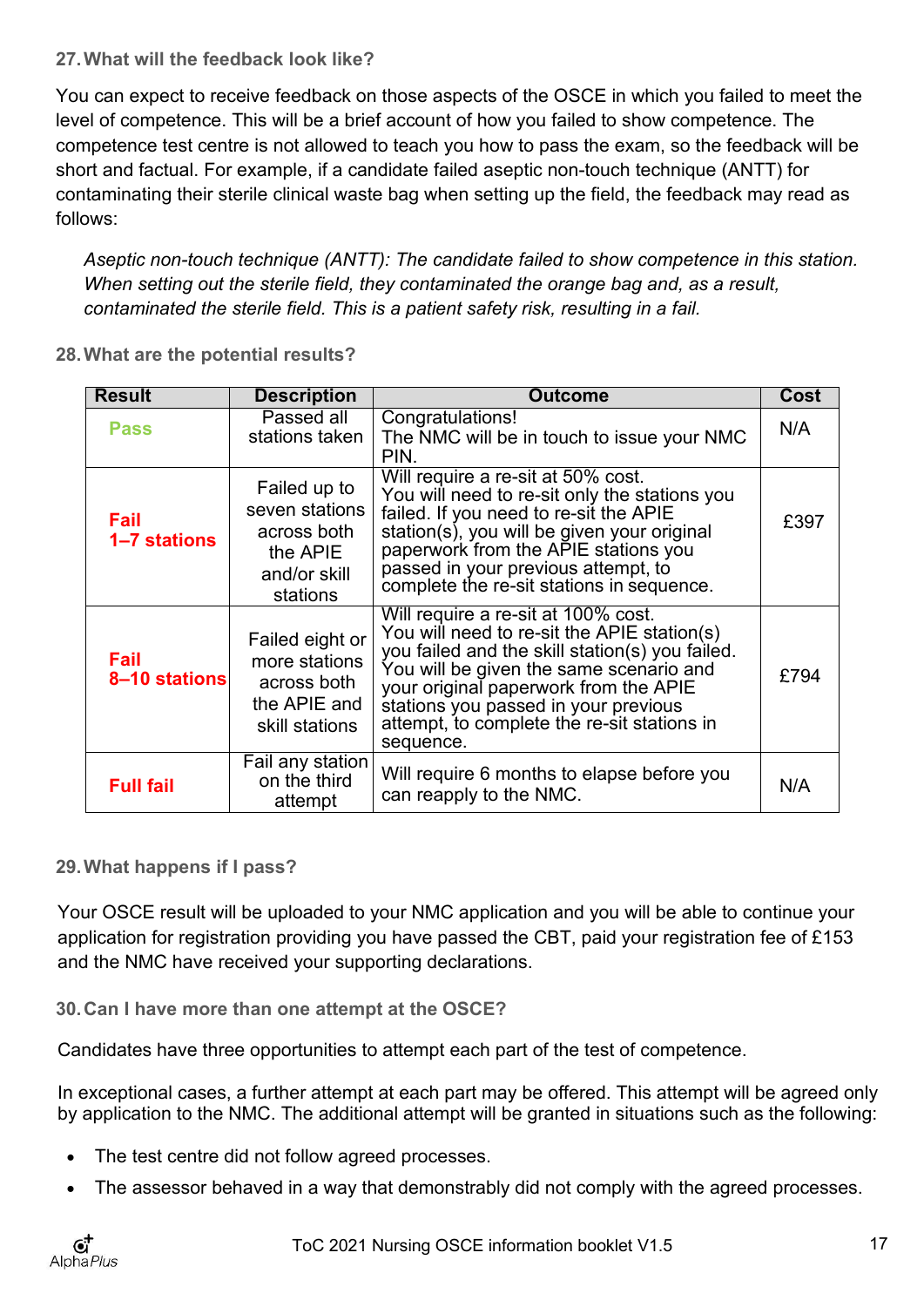- There was an unanticipated interruption to the assessment, such as a fire alarm.
- Illness or severe anxiety in the candidate.

Candidates must wait at least 10 days between each sitting. Candidates can choose to take longer than 4 weeks between the second and final attempts.

The CBT (Part 1) and the OSCE (Part 2) can be taken in either order, although most candidates take the CBT first.

The OSCE will be passed or failed for each individual station. Re-sits will be required only for those stations the candidate failed. Re-sit candidates will take the same or a similar but different station(s) to the one(s) they failed. If the stations are not all passed in three sittings, then the whole OSCE must be re-taken.

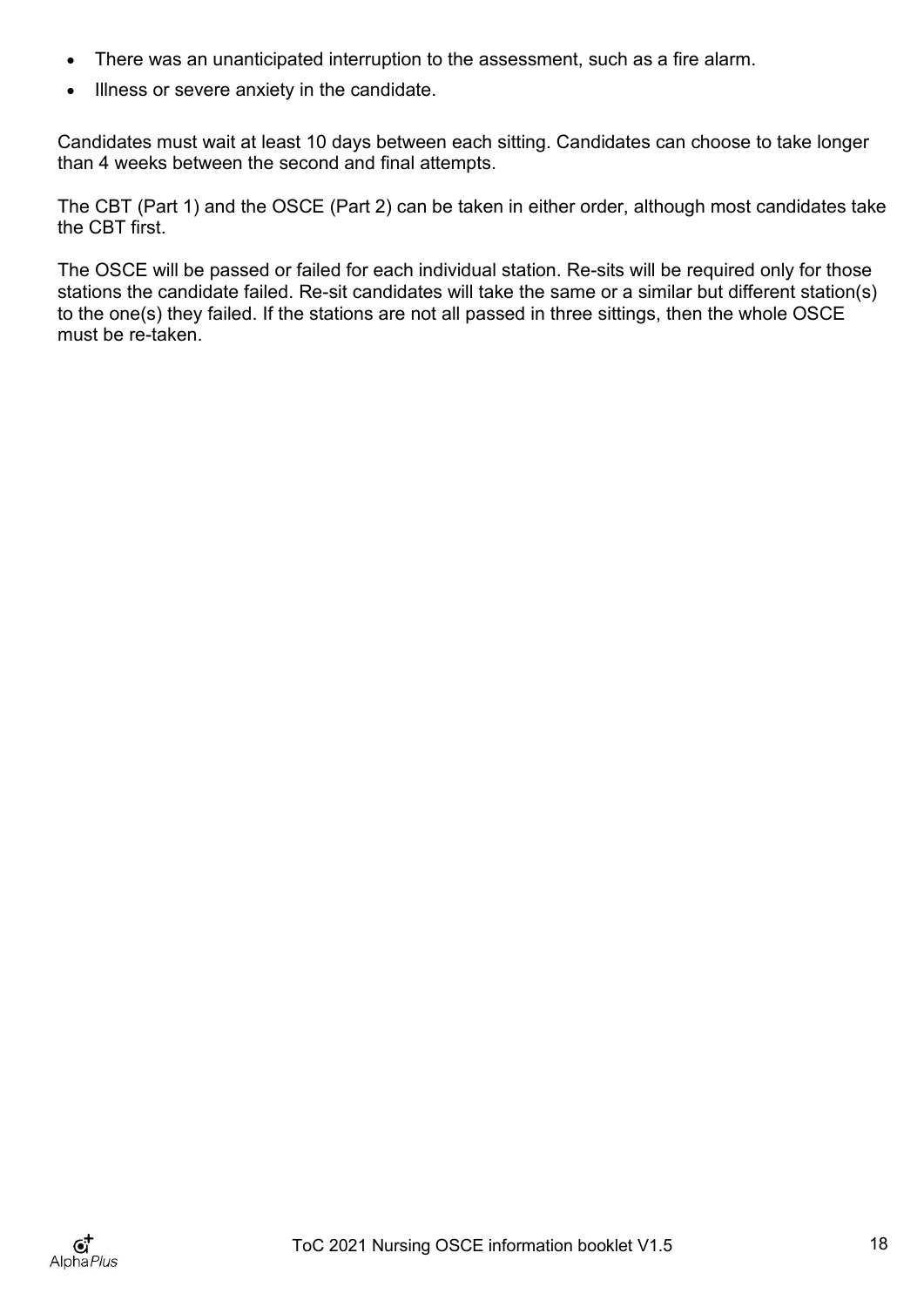# <span id="page-18-0"></span>**SECTION 3: Candidate guidance**

The next section of this information booklet provides guidance for you when considering applying for mitigating circumstances, appeals or complaints. The competence test centre manager will always offer guidance and advice in such matters. If, after pursuing such issues, you remain unhappy with the outcome and decisions reached, you have the right to raise the matter with the NMC.

# <span id="page-18-1"></span>**31.Can I appeal my result?**

If you believe that a mistake has been made at any point during the process of your test of competence, or that an irregularity has occurred in the conduct of the OSCE, and you think that this has had a direct and demonstrably detrimental effect on your performance, you may be able to make an appeal. You cannot appeal the result; you can only appeal the process. See **[Annexe 2](#page-25-0)** for guidance on the appeal process and form.

# <span id="page-18-2"></span>**32.What is a complaint and how can I make one?**

If you are dissatisfied with a service that the competence test centre is providing, or with the person who is providing it, you can raise the matter as a complaint. You should always try to resolve a problem as close as possible to its source. So, for example, if you have a problem with your assessor, you should speak to the lead assessor or invigilator at the time. If you are dissatisfied with the outcome, you can make a formal complaint to the NMC. See **[Annexe 3](#page-29-0)** for the candidate guidance on the complaint process and form.

**Please note:** Candidates do not have the right to see their filmed assessment. It is treated as an exam script. Once the script has been marked and moderated, the pass or fail decision is final and candidates or any sponsoring authority cannot request access to the film. An appeal will involve the investigating panel reviewing the candidate's filmed assessments, but films will not be released to candidates or their sponsors.

# <span id="page-18-3"></span>**33.Fitness to practise during the OSCE**

Your fitness to practise during the OSCE may be questioned if a member of the competence test centre staff, an assessor, a simulated patient, or another candidate expresses concerns that you are failing to maintain standards and/or that your conduct is inappropriate to your profession. Examples may include a breach of confidentiality and professional misconduct (which may call into question your honesty and integrity). If this occurs, your OSCE may be stopped and an incident form will be completed and forwarded to the NMC. If you are allowed to continue, an incident form will still be submitted, and you will be informed of this at the time of your OSCE.

# <span id="page-18-4"></span>**34.What happens if I am unable to attend the OSCE because of sudden illness or circumstances beyond my control?**

Candidates must make every attempt to attend their booked OSCE appointment. Cancellations made at least 2 working days before the OSCE will not incur a financial penalty if there are mitigating circumstances (see **[Annexe 1](#page-22-0)**). However, cancellations made fewer than 2 working days before the OSCE will not be refunded. Evidence of special circumstances must be provided. Neither cancellation will count as an OSCE attempt to the NMC.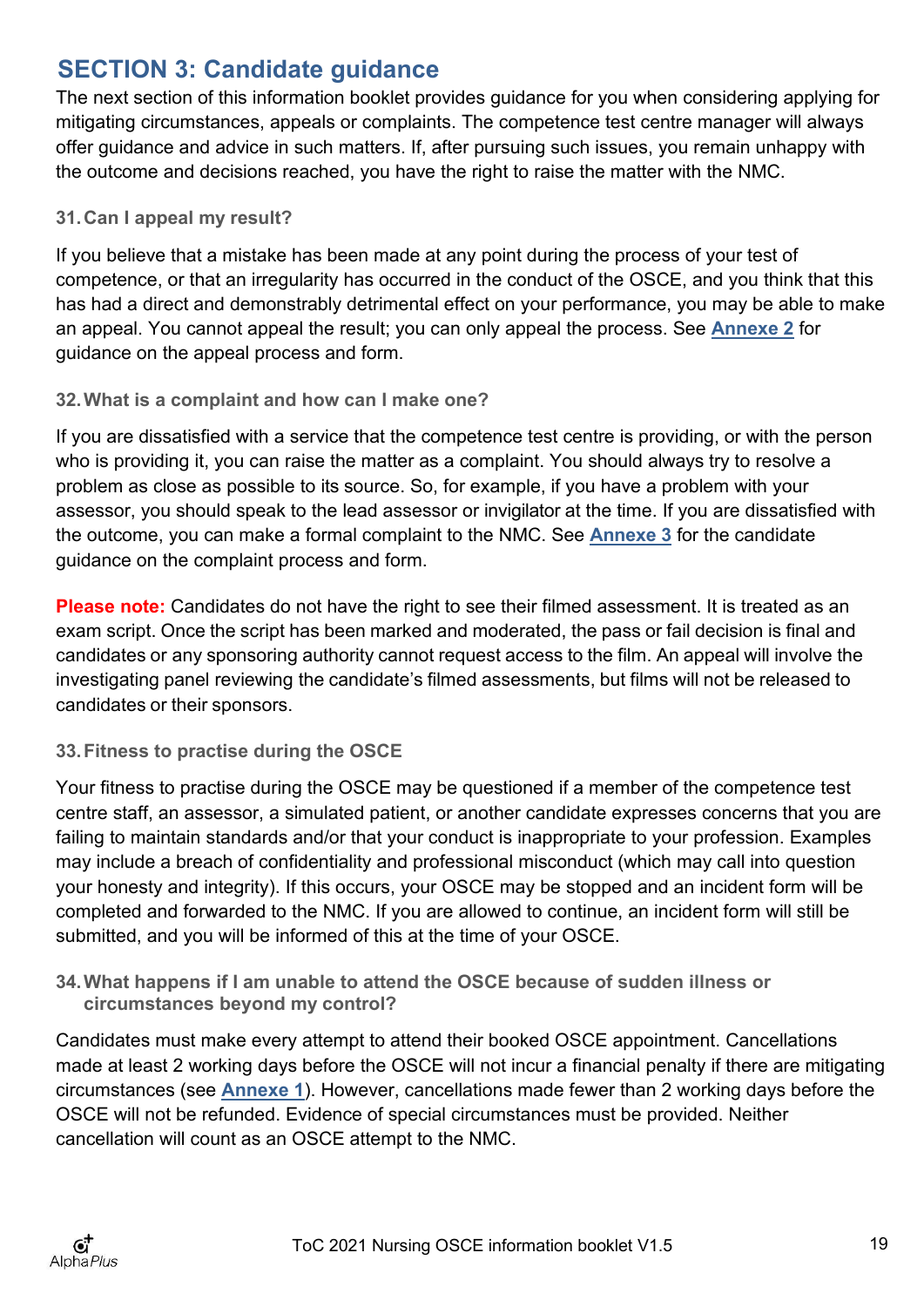<span id="page-19-0"></span>**35.When can you apply for mitigating circumstances to be considered?**

If you are unable to attend the OSCE examination because you are ill or you have a personal issue that prevents you from attending, you should contact the relevant competence test centre by email or telephone. You must remember to include independent evidence, for example a hospital appointment letter or copy of a prescription. **Please note:** It is your responsibility to collect this evidence.

If you arrive to sit your OSCE and you do not feel well enough to proceed, or you become unwell during the exam, you must inform the invigilator and lead assessor straight away, and they will support and advise you further.

Before taking the OSCE, you will be asked to declare yourself fit to take the exam, and you will be unable to defer an assessment once you have commenced, or appeal on the grounds that you were unfit. Evidenced personal circumstances, such as sudden illness, may be permitted as reasons for re-booking the OSCE at short notice.

<span id="page-19-1"></span>**36.How will the OSCE be affected if I am pregnant or breastfeeding a young baby**?

The competence test centre will seek to support candidates who are pregnant or have very young children. The competence test centre will be flexible to enable the candidate to take the OSCE as planned, whenever possible, except when a significant risk is identified. The competence test centre must be informed in advance. Candidates can find guidance in **[Annexe 4](#page-34-0)**.

# <span id="page-19-2"></span>**37.I have a disability. Can the competence test centre accommodate my needs?**

Our staff are committed to ensuring impartiality and equality of opportunity in the delivery of our services. Our premises are wheelchair accessible, and the competence test centre will also act on NMC guidance regarding this. Special adjustments are made for candidates with disabilities, or for those registered as dyslexic or with other additional needs. Candidates are asked to declare their needs for reasonable adjustments when booking their OSCE, for which they will be required to produce supporting evidence. The academic lead/manager will seek advice on the reasonable adjustments possible for the candidate. Simple changes such as lowering beds, accommodating the need to sit or stand, or the increased need for toilet breaks during pregnancy can easily be arranged when the competence test centre is notified in advance.

Candidates who need to access medical devices during the OSCE can be accommodated with advance notification prior to booking. The competence test centre will not allow the required level of competence to be reduced because of a disability. The standard or competence itself is not subject to a reasonable adjustment.

The request for reasonable adjustments must be made before the date of the OSCE examination, by contacting the test delivery centre. Candidates with additional needs must declare them via the reasonable adjustments form that will be emailed to candidates once the competence test centre has been notified by the candidate and a booking made. Reasonable adjustments are offered within the scope of the Equality Act 2010<sup>15</sup>.

<span id="page-19-3"></span><sup>&</sup>lt;sup>15</sup> The Equality Act 2010 does not apply in Northern Ireland, but there are very similar equality requirements spread across several pieces of legislation. For example, section 75 of the Northern Ireland Act 1998 also includes consideration of 'political opinion' as a protected characteristic, the Disability Discrimination Act 1995 still apples to employment in Northern Ireland, and the Special Educational Needs and Disability (Northern Ireland) Order 2005 applies in all education settings.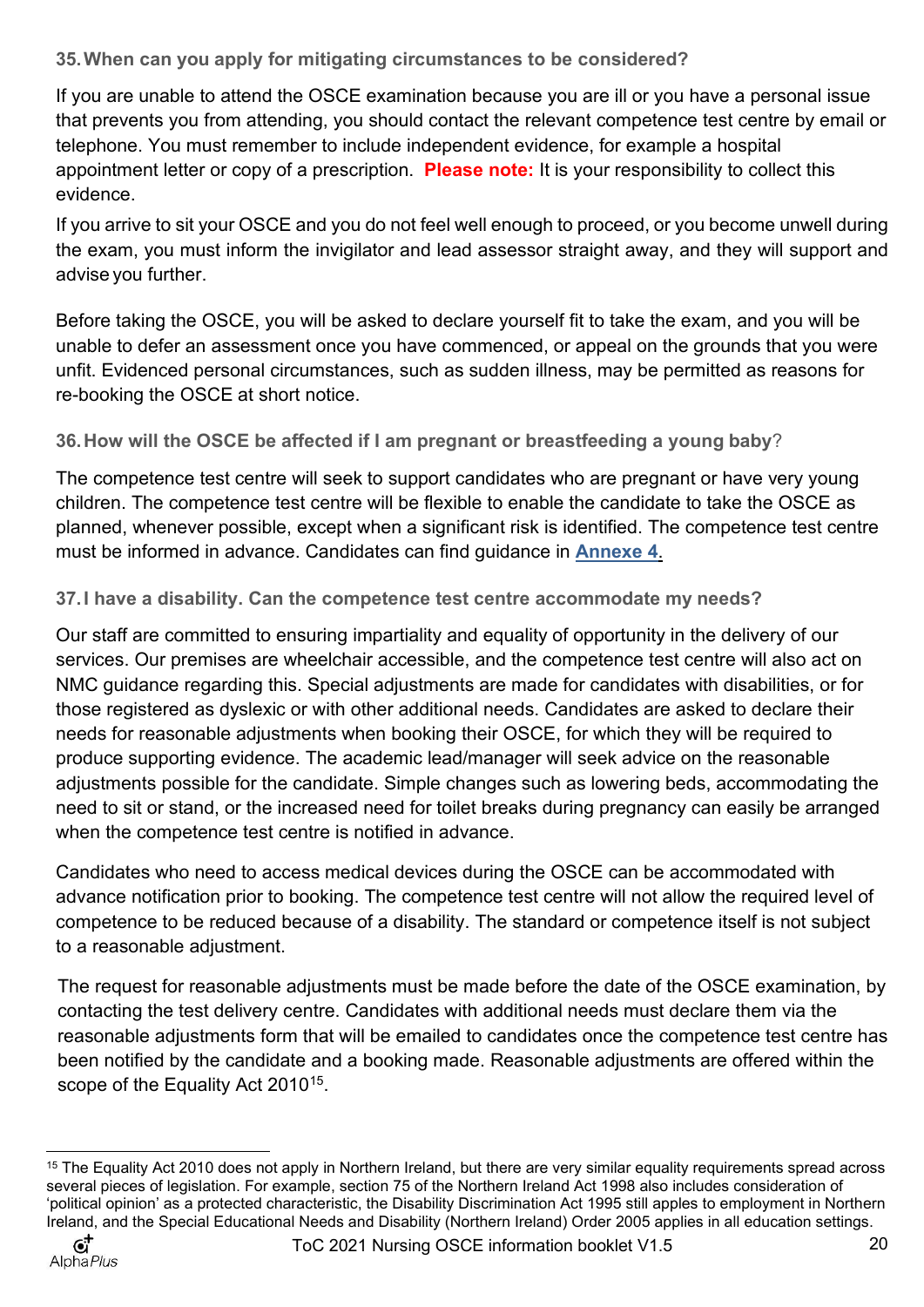A reasonable adjustment will allow for a candidate to evidence during their assessment nursing care that:

- remains effective and does not result in altered patient care
- is accepted within professional nursing practices
- enables the candidate to demonstrate competence
- will not place the candidate or patient at risk of harm by injury or illness.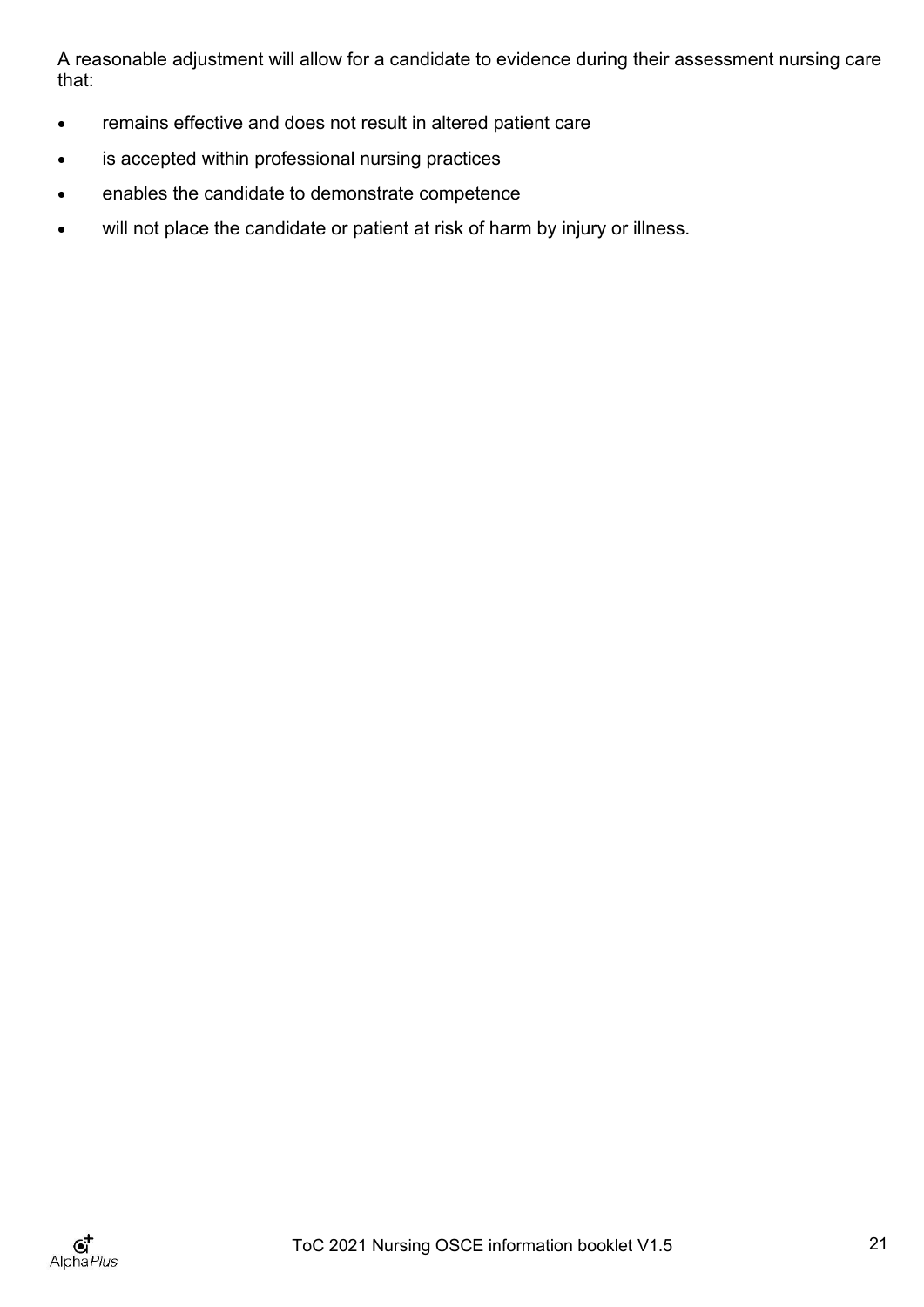# <span id="page-21-0"></span>**SECTION 4: Annexes**

Please note: Blank copies of these forms are available to download on the competence test centres' learning platforms. These annexes are for candidates' reference only.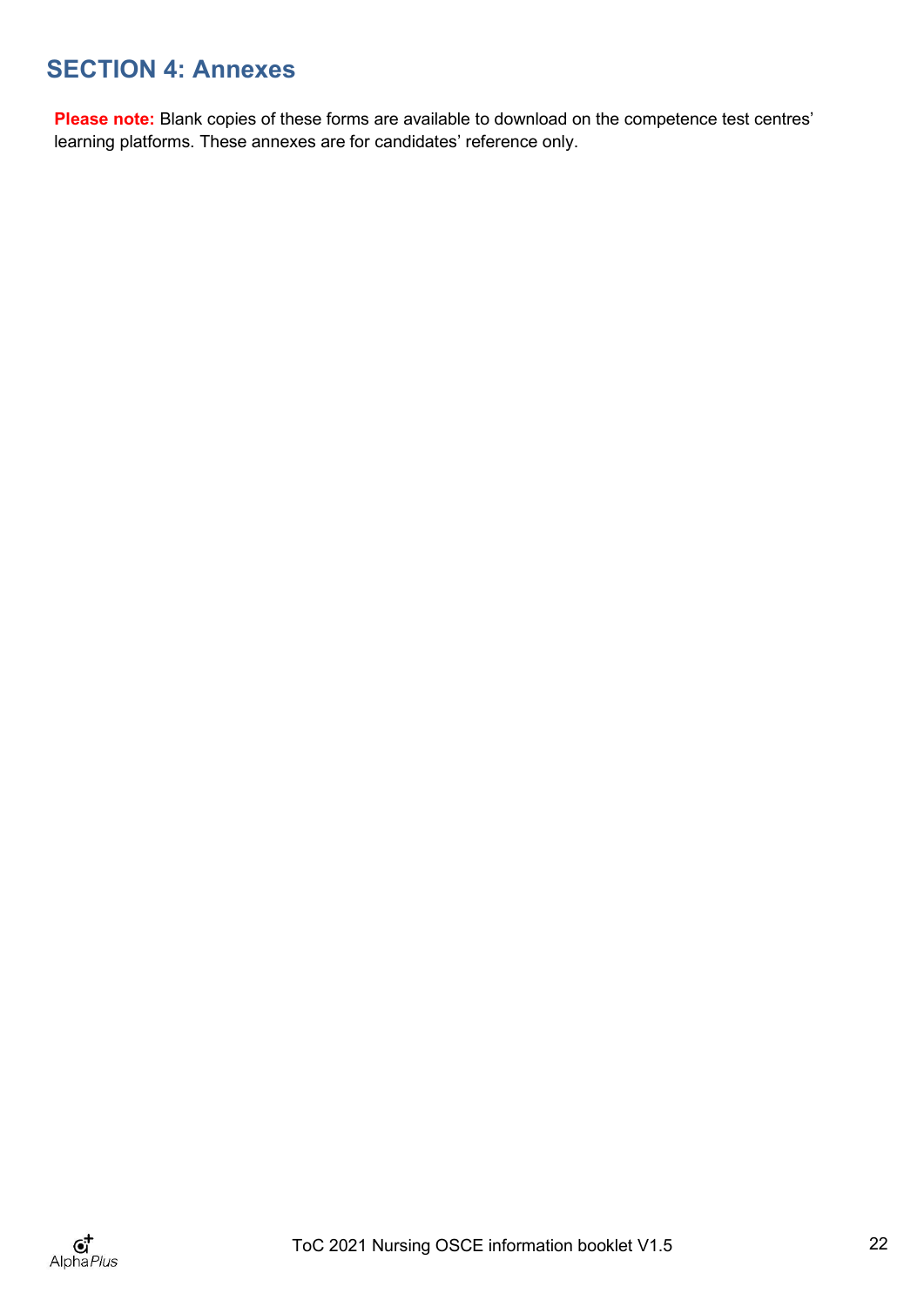# <span id="page-22-0"></span>**Annexe 1: Mitigating circumstances guide and form**

# <span id="page-22-1"></span>**Mitigating circumstances guide**

# **What are mitigating circumstances?**

Mitigating circumstances are events that have significantly disrupted your OSCE.

They must be:

- serious or acute
- beyond your ability to foresee and control.

# **When can you apply for mitigating circumstances to be considered?**

If you are unable to attend because you are ill, or if you have a personal issue that prevents you from engaging with the OSCE, you should complete and submit the [mitigating circumstances form](#page-23-0) in this booklet. You must remember to include independent evidence with your application, such as a hospital appointment letter or a copy of a prescription. It is your responsibility to collect this evidence.

# **What outcome can you expect if you apply for mitigating circumstances?**

There are a number of issues that cannot be addressed by submitting a mitigating circumstances application:

1. Under no circumstances will the grades awarded in your OSCE be changed. All OSCEs are graded upon their own merits, and no allowance will be made for mitigating circumstances. A mitigating circumstances application will not be considered for a completed OSCE.

2. Only in very exceptional cases will applications for mitigating circumstances be accepted after the deadline set for the examination has passed. If you do apply late, you must explain why.

3. A known disability is not itself a reason to submit a mitigating circumstance application, although (for example) unforeseen illness resulting from a disability may be. Reasonable adjustments to OSCE examinations will normally be made to support candidates who have a disability. Requests for such adjustments should be discussed with the academic lead and competence test centre administration team in advance of the OSCE.

4. The NMC determines the number of opportunities a candidate has to take the OSCE examination. The maximum is three opportunities within a single application. If you have successfully applied for mitigating circumstances, your attempt will not count. If you sit the OSCE and are unsuccessful in applying for mitigation, the attempt will count.

# **What happens if I am ill on the day of an OSCE?**

If you are too ill to start the OSCE, then you need to let the competence test centre know as soon as possible. You then need to submit an application for mitigating circumstances.

If you become ill during an OSCE examination, you need to let the invigilator know straight away.

Candidates should make every effort to cancel their OSCE a minimum of 2 working days before the exam is booked. (If the exam is on a Monday, cancellation should occur on the Thursday before.) Refunds will not be given routinely if OSCEs are cancelled at short notice.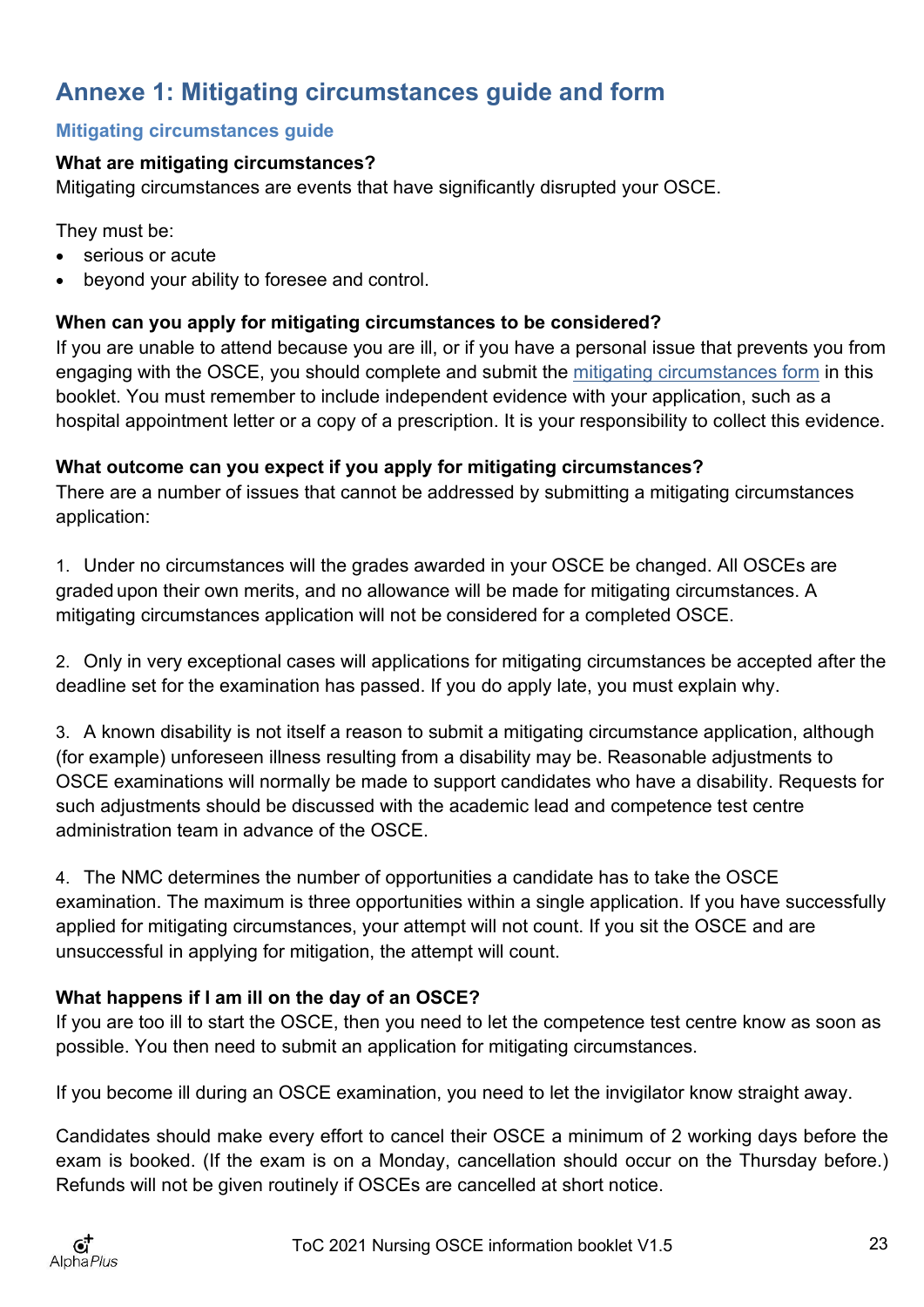# <span id="page-23-0"></span>**Mitigating circumstances form**

| Your details: |         |  |
|---------------|---------|--|
| Name:         | Number: |  |
| Tel:          | Email:  |  |
| OSCE<br>date: |         |  |

| <b>OSCE affected by mitigating circumstances:</b> |  |                     |
|---------------------------------------------------|--|---------------------|
| <b>OSCE number</b>                                |  | Original exam date: |
|                                                   |  |                     |
|                                                   |  |                     |
|                                                   |  |                     |

| Date FORM passed to AA:                                             | Filter: 1 2 3                    |  |
|---------------------------------------------------------------------|----------------------------------|--|
| <b>Chair's Action:</b>                                              | Date:                            |  |
| <b>Decision:</b>                                                    | <b>Upheld</b><br><b>Declined</b> |  |
| <b>Student status:</b>                                              |                                  |  |
| <b>Reason for decision:</b>                                         |                                  |  |
|                                                                     |                                  |  |
|                                                                     |                                  |  |
|                                                                     |                                  |  |
|                                                                     |                                  |  |
|                                                                     |                                  |  |
|                                                                     |                                  |  |
|                                                                     |                                  |  |
|                                                                     |                                  |  |
|                                                                     |                                  |  |
| SAT: □ Log in □Letter □ Log outcome □ H grade □ Exams/Module leader |                                  |  |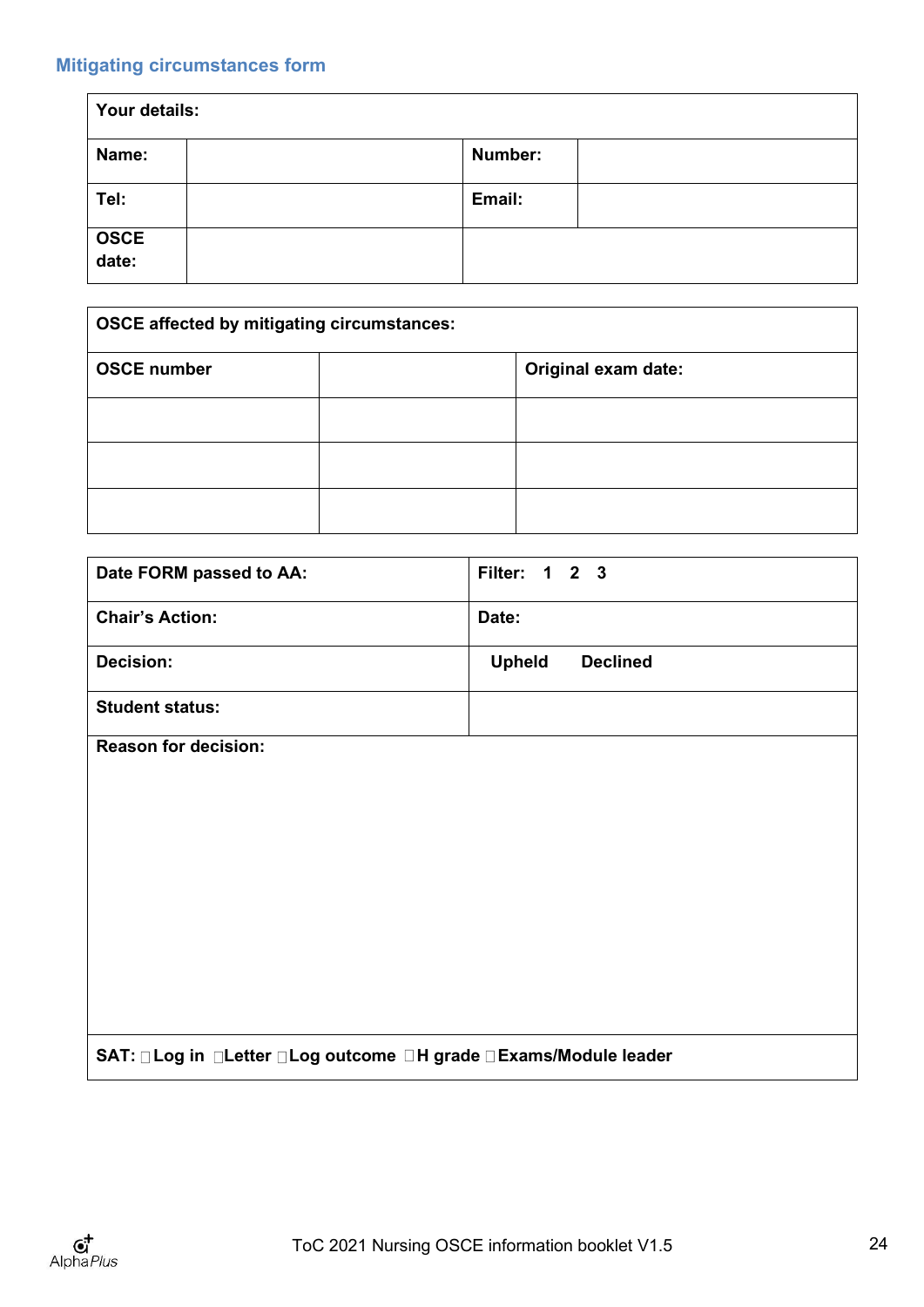# **Your mitigating circumstances:**

You must provide precise dates of any illness or other circumstances. State how your OSCE was affected and what steps you took to recover the situation.

#### **Declaration:**

**I declare that the details included in this application, including any appended statements, are true and that I have read and understand the foregoing mitigating circumstances guide.**

| Signed: | Date: |
|---------|-------|
|         |       |
|         |       |
|         |       |
|         |       |
|         |       |
|         |       |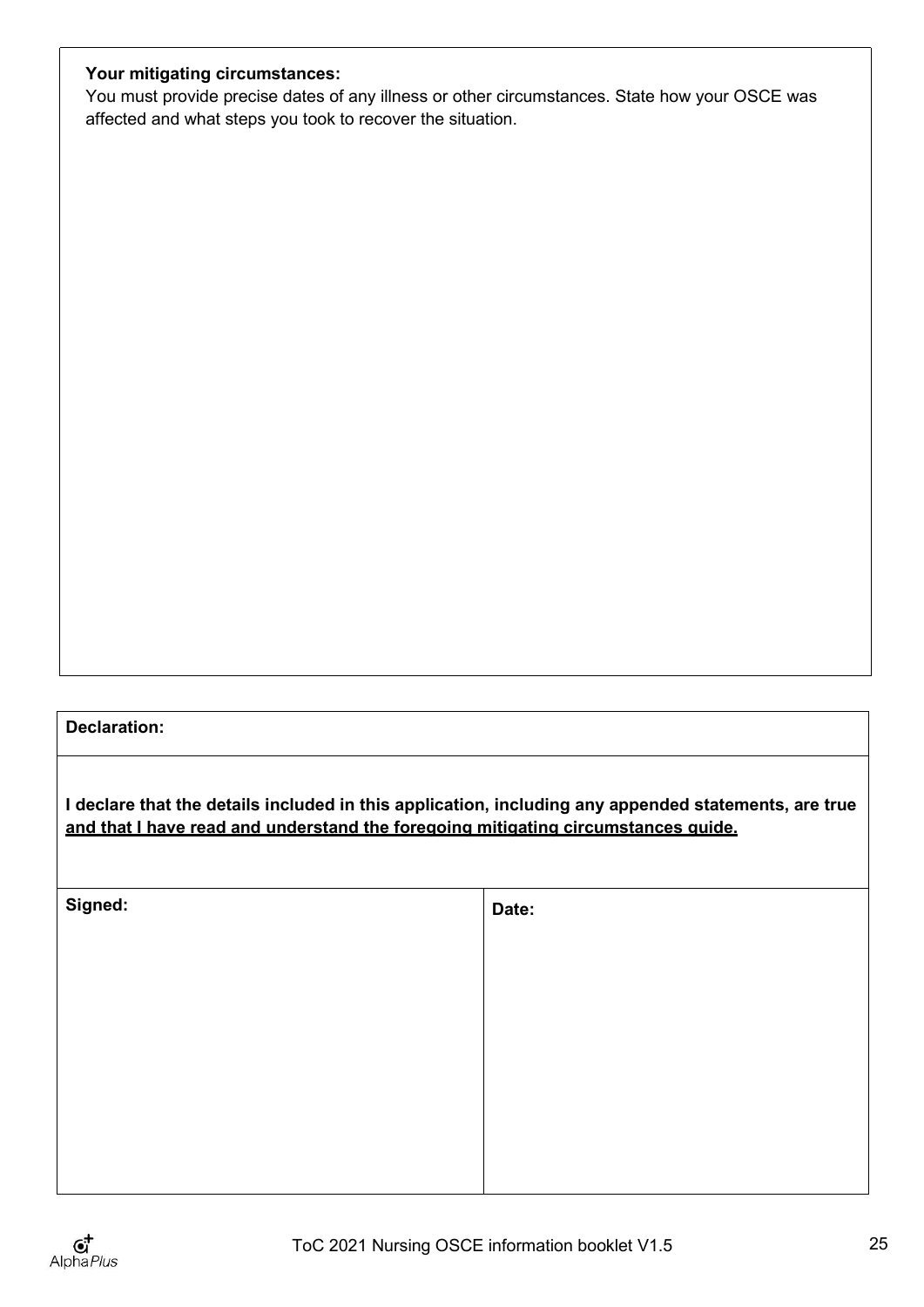# <span id="page-25-0"></span>**Annexe 2: Appeal process guide and form**



ToC 2021 Nursing OSCE information booklet V1.5 26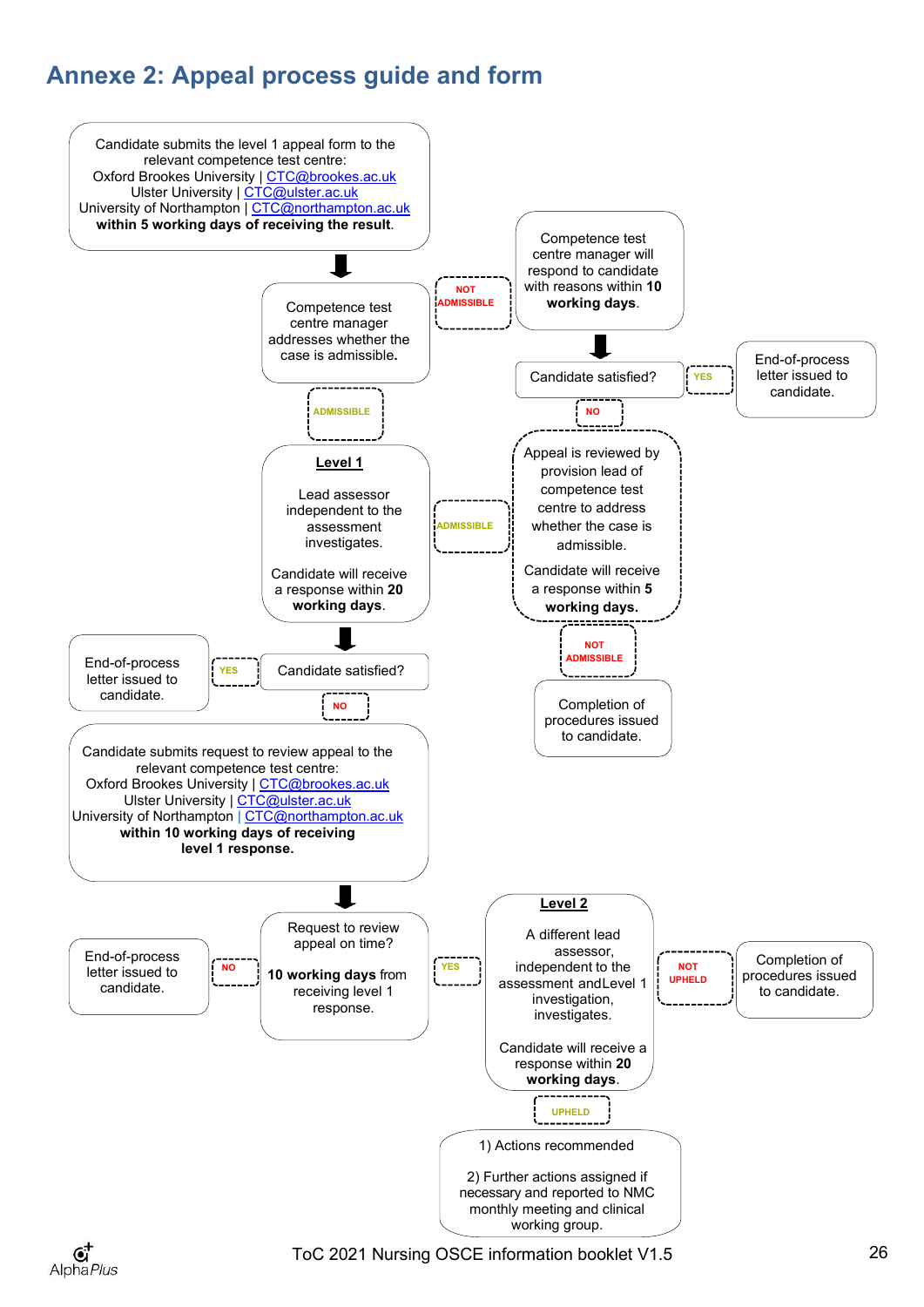# **What grounds can I use as the basis for an appeal?**

If you believe that your result is incorrect, that a mistake occurred during the process of your assessment, or that an irregularity occurred in applying the assessment regulations or in the conduct of the examination, and you think that that had a direct and demonstrably detrimental effect on your performance, you may be able to make an appeal.

# **In which situations might an appeal be worthwhile?**

The marks awarded to your work will have been through a rigorous process of moderation involving at least two internal markers and the oversight of marking standards by an external assessor, who approves all grades awarded. The university will not accept an appeal against the academic and/or professional judgements of assessors per se.

# **Where can I obtain advice?**

If you are uncertain about any of the information contained in this guide, you should consult the relevant competence test centre administration team.

# **How should I appeal?**

You will need to complete a level 1 appeal form, which is found on the Moodle/NILE/Blackboard Learn learning platform. Once completed, please submit it to the CTC administration team within 5 working days of receiving your OSCE result.

# **Where should I submit the form?**

Please email your appeal form to the relevant competence test centre:

- Oxford Brookes University | [ctc@brookes.ac.uk](mailto:ctc@brookes.ac.uk)
- Ulster University | [ctc@ulster.ac.uk](mailto:ctc@ulster.ac.uk)
- University of Northampton | [ctc@northampton.ac.uk.](mailto:ctc@northampton.ac.uk)

# **How will my appeal be dealt with?**

The CTC administration team will forward your appeal for review. If you make a legitimate appeal on acceptable grounds, an assessor independent to your OSCE will examine your case. The investigator will come to a conclusion, and will write to you stating either that your appeal should be upheld or that it should not. This will include the rationale for the reviewer's decision. See [Annexe 1](#page-22-0) for candidate guidance on the process.

# **How long will it take to reach a decision?**

If you make an appeal, the investigation will normally be completed within 20 working days. If you want an update on the progress of your appeal, you should contact the relevant CTC administration team:

- Oxford Brookes University | [ctc@brookes.ac.uk |](mailto:ctc@brookes.ac.uk) 01865 488 418
- Ulster University | [ctc@ulster.ac.uk](mailto:ctc@ulster.ac.uk) | 02871 675 150
- University of Northampton | [ctc@northampton.ac.uk](mailto:ctc@northampton.ac.uk) | 01604 892 066

# **What outcome can I expect if I make an appeal?**

Your appeal will be partially upheld, upheld or not upheld. You will be notified of this decision by email.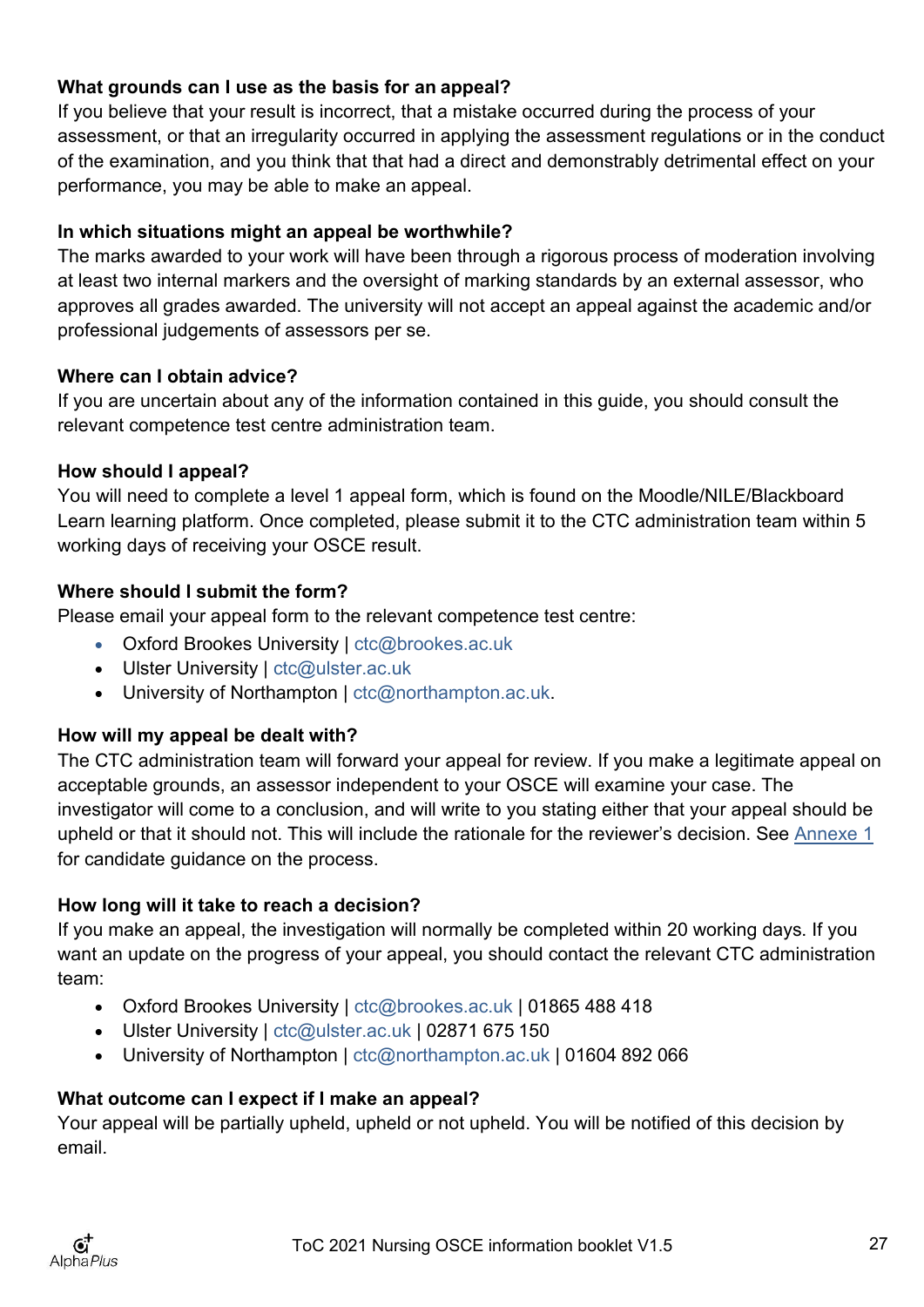# **What should I do if I am dissatisfied with the outcome?**

Once your appeal has been formally heard by the university and the level 1 outcome communicated to you, you can submit a request for your appeal to be reviewed at level 2. This request must be submitted within 10 working days of your level 1 appeal response.

A different assessor, independent to your OSCE and the level 1 investigation, will investigate. The investigation will normally be completed within 20 working days. You will receive notification of this decision by email. This concludes the university's appeal process.

The complaints procedure is outlined on the NMC website: [https://www.nmc.org.uk/contact](https://www.nmc.org.uk/contact-us/complaints-about-us)[us/complaints-about-us.](https://www.nmc.org.uk/contact-us/complaints-about-us)

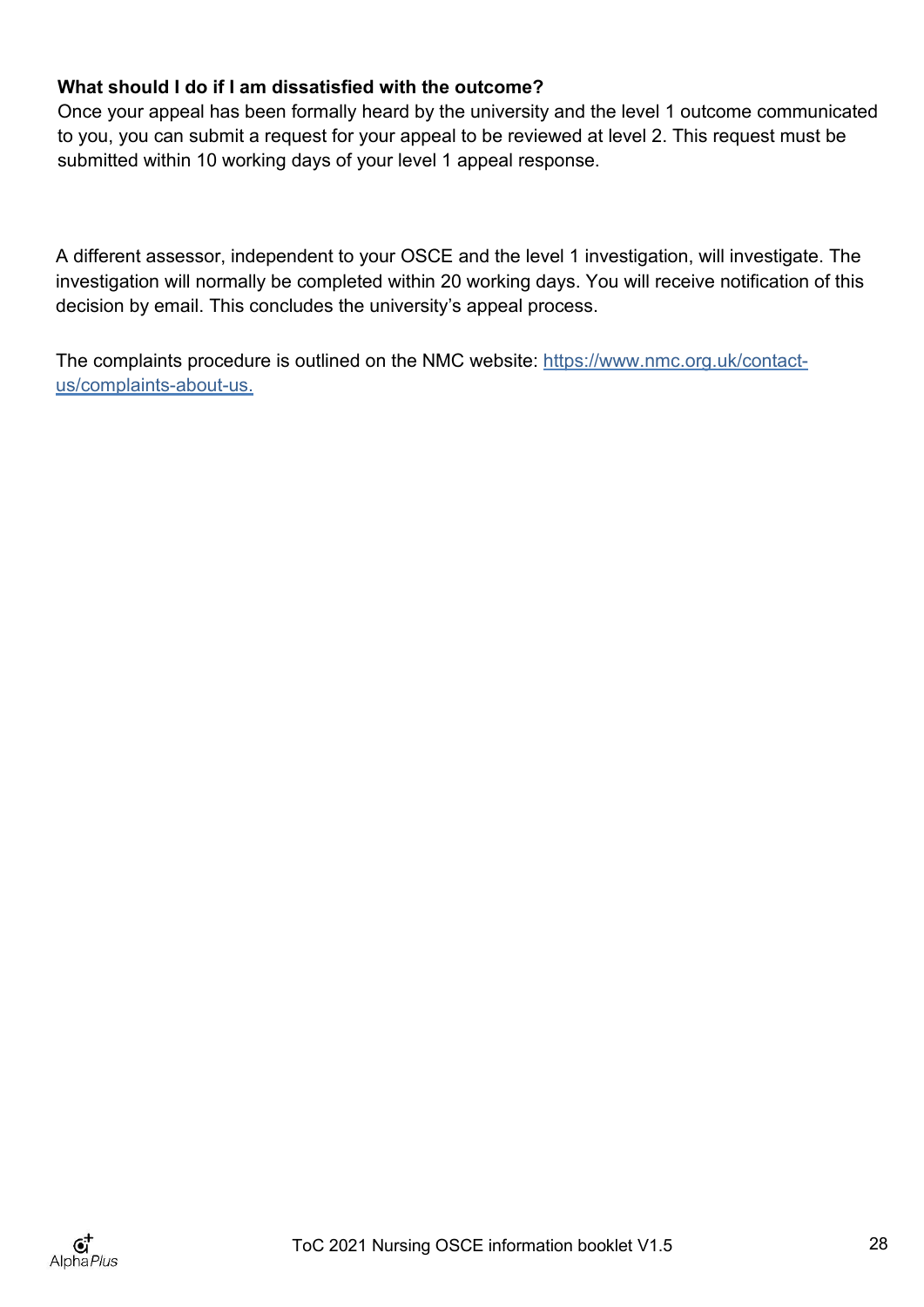#### <span id="page-28-0"></span>**Appeal form – Level 1**

This form should be submitted to the CTC administration team within 5 days of receiving your OSCE result.

| <b>Name</b>                                                                                 |  |
|---------------------------------------------------------------------------------------------|--|
| <b>Candidate number</b>                                                                     |  |
| <b>Correspondence address</b>                                                               |  |
| <b>Email address</b>                                                                        |  |
| Date of test of competence (OSCE)                                                           |  |
| <b>Grounds for appeal</b>                                                                   |  |
| (You should provide full details of the nature of the irregularity that you feel occurred.) |  |
|                                                                                             |  |
|                                                                                             |  |
|                                                                                             |  |
|                                                                                             |  |
|                                                                                             |  |
|                                                                                             |  |
|                                                                                             |  |
|                                                                                             |  |

I declare that the information given is true and that I am willing to answer further questions if necessary:

| $\sim$<br>signea. | Dalc. |
|-------------------|-------|
|-------------------|-------|

Please email your appeal form to the relevant competence test centre below:

- Oxford Brookes University | [ctc@brookes.ac.uk](mailto:ctc@brookes.ac.uk)
- Ulster University | [ctc@ulster.ac.uk](mailto:ctc@ulster.ac.uk)
- University of Northampton | [ctc@northampton.ac.uk.](mailto:ctc@northampton.ac.uk)

#### **(For official use)**

| Date received:     | Date logged:         |
|--------------------|----------------------|
| Date File created: | Appeal acknowledged: |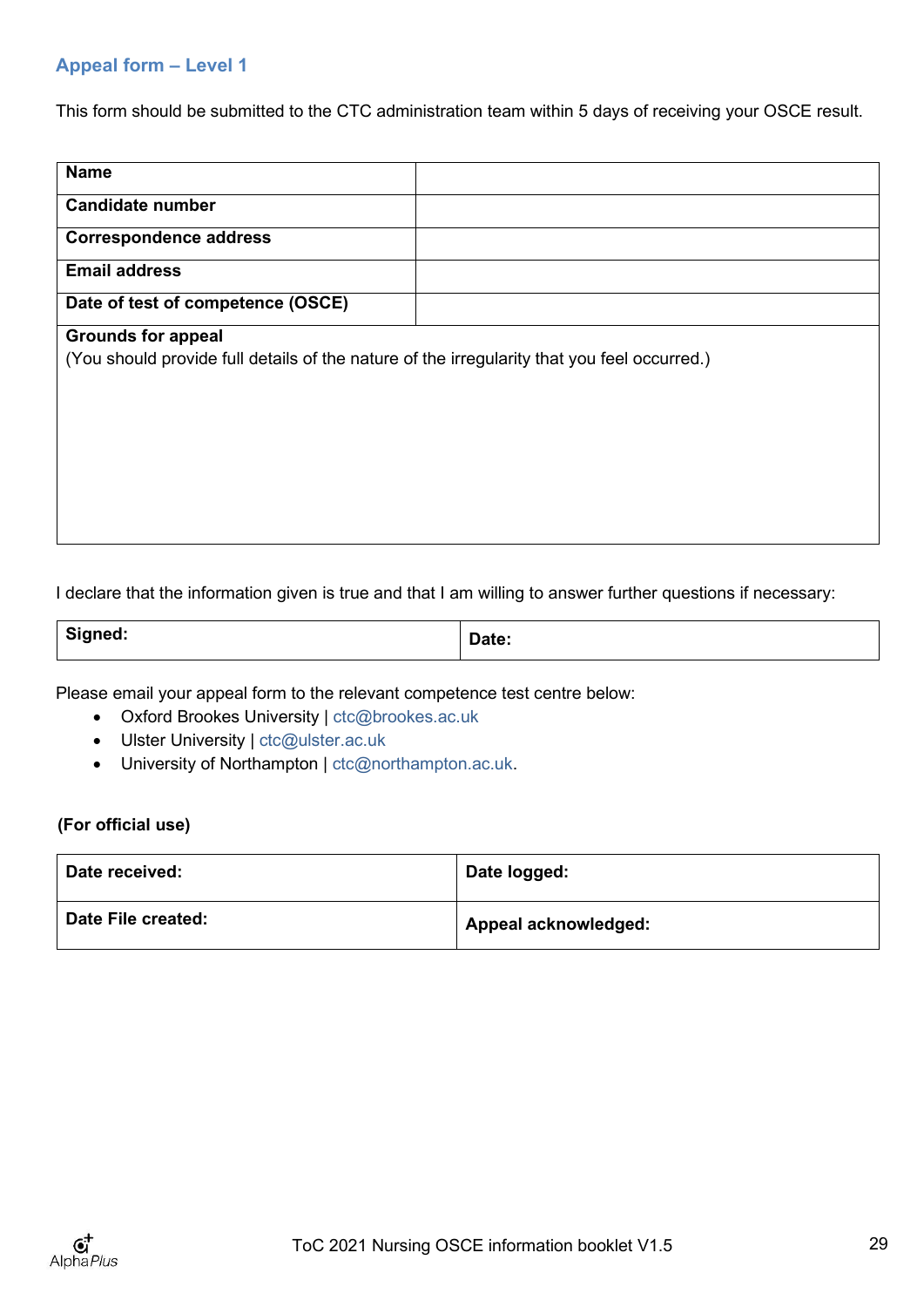# <span id="page-29-0"></span>**Annexe 3: Complaint process guide and form**



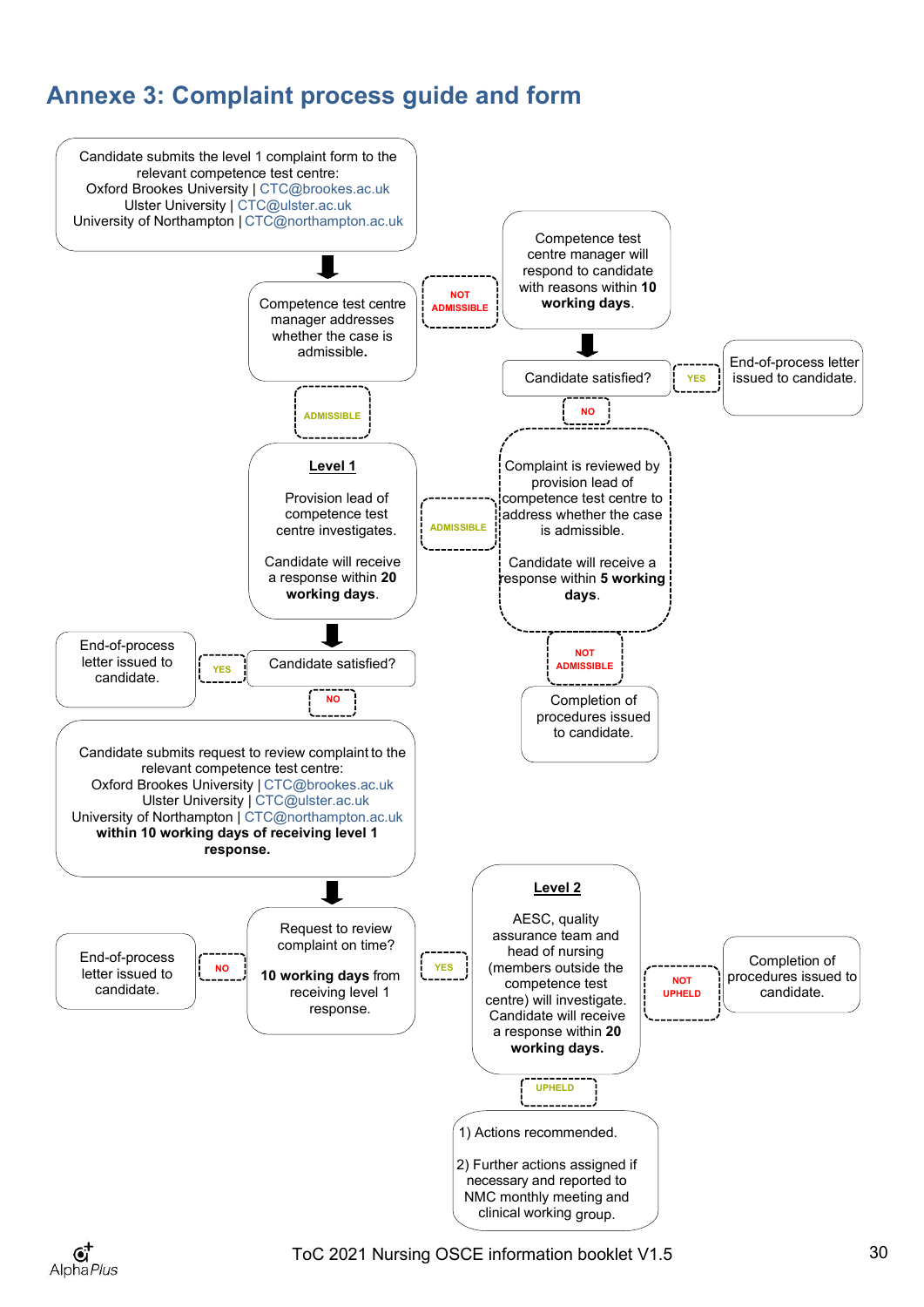#### <span id="page-30-0"></span>**What is a complaint?**

If you are dissatisfied with a service that the university is providing, or with the person who is providing it, you can raise the matter as a complaint.

#### **How should I make a complaint?**

You should always try to resolve a problem as close as possible to its source. So, for example, if a problem has arisen with your assessor, you should speak to the lead assessor or invigilator on the day of your OSCE.

# **What outcome can I expect if I make a complaint?**

The university expects its entire staff to be receptive to issues raised by candidates. Complaints will be addressed initially through an informal process, involving discussions with people in the department where the difficulty has arisen.

# **What should I do if I am dissatisfied with the outcome?**

In some cases, it may be felt that the candidate's complaint has not been resolved by the informal process. In such cases, you can progress the complaint to level 1 by completing the level 1 complaints form and submitting it by email to the relevant competence test centre. See [Annexe 2](#page-25-0) for candidate guidance on the process.

# **What happens if I make a formal complaint?**

The university will appoint an investigator to carry out an investigation into the matter(s) that you have raised and will report back to you within 20 working days. You should note that you should not submit a formal level 1 complaint unless you have already attempted to resolve your issue(s) via the informal process.

# **Will my assessors treat me differently if I make a complaint about them?**

It is part of the university's policy that no one bringing a complaint, whether successfully or otherwise, will be treated less favourably by any member of staff than if the complaint had not been brought. If evidence to the contrary is reported, the member of staff may be subject to disciplinary proceedings.

# **Where can I obtain advice?**

If you are uncertain about any of the information in this booklet, you should consult the relevant CTC administration team on:

- Oxford Brookes University | [ctc@brookes.ac.uk |](mailto:ctc@brookes.ac.uk) 01865 488 414
- Ulster University | [ctc@ulster.ac.uk |](mailto:ctc@ulster.ac.uk) 02871 675 150
- University of Northampton | [ctc@northampton.ac.uk |](mailto:ctc@northampton.ac.uk) 01604 892 066.

# **What if I am dissatisfied about the level 1 complaint outcome?**

You should submit a request to review the complaint via email to the relevant competence test centre within 10 working days of receiving your level 1 response. This then escalates to a level 2 complaint. Members of staff outside the competence test centre will now investigate. You will receive a response within 20 working days.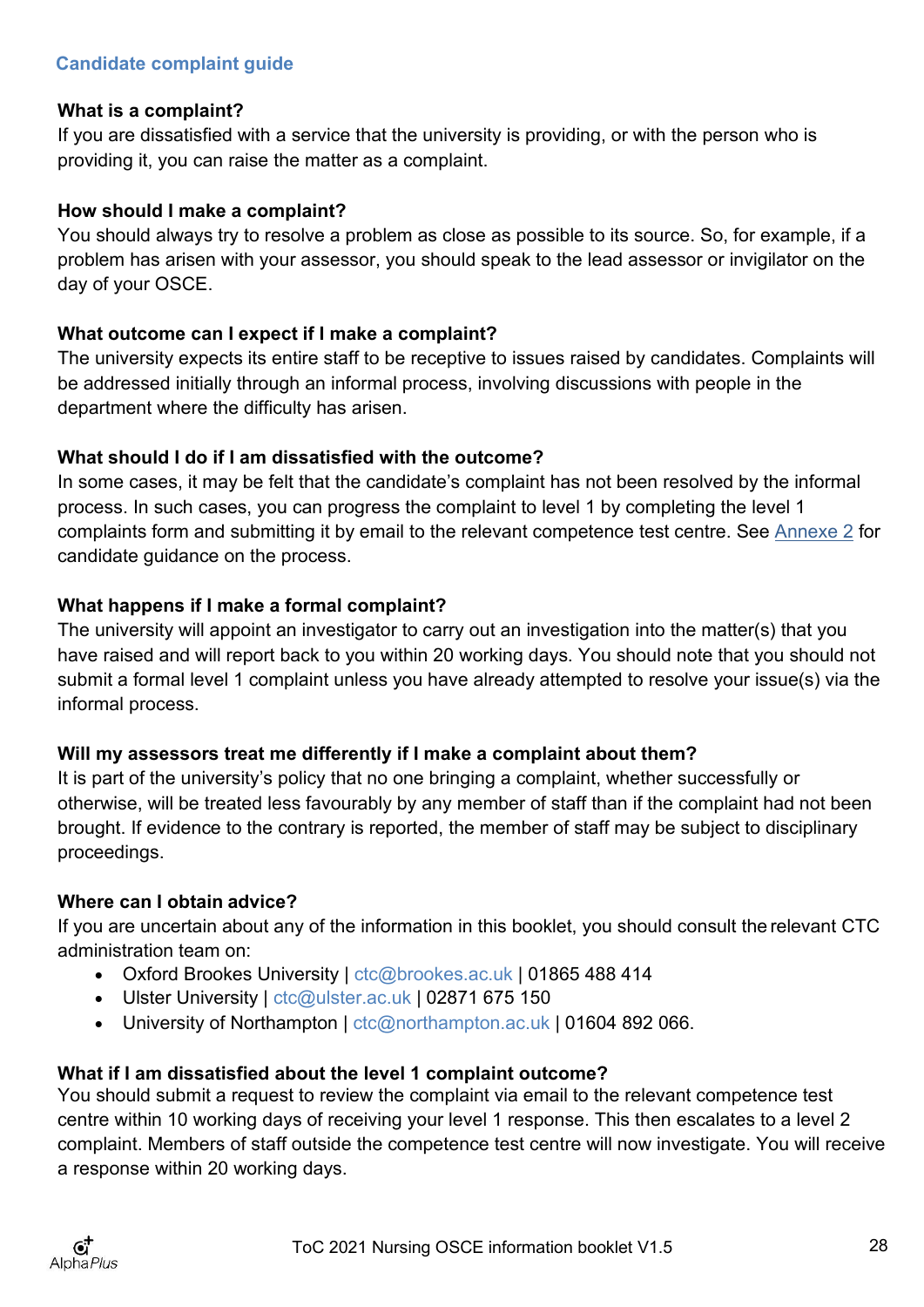# **How long will it take to make a decision?**

If you can resolve your issues at the informal stage, it will not take very long at all. If you make a formal complaint, the investigation may take longer, but the university aims to provide you with a response within 20 working days of receiving your complaint at either level 1 or level 2.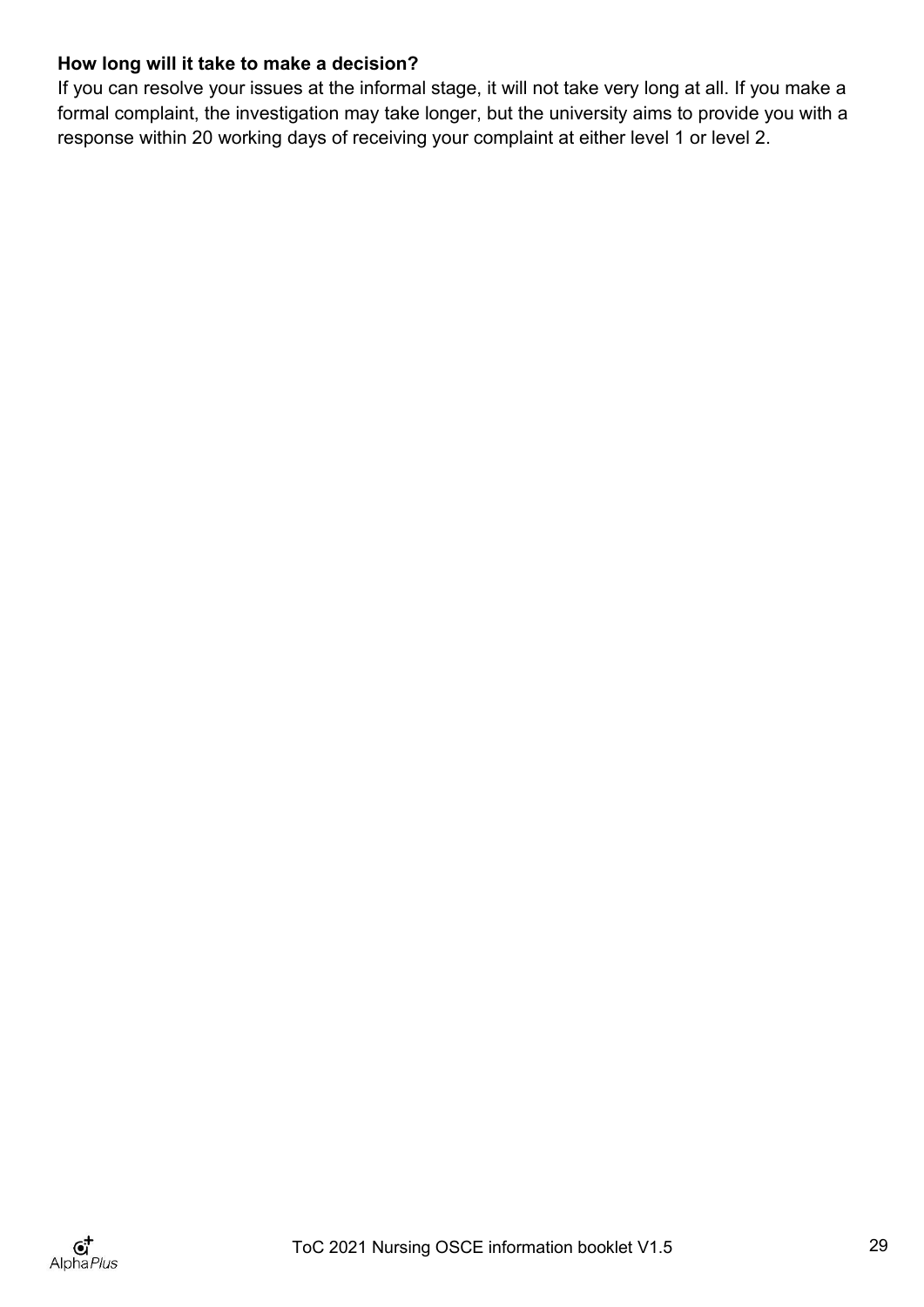#### <span id="page-32-0"></span>**Complaint form – Level 1**

| <b>Name</b>                       |  |
|-----------------------------------|--|
| Candidate number (if applicable)  |  |
| <b>Correspondence address</b>     |  |
| <b>Email address</b>              |  |
| Date of test of competence (OSCE) |  |

**Please give a brief outline of your complaint.**

**Please explain what steps you have taken to resolve your complaint with the relevant department (in accordance with the informal process outlined in the complaints guide above and the complaints policy).**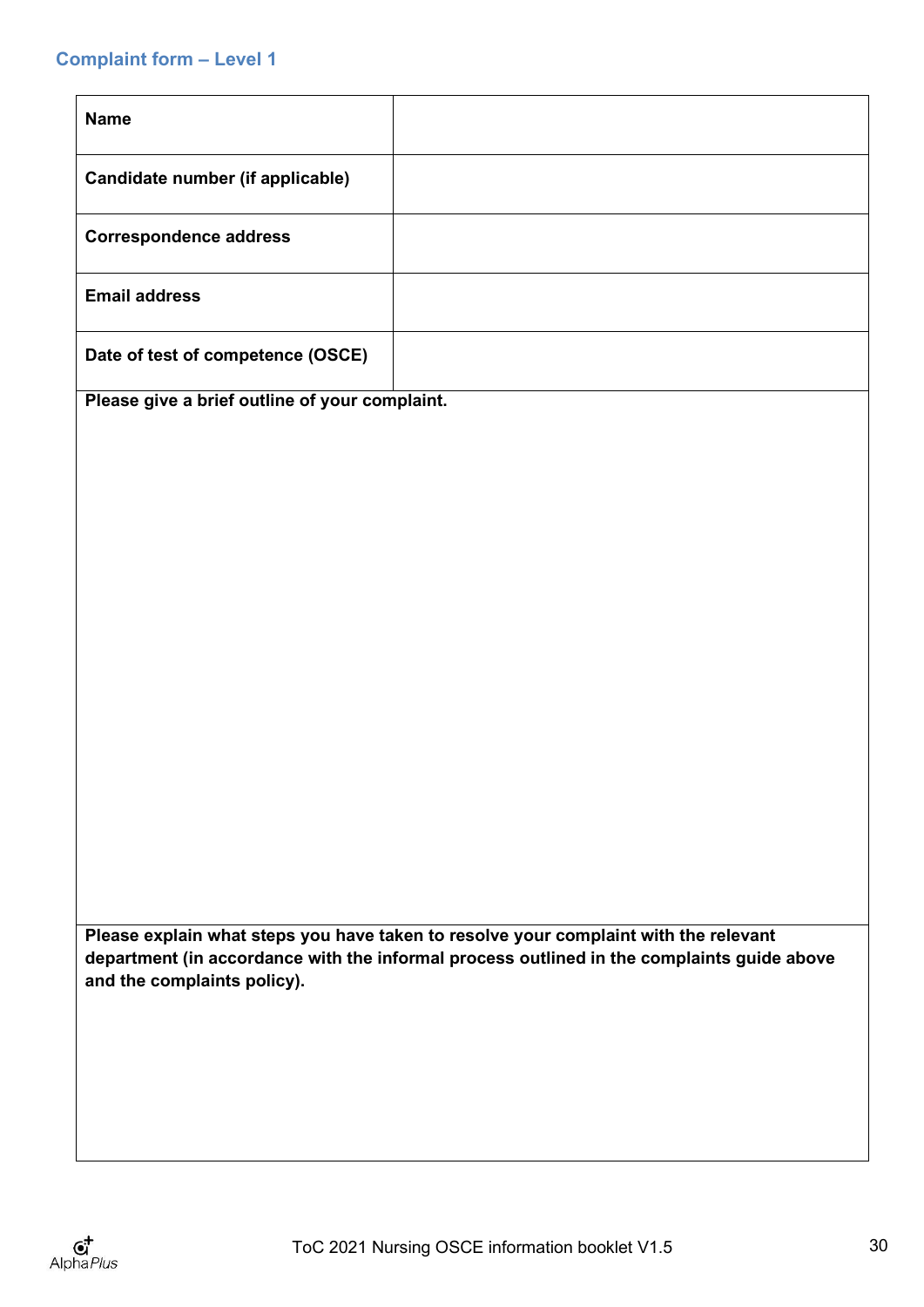| Please explain why you are dissatisfied with the response you have received. |  |
|------------------------------------------------------------------------------|--|
|                                                                              |  |
|                                                                              |  |
|                                                                              |  |
|                                                                              |  |
|                                                                              |  |
|                                                                              |  |
|                                                                              |  |
|                                                                              |  |
|                                                                              |  |
|                                                                              |  |
|                                                                              |  |
|                                                                              |  |
|                                                                              |  |
|                                                                              |  |
|                                                                              |  |
|                                                                              |  |
|                                                                              |  |
|                                                                              |  |
|                                                                              |  |
|                                                                              |  |
| Please indicate what outcome you are expecting from further action.          |  |
|                                                                              |  |
|                                                                              |  |
|                                                                              |  |
|                                                                              |  |
|                                                                              |  |
|                                                                              |  |
|                                                                              |  |
|                                                                              |  |
|                                                                              |  |
|                                                                              |  |
|                                                                              |  |
|                                                                              |  |
|                                                                              |  |

#### **Please provide any documents you believe support your complaint.**

I declare that the information given is true and that I am willing to answer further questions if necessary:

| Signed: | Date: |
|---------|-------|
|         |       |

This form should be submitted to:

- Oxford Brookes University | [ctc@brookes.ac.uk](mailto:ctc@brookes.ac.uk)
- Ulster University | [ctc@ulster.ac.uk](mailto:ctc@ulster.ac.uk)
- University of Northampton | [ctc@northampton.ac.uk.](mailto:ctc@northampton.ac.uk)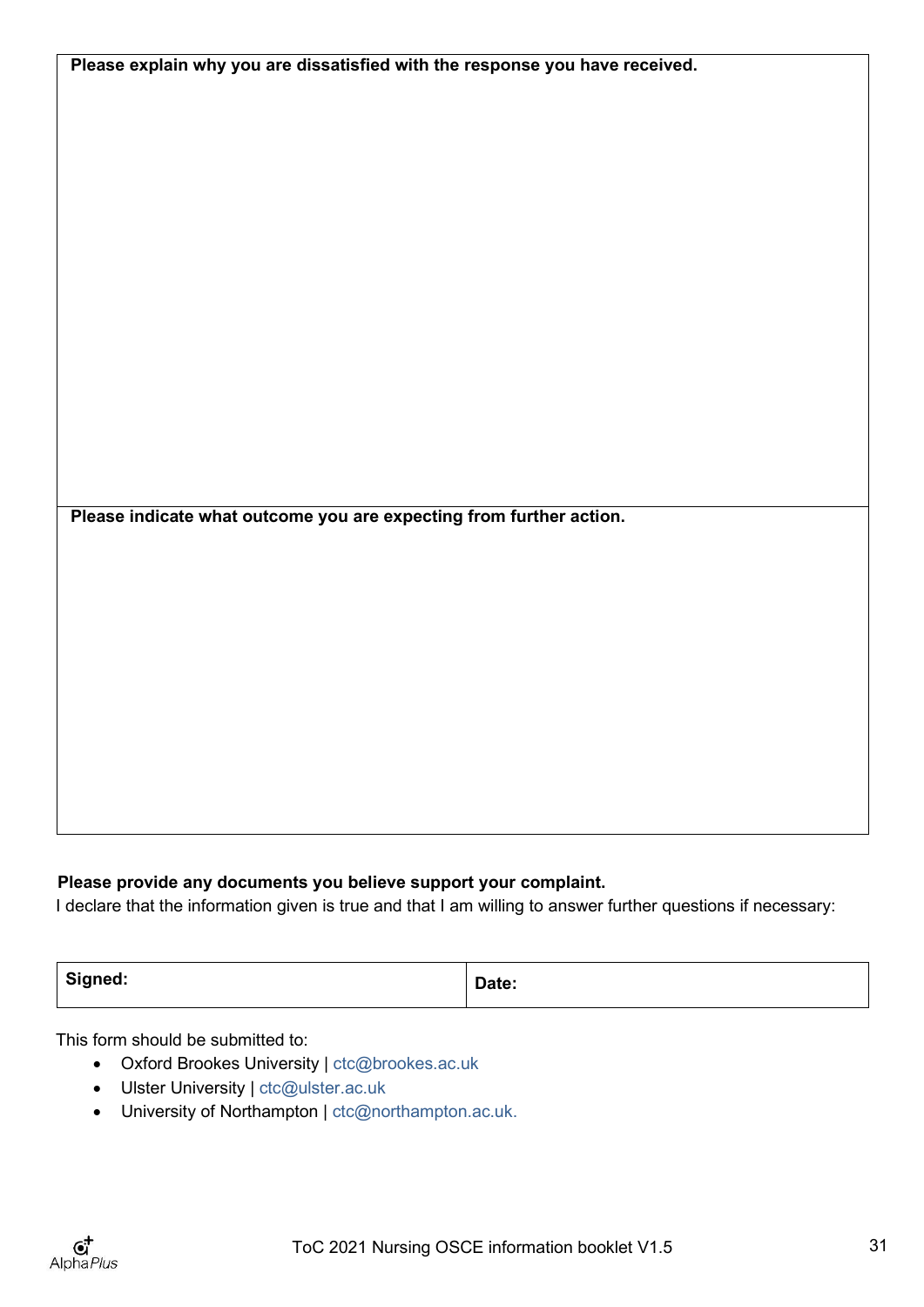# <span id="page-34-0"></span>**Annexe 4: Pregnant candidate checklist, risk assessment and support plan and guidance**

#### <span id="page-34-1"></span>**New and expectant mothers**

This checklist aims to guide discussions with candidates during their pregnancy and maternity. It should be completed and agreed with the candidate. It is not intended that the form be completed in full at a first meeting, as initially a candidate will be unable – and should not be expected – to respond to all the questions raised. All information obtained will be kept in confidence.

The form should be reviewed at key stages or if the candidate's circumstances change.

| Section 1 - Candidate to complete |                                  |                                   |                                                                                            |  |  |
|-----------------------------------|----------------------------------|-----------------------------------|--------------------------------------------------------------------------------------------|--|--|
|                                   | <b>Contact details</b>           |                                   |                                                                                            |  |  |
|                                   | <b>Candidate details</b>         |                                   |                                                                                            |  |  |
|                                   | <b>Name</b>                      |                                   |                                                                                            |  |  |
|                                   | <b>Address</b>                   |                                   |                                                                                            |  |  |
| 1                                 | <b>Contact number</b>            |                                   |                                                                                            |  |  |
|                                   | <b>Email address</b>             |                                   |                                                                                            |  |  |
|                                   | <b>Candidate ID</b>              |                                   |                                                                                            |  |  |
|                                   | <b>Emergency contact details</b> |                                   |                                                                                            |  |  |
| $\overline{2}$                    | <b>Relationship to candidate</b> |                                   |                                                                                            |  |  |
|                                   | <b>Contact number</b>            |                                   |                                                                                            |  |  |
|                                   | <b>Test details</b>              |                                   |                                                                                            |  |  |
|                                   | <b>Title</b>                     |                                   | NMC test of competence Part 2 OSCE examination                                             |  |  |
| 3                                 | <b>Faculty</b>                   |                                   |                                                                                            |  |  |
|                                   | <b>Responsible to</b>            |                                   |                                                                                            |  |  |
|                                   | Date of OSCE                     |                                   |                                                                                            |  |  |
|                                   | First point of contact details   |                                   |                                                                                            |  |  |
|                                   | <b>Name</b>                      |                                   | NMC competence test centre administration team                                             |  |  |
| N                                 | Location (tick as appropriate)   |                                   | <b>OXFORD</b><br>$\Box$<br><b>SWINDON</b><br><b>ULSTER</b><br><b>NORTHAMPTON</b><br>$\Box$ |  |  |
|                                   | <b>Contact numbers</b>           | Ulster University   02871 675 150 | Oxford Brookes University   01865 488 418<br>University of Northampton   01604 892 066     |  |  |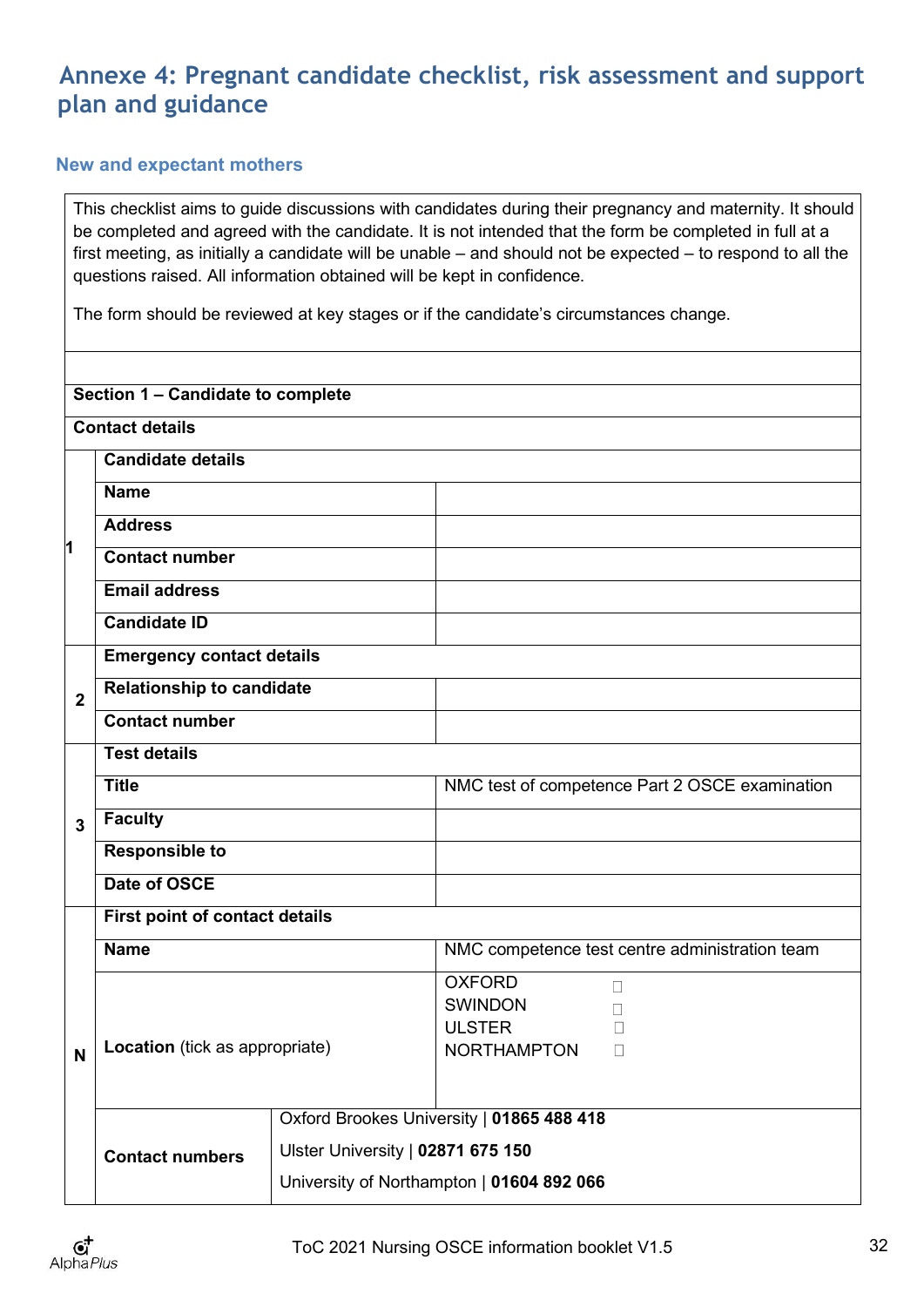| <b>Email address</b> | Oxford Brookes University   ctc@brookes.ac.uk     |
|----------------------|---------------------------------------------------|
|                      | Ulster University   ctc@ulster.ac.uk              |
|                      | University of Northampton   ctc@northampton.ac.uk |
|                      |                                                   |

|                        | <b>Key dates</b>                                                                                                                                                                                        |                                                |
|------------------------|---------------------------------------------------------------------------------------------------------------------------------------------------------------------------------------------------------|------------------------------------------------|
| 5                      | What is the candidate's due date?                                                                                                                                                                       |                                                |
|                        | How many weeks pregnant will the                                                                                                                                                                        |                                                |
| 6                      | candidate be on the OSCE date?                                                                                                                                                                          |                                                |
|                        | <b>Communication with the candidate</b>                                                                                                                                                                 |                                                |
| $\overline{7}$         | What is the candidate's preferred<br>method of communication?                                                                                                                                           |                                                |
|                        | <b>Further information</b>                                                                                                                                                                              |                                                |
| 8                      | Any other information or comments?                                                                                                                                                                      |                                                |
|                        | <b>Extenuating circumstances</b>                                                                                                                                                                        |                                                |
| 9                      | Please sign and date to show that you<br>have read and are aware of the<br>mitigating circumstances policy in the<br>event of your pregnancy or maternity<br>affecting examinations and<br>assessments. | Please refer to the candidate handbook.        |
|                        | <b>Signature</b>                                                                                                                                                                                        |                                                |
|                        | <b>Date</b>                                                                                                                                                                                             |                                                |
|                        | Section 2 - Academic lead to complete<br>Informing other staff<br>Who will need to be informed of the candidate's pregnancy?                                                                            |                                                |
|                        | <b>Title</b>                                                                                                                                                                                            | <b>Date</b>                                    |
|                        | Academic lead                                                                                                                                                                                           |                                                |
| 10                     | Invigilator                                                                                                                                                                                             |                                                |
|                        | Administrator                                                                                                                                                                                           |                                                |
|                        | Project manager                                                                                                                                                                                         |                                                |
|                        |                                                                                                                                                                                                         |                                                |
|                        | Health and safety risk assessment                                                                                                                                                                       |                                                |
| 11                     | Has a health and safety risk assessment been conducted by the academic lead in consultation with<br>the candidate, if relevant? See section 3.                                                          |                                                |
|                        | Date completed                                                                                                                                                                                          |                                                |
| $\mathbf{C}^{\dagger}$ |                                                                                                                                                                                                         | ToC 2021 Nursing OSCE information booklet V1.5 |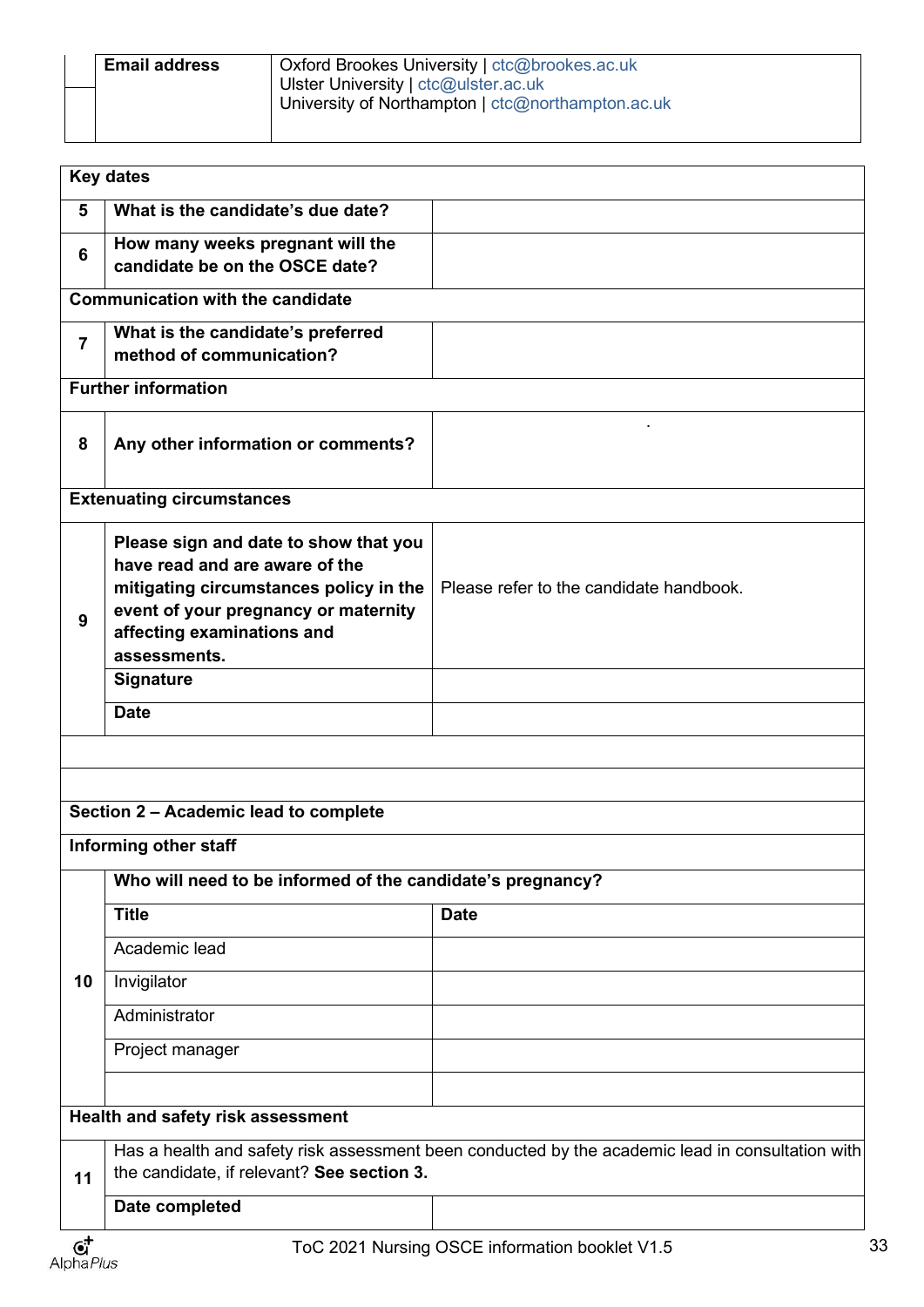| or minimise risks, who is responsible for<br>ensuring that they are implemented? | Where changes are required to alleviate |
|----------------------------------------------------------------------------------|-----------------------------------------|
|                                                                                  |                                         |
|                                                                                  |                                         |

| <b>Rest facilities</b>                                                                                                                                                                                                                            |                                                                                                                             |                         |                        |                |
|---------------------------------------------------------------------------------------------------------------------------------------------------------------------------------------------------------------------------------------------------|-----------------------------------------------------------------------------------------------------------------------------|-------------------------|------------------------|----------------|
| 12                                                                                                                                                                                                                                                | Has the candidate been informed of<br>rest facilities on campus for use by<br>pregnant candidates?                          | <b>YES</b><br><b>NO</b> | $\Box$<br>$\Box$       | Date completed |
|                                                                                                                                                                                                                                                   | See support plan.                                                                                                           |                         |                        |                |
|                                                                                                                                                                                                                                                   | <b>Pregnancy-related absence</b>                                                                                            |                         |                        |                |
| 13                                                                                                                                                                                                                                                | Have you discussed any pregnancy-<br>related illness that has affected the<br>candidate's ability to undertake the<br>OSCE? | <b>YES</b><br>NO.       | $\Box$                 | Date completed |
|                                                                                                                                                                                                                                                   | See support plan.                                                                                                           |                         | П                      |                |
|                                                                                                                                                                                                                                                   | <b>Further information</b>                                                                                                  |                         |                        |                |
|                                                                                                                                                                                                                                                   | Any other information or comments.                                                                                          |                         |                        |                |
| 14                                                                                                                                                                                                                                                | Candidate to provide any additional<br>information or comments that may be<br>relevant.                                     |                         |                        |                |
|                                                                                                                                                                                                                                                   |                                                                                                                             |                         |                        |                |
|                                                                                                                                                                                                                                                   | Section 3 - Risk assessment - Academic lead to complete                                                                     |                         |                        |                |
| Upon receiving notification of pregnancy, the responsible person in the competence test centre will carry<br>out this risk assessment.<br>Please contact the centre of occupational health and/or wellbeing teams if specific advice is required. |                                                                                                                             |                         |                        |                |
|                                                                                                                                                                                                                                                   |                                                                                                                             |                         |                        |                |
|                                                                                                                                                                                                                                                   | <b>HAZARD IDENTIFICATION</b>                                                                                                |                         |                        |                |
| Action must be taken to avoid exposure to identified risks, by using substitutions with safer substances or<br>by making adaptations to the competence test centre to allow the OSCE to be conducted safely and<br>without risk to health.        |                                                                                                                             |                         |                        |                |
| <b>PHYSICAL HAZARDS</b>                                                                                                                                                                                                                           |                                                                                                                             |                         |                        |                |
|                                                                                                                                                                                                                                                   | lonising radiation                                                                                                          |                         | Yes $\Box$ No $\Box$   |                |
|                                                                                                                                                                                                                                                   | Non-ionising radiation                                                                                                      |                         | Yes $\sqcap$ No $\Box$ |                |
|                                                                                                                                                                                                                                                   | Manual handling                                                                                                             |                         | Yes $\Box$ No $\Box$   |                |
|                                                                                                                                                                                                                                                   | Adverse movements and postures                                                                                              |                         | Yes $\Box$ No $\Box$   |                |
| Details:                                                                                                                                                                                                                                          |                                                                                                                             |                         |                        |                |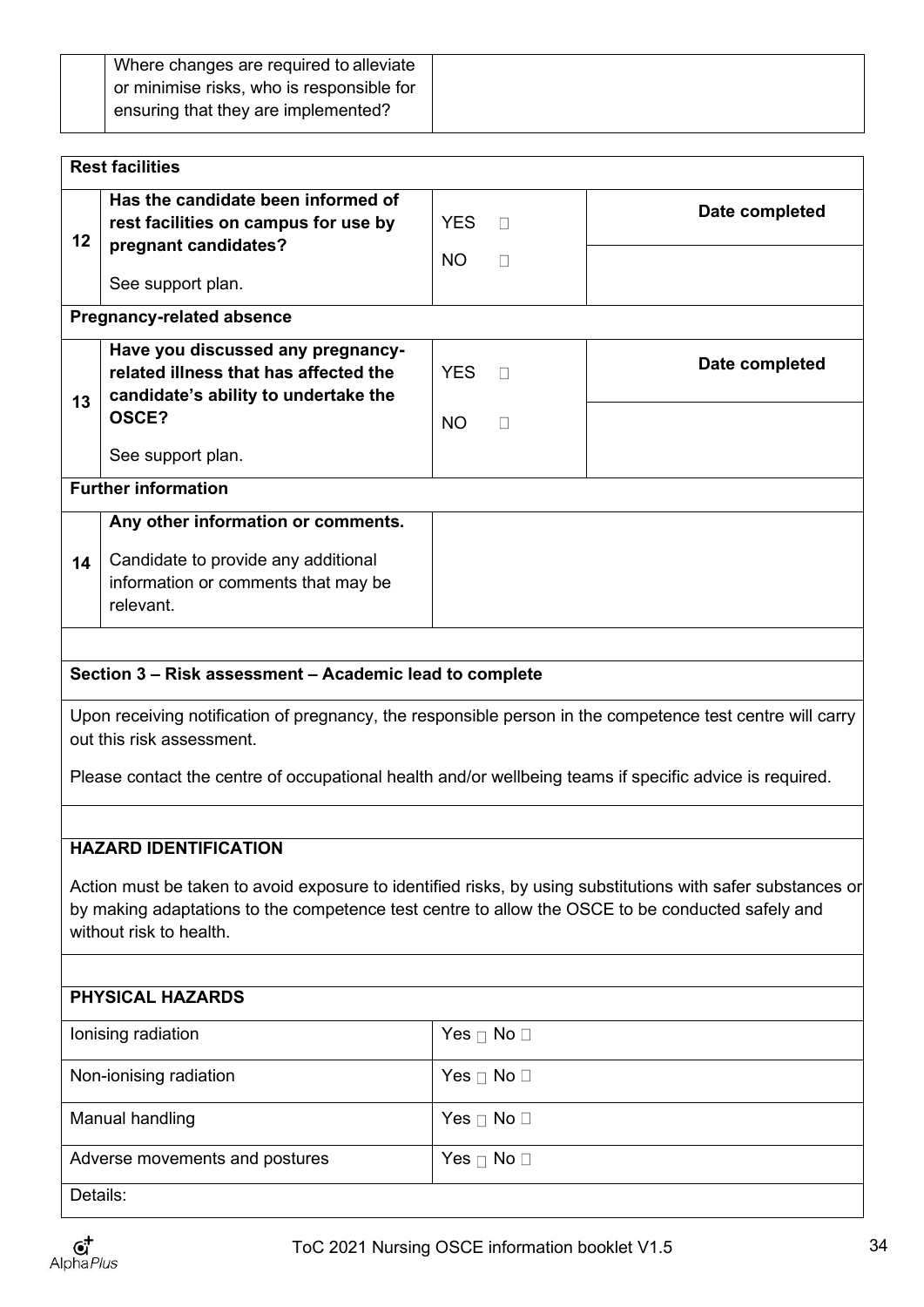| Action:                        |                      |  |
|--------------------------------|----------------------|--|
|                                |                      |  |
| <b>CHEMICAL HAZARDS</b>        | Yes $\Box$ No $\Box$ |  |
| Details:                       |                      |  |
| Action:                        |                      |  |
| <b>BIOLOGICAL HAZARDS</b>      | Yes $\Box$ No $\Box$ |  |
|                                |                      |  |
| Details:<br>Action:            |                      |  |
|                                |                      |  |
| <b>OTHER HAZARDS</b>           |                      |  |
| Work with computers            | Yes $\Box$ No $\Box$ |  |
| Confined spaces                | Yes $\Box$ No $\Box$ |  |
| Mental and physical fatigue    | Yes $\Box$ No $\Box$ |  |
| Lone working                   | Yes $\Box$ No $\Box$ |  |
| <b>Stress</b>                  | Yes $\Box$ No $\Box$ |  |
| Shift work                     | Yes $\Box$ No $\Box$ |  |
| Working at heights             | Yes $\Box$ No $\Box$ |  |
| Adverse thermal environments   | Yes $\Box$ No $\Box$ |  |
| Travelling for work            | Yes $\Box$ No $\Box$ |  |
| Standing for prolonged periods | Yes $\Box$ No $\Box$ |  |
|                                |                      |  |
| Details:                       |                      |  |
| Action:                        |                      |  |
|                                |                      |  |
| <b>Further comments:</b>       |                      |  |
|                                |                      |  |
|                                |                      |  |
|                                |                      |  |
|                                |                      |  |
|                                |                      |  |
|                                |                      |  |
|                                |                      |  |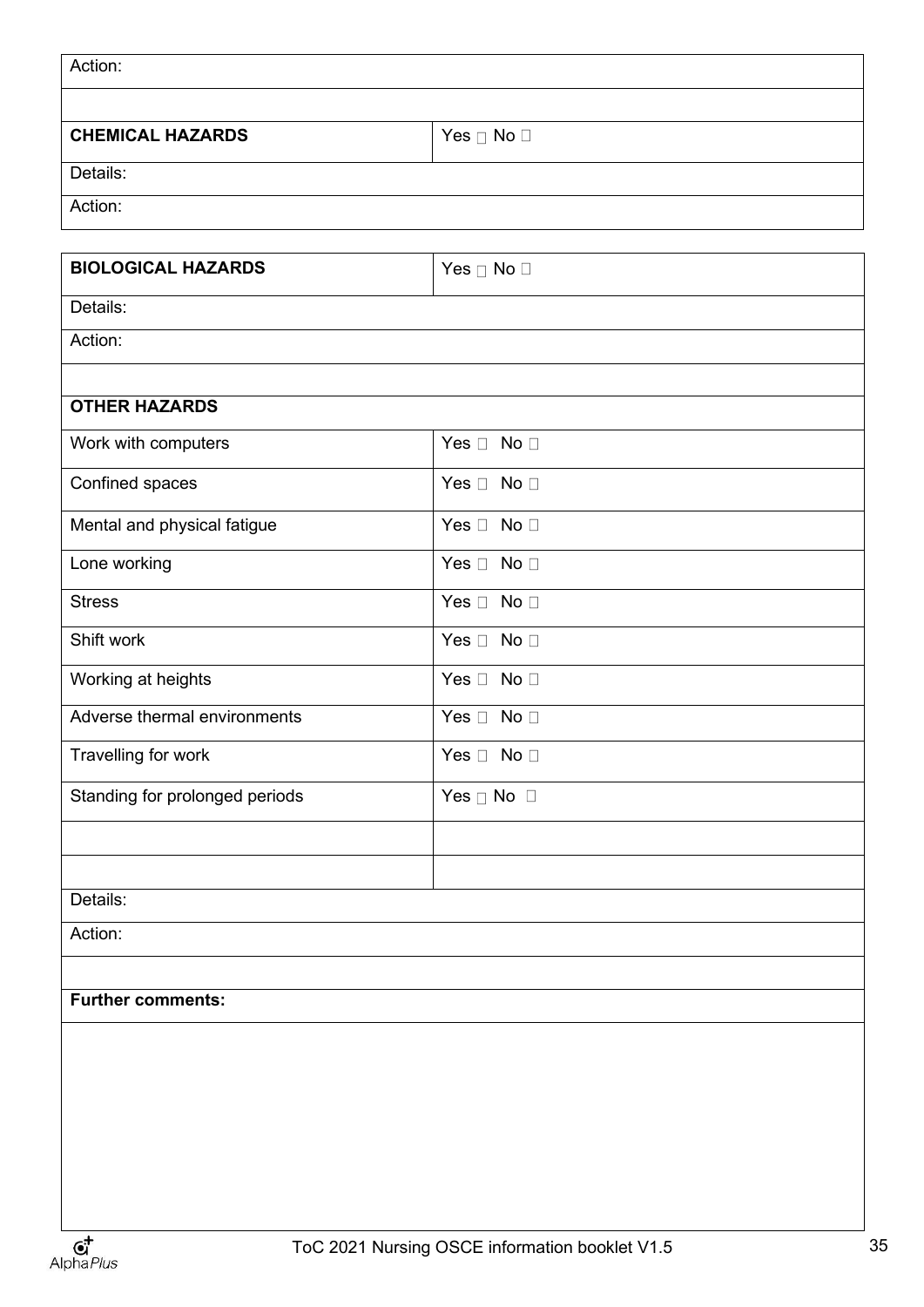| <b>Signed (candidate)</b> | <b>Date</b> |  |
|---------------------------|-------------|--|
| Signed (academic lead)    | <b>Date</b> |  |

| Section 4 - Support plan                                                                                                              |                                                                                  |                                           |                                                                                                        |  |
|---------------------------------------------------------------------------------------------------------------------------------------|----------------------------------------------------------------------------------|-------------------------------------------|--------------------------------------------------------------------------------------------------------|--|
| <b>Proposed flexibilities to be</b><br>investigated                                                                                   | <b>Timetable for</b><br>agreement or decline<br>and by whom<br>(Date of reviews) | Date flexibility<br>agreed or<br>declined | <b>Comments</b>                                                                                        |  |
| Station height of bed can be<br>adjusted, and manikins will be<br>moved by the assessor to<br>reduce physical stress on<br>candidate. | On the day of the<br>exam.                                                       |                                           | Assessors to check each<br>station prior to<br>commencement.                                           |  |
| A chair is available for the<br>candidate to rest after<br>completing each station.                                                   | On the day of the<br>exam.                                                       |                                           | All assessors to check<br>each station prior to<br>commencement.                                       |  |
| Drinks and toilet breaks will<br>be available.                                                                                        | On the day of the<br>exam.                                                       |                                           | See risk assessment.                                                                                   |  |
| The candidate must declare<br>that she is fit and well to<br>undertake the OSCE.                                                      | On the day of the<br>exam.                                                       |                                           | Assessors to ask the<br>candidate whether they<br>are fit and well before<br>undertaking each station. |  |
| Signatures                                                                                                                            |                                                                                  |                                           |                                                                                                        |  |
| Agreed by academic lead                                                                                                               |                                                                                  |                                           |                                                                                                        |  |
| Signature                                                                                                                             |                                                                                  | <b>Date</b>                               |                                                                                                        |  |
|                                                                                                                                       |                                                                                  |                                           |                                                                                                        |  |
| <b>Agreed by candidate</b>                                                                                                            |                                                                                  |                                           |                                                                                                        |  |
| <b>Signature</b>                                                                                                                      |                                                                                  | <b>Date</b>                               |                                                                                                        |  |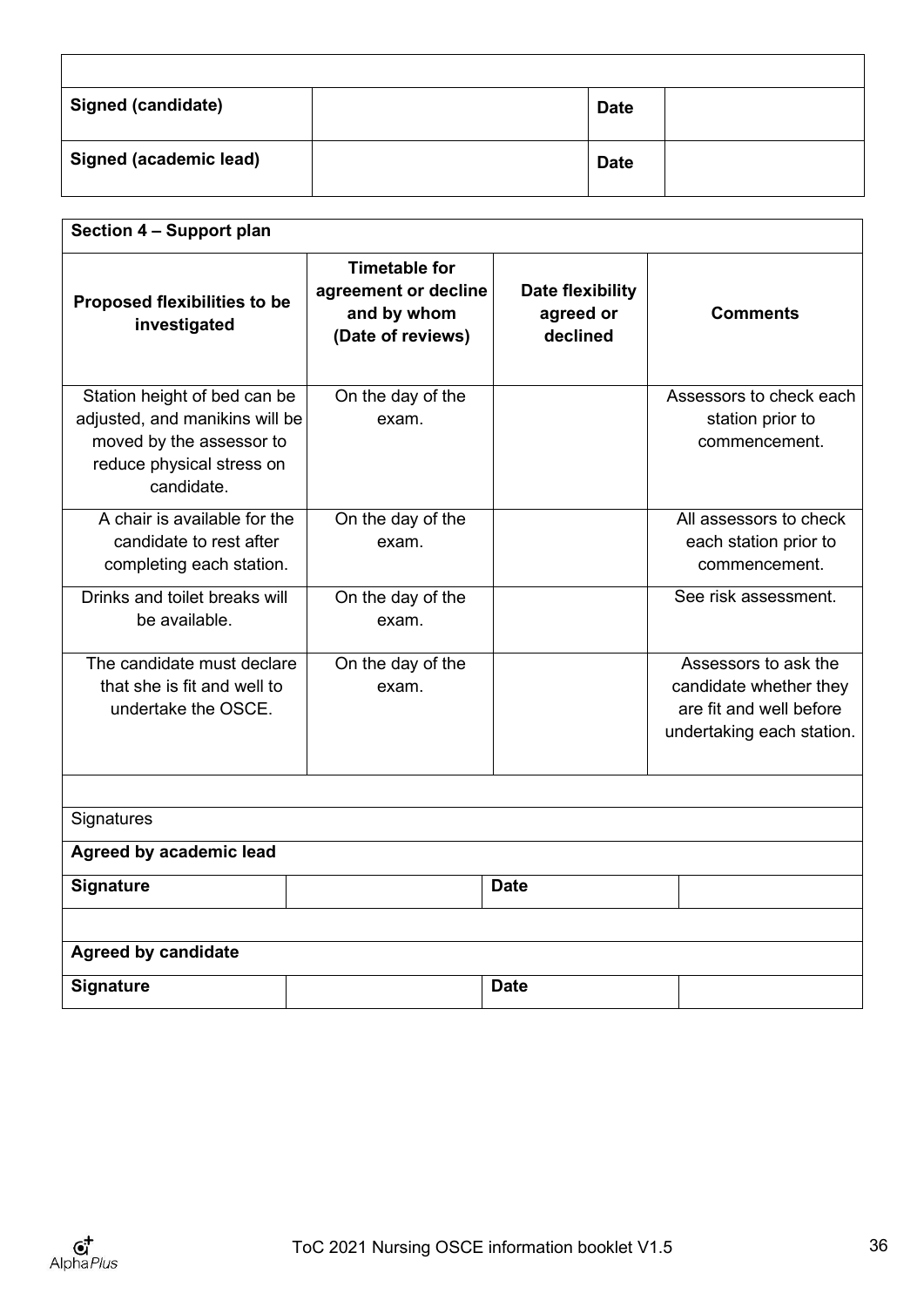# <span id="page-39-0"></span>**New and expectant mothers**' **guidance**

#### **Introduction**

The competence test centre recognises that being or becoming pregnant, or having a very young child should not itself be a barrier to applying for, starting, succeeding in, or completing the test of competence. The competence test centre will be as flexible as is reasonable, in accordance with university regulations and the legal framework in which the university operates.

This guide provides information and advice about the university's approach to supporting a candidate who is pregnant.

### **Definitions**

- **Candidates:** referring to those who are pregnant or have very young children.
- **Very young children:** those under 26 weeks of age.
- **New parent:** those with children under 26 weeks of age.

#### **The university will:**

- ensure that a candidate who is pregnant, or who has given birth within the past 26 weeks, is protected from unfavourable treatment
- accommodate their needs both before and during the OSCE as far as is reasonably practicable to allow the candidate to successfully complete the OSCE
- publish this guidance and review/update as necessary, so that all members of the competence test centre community are aware of the support available and their role in providing that support
- encourage candidates to disclose a pregnancy to the competence test centre in confidence at an early stage.

# **When a candidate's pregnancy is disclosed, the academic lead and competence test centre administration team is expected to:**

- read and follow this guidance
- treat any disclosure confidentially, and verify that a candidate has no objections to their pregnancy being discussed with other competence test centre staff
- agree a support plan and ensure that it is implemented
- complete a risk assessment.

# **Candidates (and applicants) are advised to:**

- read this guidance to understand the university's approach to supporting candidates who are pregnant or have very young children, as defined above
- disclose their pregnancy at the earliest opportunity, to enable the consideration of any necessary support arrangements or adjustments during the OSCE
- discuss any concerns relating to their pregnancy with their own GP and competence test centre team
- ensure that they have received a copy of the completed risk assessment, if appropriate.

# **Guiding principles**

Avoiding less favourable treatment: The university will not treat a candidate (or applicant) less favourably than other candidates.

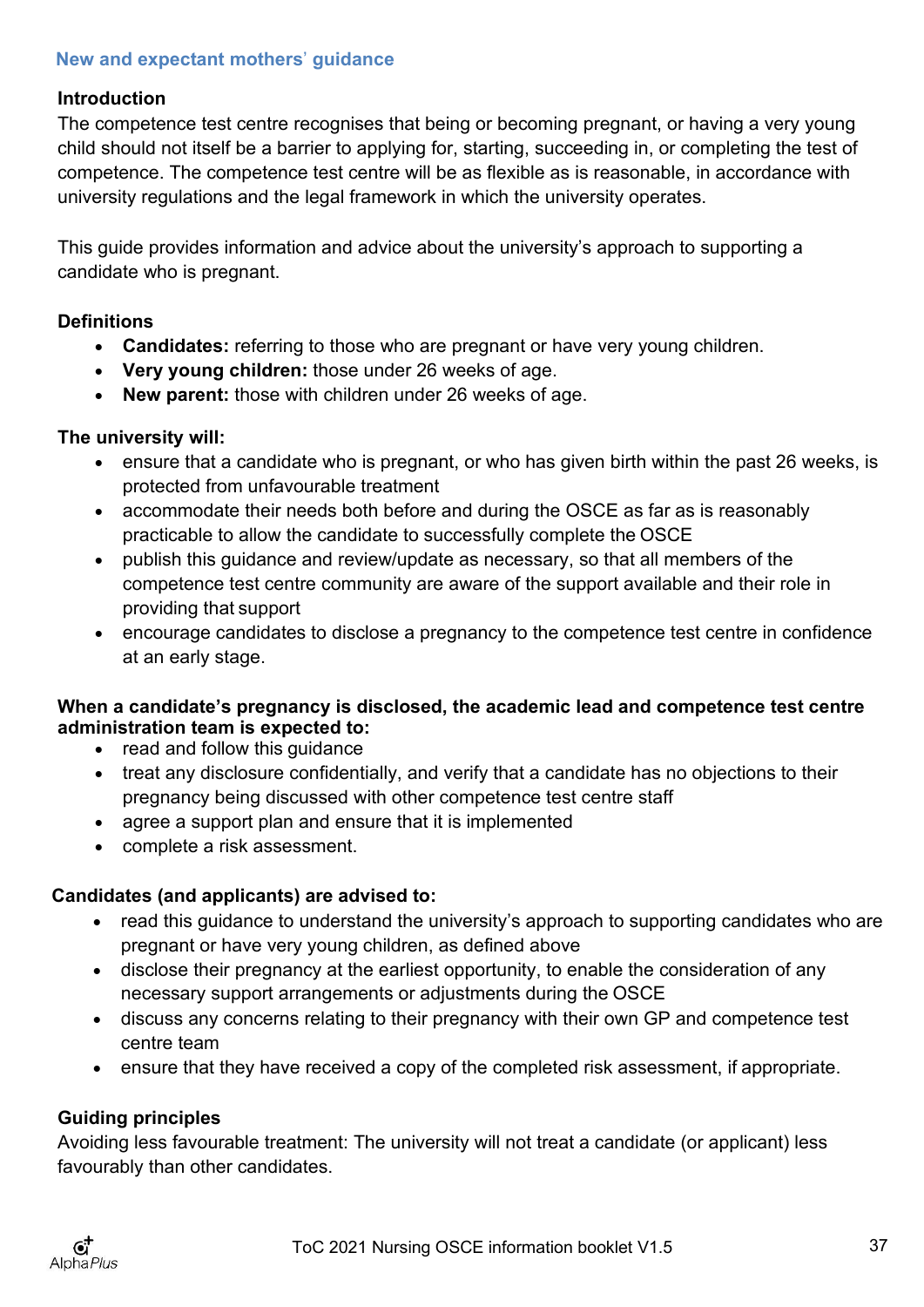Taking a flexible approach: The university will take a flexible approach, in line with university regulations, to facilitate the ability of the candidate to take the test of competence.

Demonstrating a non-judgemental and sensitive approach: All those involved should take an openminded and non-judgemental approach. Information provided by the candidate should be treated sensitively and only passed on to others on a need-to-know basis.

Enabling informed choices: No one should attempt to influence candidates' decisions directly or unduly. The university's role is to provide context and advice, and to explore, in consultation with the candidate and others, any flexibility that can be applied to the test of competence. The emphasis is on candidates making informed choices, based on full knowledge of the implications of those choices. However, in exceptional circumstances, where it has been identified that there is a significant risk to the health and welfare of the candidate and/or the unborn child, the university may have to advise a course of action that is not negotiable.

# **Notification of pregnancy**

Candidates are strongly advised to inform the competence test centre of their pregnancy as soon as is practicable. This is particularly important where there may be a risk to the health and safety of the candidate and/or her unborn child.

Candidates are not obligated to inform the competence test centre if they become pregnant, decide to terminate a pregnancy, or miscarry. However, it is important to note that the university can adopt a flexible approach, provide support or make adjustments only if it is aware of the situation.

When deciding whether to notify the competence test centre, the candidate is encouraged to consider that there may be elements of the test of competence that could present a health and safety risk to her and/or her unborn child.

# **Process**

Step 1: The candidate is strongly advised to consult her GP to discuss medical issues relating to her pregnancy prior to approaching the competence test centre.

Step 2: Candidates should inform the competence test centre of the pregnancy and/or pregnancy issues when booking the OSCE. A checklist will then be sent to the candidate to be filled in. A risk assessment is undertaken (see step 3) to ensure that all issues are discussed at an early stage and a support plan initiated (see step 4).

Step 3: Risk assessment – The academic lead should ensure that appropriate steps are taken in relation to health and safety issues. This will involve a risk assessment for the individual candidate.

Step 4: Candidate support plan – Once discussed and agreed, a candidate support plan for the test of competence will detail any specific flexibility agreed. This should be given/sent to the candidate.

Step 5: Communicating the support plan – The academic lead will communicate the agreed candidate support plan to other relevant assessors. Information should be passed on sensitively and in confidence.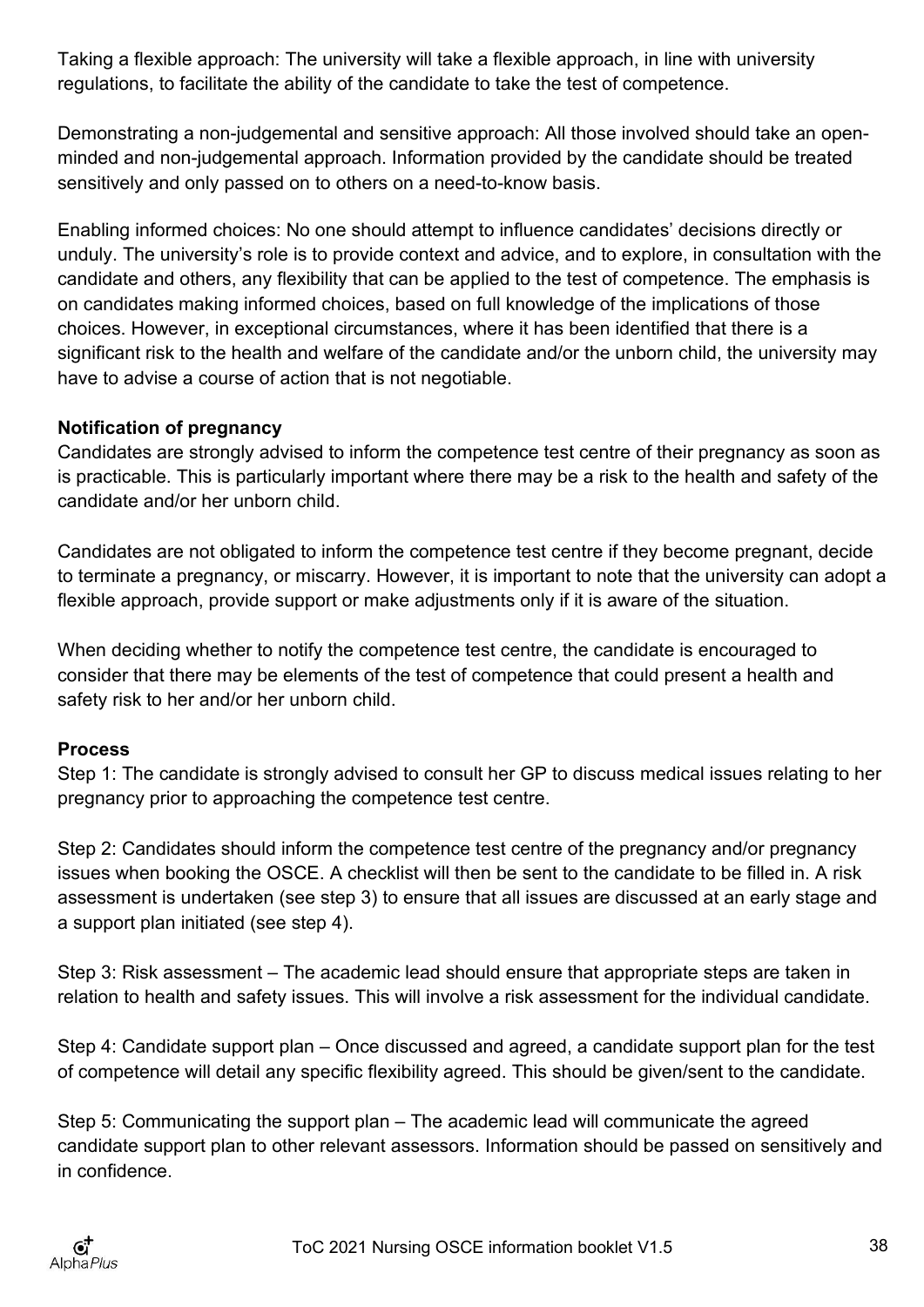# **Determining flexibility**

The competence test centre does not have to agree to any or all requests. There may be situations in which it is not possible to agree to a particular request, such as where the consequences of agreeing to requests are likely to have a detrimental effect on the candidate. The candidate must be made fully aware of these consequences. However, the final decision of whether to sit the OSCE will rest with the candidate.

When considering declining a request, the university's equality and diversity adviser should be consulted before the decision is made. Candidates can seek bespoke advice from the university's equality and diversity adviser on what might constitute appropriate flexibility in a particular case.

If a request is declined, the reasons will be recorded, and the candidate will be informed as to why this particular request is not considered 'reasonable' in the circumstances. This will be recorded in the candidate support plan.

If deferring the OSCE means that it would take longer to complete the test of competence than normally permitted by the NMC, the competence test centre should still strive to demonstrate a flexible approach, where practicable, in relation to this deadline for completion, while ensuring that the student does not exceed the overall time limit allowed by the NMC. If, because of pregnancy, the candidate is likely to exceed the time allowed to complete the test of competence, they should contact the NMC for advice.

If a candidate is unhappy with the competence test centre's decision, they can appeal or complain (whichever is most appropriate) to the competence test centre administration team, who will refer all complaints or appeals to the appropriate person.

# **Occupational health adviser**

If at any stage the academic lead would like some assistance in thinking through the practical implications of an individual pregnancy or would like advice on health and safety issues including risk assessments, they should contact the university's occupational health adviser. The academic lead may also wish to consult their line manager or other senior managers at the test of competence or the university.

The university will also consider flexibility for a candidate who has recently become a parent. As above, what constitutes a reasonable degree of flexibility to take account of a candidate's caring/parental responsibilities may vary for particular circumstances.

# **Small babies/children on campus**

Small babies, children, partners and relatives are not allowed in the laboratory/examining area of the competence test centre at any time.

Candidates may be accompanied by children in general public areas, such as the restaurants and the library, provided that they are supervised at all times and are not disruptive to others. It is particularly important that children are not brought into areas where there is the possibility of a risk to health and safety. The university cannot accept any liability for the child in these circumstances.